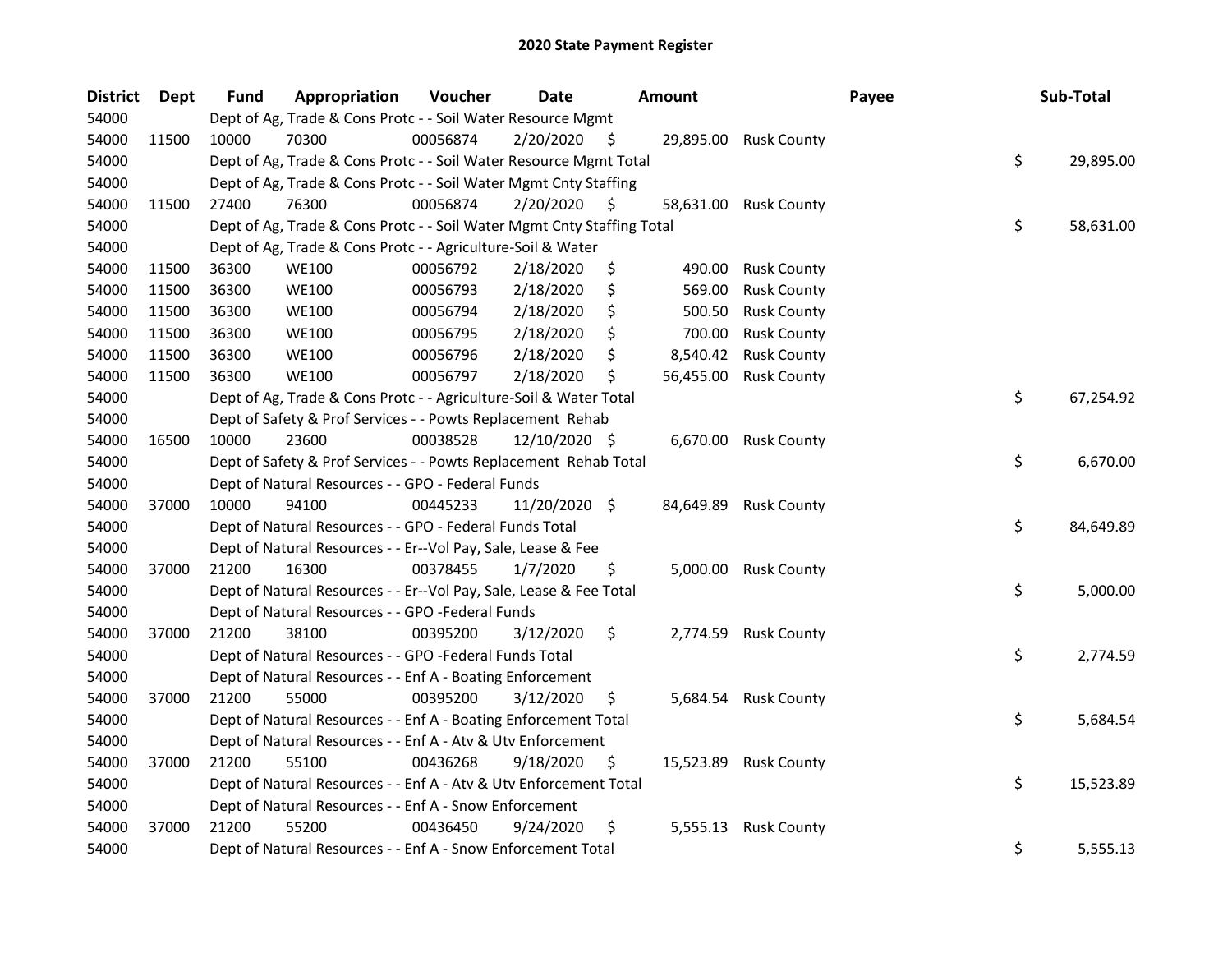| <b>District</b> | <b>Dept</b> | <b>Fund</b> | Appropriation                                                      | Voucher  | <b>Date</b> |                    | Amount    |                       | Payee | Sub-Total       |
|-----------------|-------------|-------------|--------------------------------------------------------------------|----------|-------------|--------------------|-----------|-----------------------|-------|-----------------|
| 54000           |             |             | Dept of Natural Resources - - Wildlife Damage Claims & Abat        |          |             |                    |           |                       |       |                 |
| 54000           | 37000       | 21200       | 55300                                                              | 00397233 | 3/19/2020   | $\ddot{\varsigma}$ | 59,238.25 | <b>Rusk County</b>    |       |                 |
| 54000           |             |             | Dept of Natural Resources - - Wildlife Damage Claims & Abat Total  |          |             |                    |           |                       |       | \$<br>59,238.25 |
| 54000           |             |             | Dept of Natural Resources - - Resaids - County Cons Aids           |          |             |                    |           |                       |       |                 |
| 54000           | 37000       | 21200       | 56300                                                              | 00385157 | 1/27/2020   | \$                 | 2,398.87  | <b>Rusk County</b>    |       |                 |
| 54000           |             |             | Dept of Natural Resources - - Resaids - County Cons Aids Total     |          |             |                    |           |                       |       | \$<br>2,398.87  |
| 54000           |             |             | Dept of Natural Resources - - Ra- Fish, WI & Forestry              |          |             |                    |           |                       |       |                 |
| 54000           | 37000       | 21200       | 56400                                                              | 00400734 | 4/9/2020    | \$                 |           | 4,174.28 Rusk County  |       |                 |
| 54000           |             |             | Dept of Natural Resources - - Ra- Fish, WI & Forestry Total        |          |             |                    |           |                       |       | \$<br>4,174.28  |
| 54000           |             |             | Dept of Natural Resources - - Resaids - Forest Croplnd & Mfl       |          |             |                    |           |                       |       |                 |
| 54000           | 37000       | 21200       | 56600                                                              | 00436107 | 9/18/2020   | \$.                |           | 38,197.92 Rusk County |       |                 |
| 54000           |             |             | Dept of Natural Resources - - Resaids - Forest CropInd & Mfl Total |          |             |                    |           |                       |       | \$<br>38,197.92 |
| 54000           |             |             | Dept of Natural Resources - - Resaids - County Forest Loans        |          |             |                    |           |                       |       |                 |
| 54000           | 37000       | 21200       | 56700                                                              | 00384926 | 1/23/2020   | S                  | 44,541.79 | <b>Rusk County</b>    |       |                 |
| 54000           |             |             | Dept of Natural Resources - - Resaids - County Forest Loans Total  |          |             |                    |           |                       |       | \$<br>44,541.79 |
| 54000           |             |             | Dept of Natural Resources - - Ra- Suppl Snow Trail Aids            |          |             |                    |           |                       |       |                 |
| 54000           | 37000       | 21200       | 56900                                                              | 00386396 | 1/30/2020   | \$                 | 11,877.82 | <b>Rusk County</b>    |       |                 |
| 54000           | 37000       | 21200       | 56900                                                              | 00432145 | 8/28/2020   | \$                 | 1,800.00  | <b>Rusk County</b>    |       |                 |
| 54000           | 37000       | 21200       | 56900                                                              | 00438922 | 10/1/2020   | \$                 | 550.00    | <b>Rusk County</b>    |       |                 |
| 54000           |             |             | Dept of Natural Resources - - Ra- Suppl Snow Trail Aids Total      |          |             |                    |           |                       |       | \$<br>14,227.82 |
| 54000           |             |             | Dept of Natural Resources - - Resaids - Cnty Forst & Admin         |          |             |                    |           |                       |       |                 |
| 54000           | 37000       | 21200       | 57200                                                              | 00395745 | 3/16/2020   | \$                 |           | 40,516.01 Rusk County |       |                 |
| 54000           |             |             | Dept of Natural Resources - - Resaids - Cnty Forst & Admin Total   |          |             |                    |           |                       |       | \$<br>40,516.01 |
| 54000           |             |             | Dept of Natural Resources - - Ra- Cnty Snow Trail & Area Aid       |          |             |                    |           |                       |       |                 |
| 54000           | 37000       | 21200       | 57400                                                              | 00432145 | 8/28/2020   | \$                 | 46,515.00 | <b>Rusk County</b>    |       |                 |
| 54000           | 37000       | 21200       | 57400                                                              | 00438912 | 10/1/2020   | \$                 | 456.00    | <b>Rusk County</b>    |       |                 |
| 54000           |             |             | Dept of Natural Resources - - Ra- Cnty Snow Trail & Area Aid Total |          |             |                    |           |                       |       | \$<br>46,971.00 |
| 54000           |             |             | Dept of Natural Resources - - Ra- Snowmobile Trail Areas           |          |             |                    |           |                       |       |                 |
| 54000           | 37000       | 21200       | 57500                                                              | 00433521 | 9/3/2020    | \$                 | 47,415.00 | <b>Rusk County</b>    |       |                 |
| 54000           | 37000       | 21200       | 57500                                                              | 00438139 | 9/30/2020   | \$                 | 38,942.31 | <b>Rusk County</b>    |       |                 |
| 54000           |             |             | Dept of Natural Resources - - Ra- Snowmobile Trail Areas Total     |          |             |                    |           |                       |       | \$<br>86,357.31 |
| 54000           |             |             | Dept of Natural Resources - - Ra- Atv Prj Aids, Gas Tax Pymt       |          |             |                    |           |                       |       |                 |
| 54000           | 37000       | 21200       | 57600                                                              | 00432104 | 8/28/2020   | \$                 | 551.37    | <b>Rusk County</b>    |       |                 |
| 54000           | 37000       | 21200       | 57600                                                              | 00432129 | 8/28/2020   | \$                 | 10,515.00 | <b>Rusk County</b>    |       |                 |
| 54000           | 37000       | 21200       | 57600                                                              | 00433465 | 9/3/2020    | \$                 | 11,534.07 | <b>Rusk County</b>    |       |                 |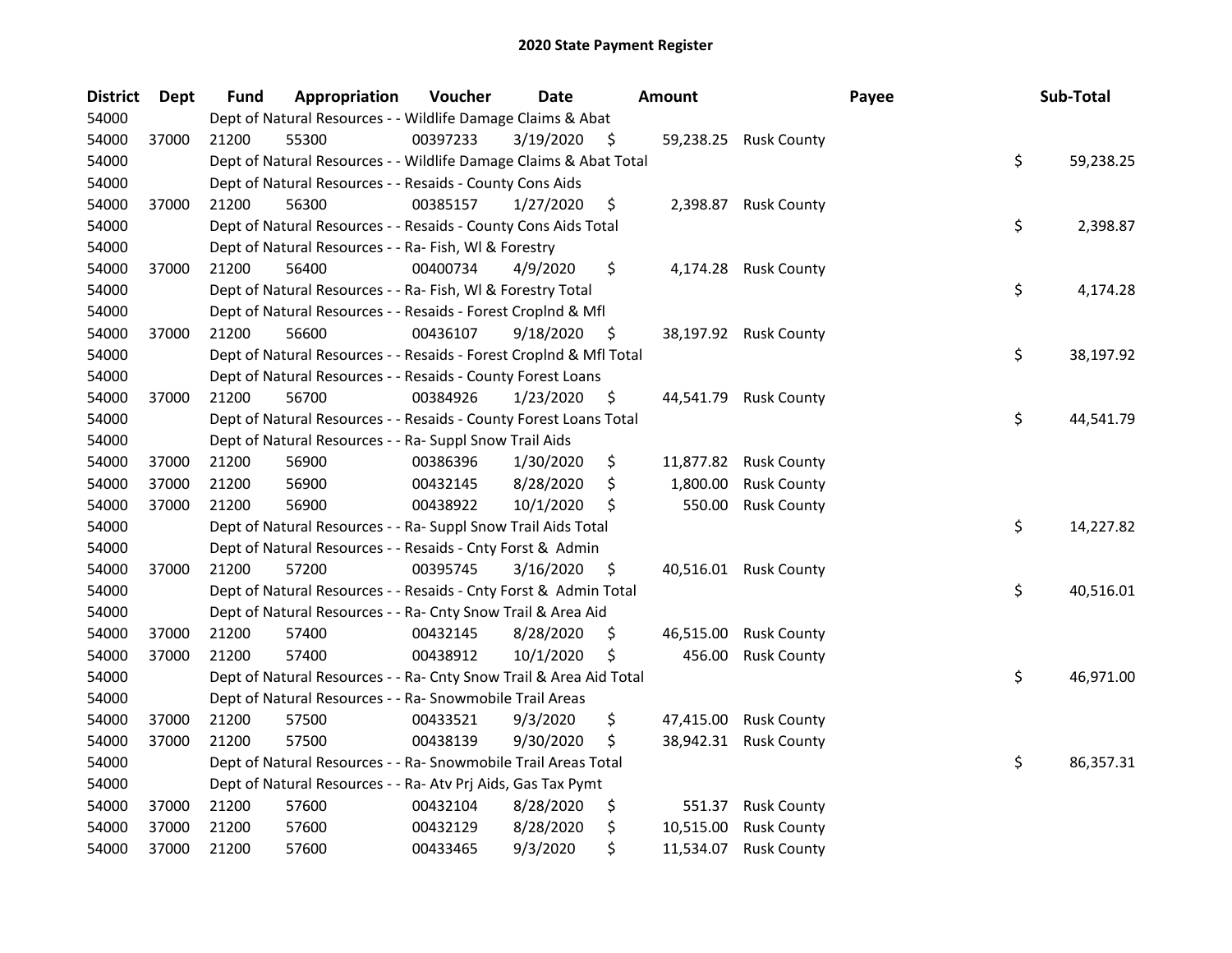| <b>District</b> | <b>Dept</b> | <b>Fund</b> | Appropriation                                                      | Voucher  | <b>Date</b>   | <b>Amount</b>   |                       | Payee | Sub-Total       |
|-----------------|-------------|-------------|--------------------------------------------------------------------|----------|---------------|-----------------|-----------------------|-------|-----------------|
| 54000           |             |             | Dept of Natural Resources - - Ra- Atv Prj Aids, Gas Tax Pymt Total |          |               |                 |                       |       | \$<br>22,600.44 |
| 54000           |             |             | Dept of Natural Resources - - Ra- Atv Project Aids                 |          |               |                 |                       |       |                 |
| 54000           | 37000       | 21200       | 57700                                                              | 00433503 | 9/3/2020      | \$              | 1,606.05 Rusk County  |       |                 |
| 54000           |             |             | Dept of Natural Resources - - Ra- Atv Project Aids Total           |          |               |                 |                       |       | \$<br>1,606.05  |
| 54000           |             |             | Dept of Natural Resources - - Ea - River Protect, Cons Fund        |          |               |                 |                       |       |                 |
| 54000           | 37000       | 21200       | 67500                                                              | 00406018 | 4/24/2020     | \$<br>7,500.00  | <b>Rusk County</b>    |       |                 |
| 54000           |             |             | Dept of Natural Resources - - Ea - River Protect, Cons Fund Total  |          |               |                 |                       |       | \$<br>7,500.00  |
| 54000           |             |             | Dept of Natural Resources - - GPO-Environmental Fund               |          |               |                 |                       |       |                 |
| 54000           | 37000       | 27400       | 46100                                                              | 00435931 | 9/17/2020     | \$<br>30.00     | <b>Rusk County</b>    |       |                 |
| 54000           |             |             | Dept of Natural Resources - - GPO-Environmental Fund Total         |          |               |                 |                       |       | \$<br>30.00     |
| 54000           |             |             | Dept of Natural Resources - - Fin Asst For Responsible Units       |          |               |                 |                       |       |                 |
| 54000           | 37000       | 27400       | 67000                                                              | 00413208 | 5/29/2020     | \$              | 78,632.50 Rusk County |       |                 |
| 54000           |             |             | Dept of Natural Resources - - Fin Asst For Responsible Units Total |          |               |                 |                       |       | \$<br>78,632.50 |
| 54000           |             |             | Dept of Natural Resources - - Recycling Consolidation Grants       |          |               |                 |                       |       |                 |
| 54000           | 37000       | 27400       | 67300                                                              | 00413208 | 5/29/2020     | \$<br>3,389.50  | <b>Rusk County</b>    |       |                 |
| 54000           |             |             | Dept of Natural Resources - - Recycling Consolidation Grants Total |          |               |                 |                       |       | \$<br>3,389.50  |
| 54000           |             |             | Dept of Natural Resources - - Land Acquisition                     |          |               |                 |                       |       |                 |
| 54000           | 37000       | 36300       | <b>TA100</b>                                                       | 00438917 | 10/1/2020     | \$<br>1,500.00  | <b>Rusk County</b>    |       |                 |
| 54000           | 37000       | 36300       | TA100                                                              | 00438918 | 10/1/2020     | \$<br>1,500.00  | <b>Rusk County</b>    |       |                 |
| 54000           | 37000       | 36300       | <b>TA100</b>                                                       | 00438920 | 10/1/2020     | \$<br>2,157.50  | <b>Rusk County</b>    |       |                 |
| 54000           | 37000       | 36300       | <b>TA100</b>                                                       | 00438984 | 10/1/2020     | \$<br>2,500.00  | <b>Rusk County</b>    |       |                 |
| 54000           |             |             | Dept of Natural Resources - - Land Acquisition Total               |          |               |                 |                       |       | \$<br>7,657.50  |
| 54000           |             |             | Dept of Natural Resources - - GPO - Sd Water Loan Prog, Fed        |          |               |                 |                       |       |                 |
| 54000           | 37000       | 57300       | 48200                                                              | 00384633 | 1/22/2020     | \$<br>5,723.25  | <b>Rusk County</b>    |       |                 |
| 54000           | 37000       | 57300       | 48200                                                              | 00400311 | 4/8/2020      | \$<br>3,165.00  | <b>Rusk County</b>    |       |                 |
| 54000           | 37000       | 57300       | 48200                                                              | 00418719 | 7/16/2020     | \$<br>3,165.00  | <b>Rusk County</b>    |       |                 |
| 54000           | 37000       | 57300       | 48200                                                              | 00436808 | 10/21/2020 \$ | 3,165.00        | <b>Rusk County</b>    |       |                 |
| 54000           |             |             | Dept of Natural Resources - - GPO - Sd Water Loan Prog, Fed Total  |          |               |                 |                       |       | \$<br>15,218.25 |
| 54000           |             |             | Department of Tourism - - Revenue, Gifts/Grants/Proceed            |          |               |                 |                       |       |                 |
| 54000           | 38000       | 10000       | 12000                                                              | 00009513 | 12/18/2020 \$ |                 | 14,143.00 Rusk County |       |                 |
| 54000           |             |             | Department of Tourism - - Revenue, Gifts/Grants/Proceed Total      |          |               |                 |                       |       | \$<br>14,143.00 |
| 54000           |             |             | WI Dept of Transportation - - Eldly&Disa Co/Aid Sf                 |          |               |                 |                       |       |                 |
| 54000           | 39500       | 21100       | 16800                                                              | 00489512 | 2/6/2020      | \$<br>79,889.00 | <b>Rusk County</b>    |       |                 |
| 54000           | 39500       | 21100       | 16800                                                              | 00516285 | 4/17/2020     | \$<br>351.00    | <b>Rusk County</b>    |       |                 |
| 54000           |             |             | WI Dept of Transportation - - Eldly&Disa Co/Aid Sf Total           |          |               |                 |                       |       | \$<br>80,240.00 |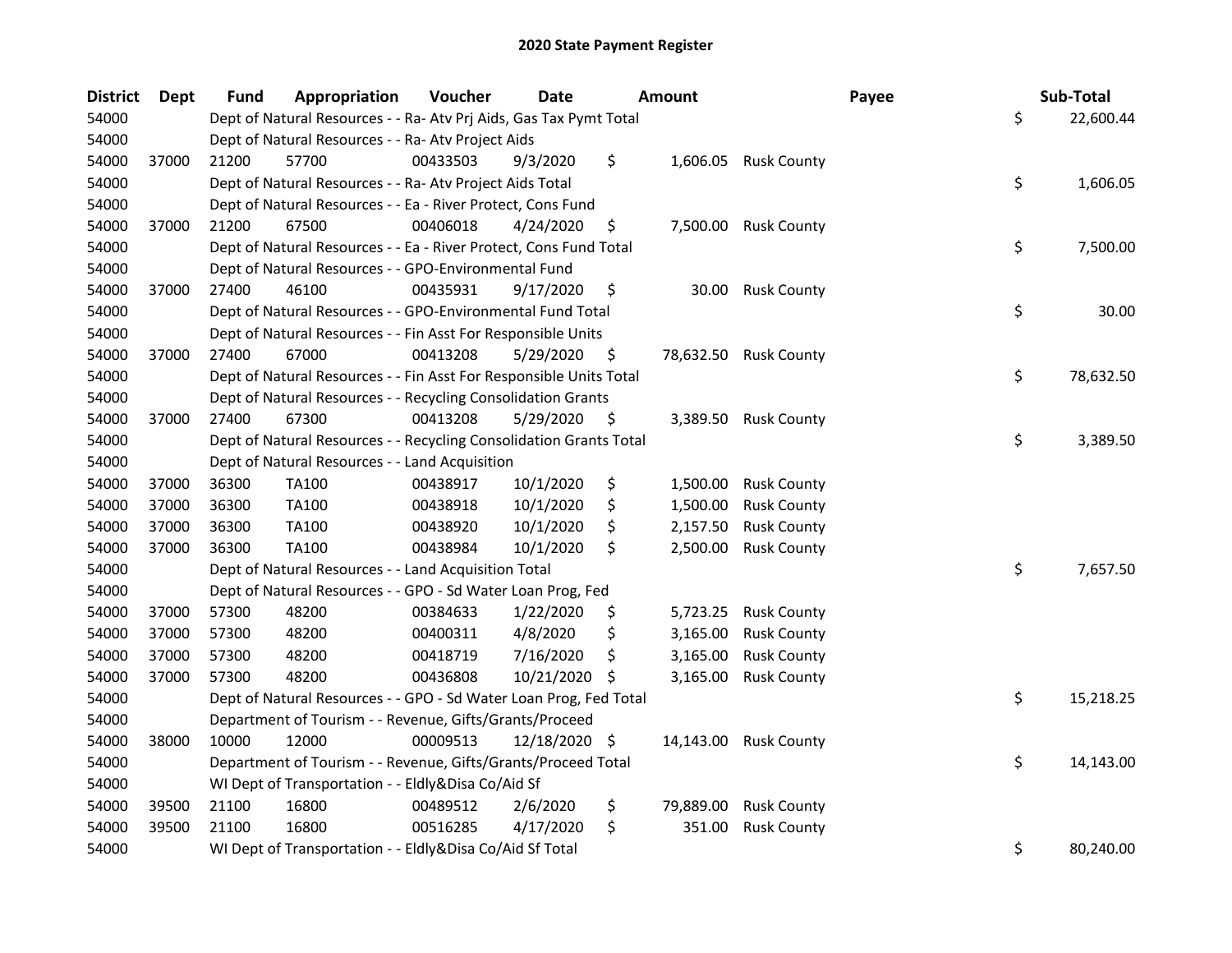| <b>District</b> | <b>Dept</b> | <b>Fund</b> | Appropriation                                            | Voucher  | <b>Date</b> |    | <b>Amount</b> |                    | Payee | Sub-Total        |
|-----------------|-------------|-------------|----------------------------------------------------------|----------|-------------|----|---------------|--------------------|-------|------------------|
| 54000           |             |             | WI Dept of Transportation - - County Forest Aids         |          |             |    |               |                    |       |                  |
| 54000           | 39500       | 21100       | 17000                                                    | 00500039 | 3/10/2020   | \$ | 8,115.12      | <b>Rusk County</b> |       |                  |
| 54000           |             |             | WI Dept of Transportation - - County Forest Aids Total   |          |             |    |               |                    |       | \$<br>8,115.12   |
| 54000           |             |             | WI Dept of Transportation - - Disastr Damag Aid Sf       |          |             |    |               |                    |       |                  |
| 54000           | 39500       | 21100       | 17400                                                    | 00624518 | 12/9/2020   | \$ | 31,826.42     | <b>Rusk County</b> |       |                  |
| 54000           |             |             | WI Dept of Transportation - - Disastr Damag Aid Sf Total |          |             |    |               |                    |       | \$<br>31,826.42  |
| 54000           |             |             | WI Dept of Transportation - - Tc, Trns Oper Aid Sf       |          |             |    |               |                    |       |                  |
| 54000           | 39500       | 21100       | 17700                                                    | 00525629 | 5/13/2020   | \$ | 87,786.00     | <b>Rusk County</b> |       |                  |
| 54000           | 39500       | 21100       | 17700                                                    | 00574844 | 8/27/2020   | \$ | 263,359.00    | <b>Rusk County</b> |       |                  |
| 54000           |             |             | WI Dept of Transportation - - Tc, Trns Oper Aid Sf Total |          |             |    |               |                    |       | \$<br>351,145.00 |
| 54000           |             |             | WI Dept of Transportation - - Eldly&Disa Aid Fd Fd       |          |             |    |               |                    |       |                  |
| 54000           | 39500       | 21100       | 18300                                                    | 00495424 | 2/24/2020   | \$ | 11,293.06     | <b>Rusk County</b> |       |                  |
| 54000           | 39500       | 21100       | 18300                                                    | 00551545 | 7/14/2020   | \$ | 12,145.10     | <b>Rusk County</b> |       |                  |
| 54000           | 39500       | 21100       | 18300                                                    | 00571722 | 8/21/2020   | \$ | 10,056.02     | <b>Rusk County</b> |       |                  |
| 54000           | 39500       | 21100       | 18300                                                    | 00624448 | 12/9/2020   | \$ | 9,915.57      | <b>Rusk County</b> |       |                  |
| 54000           |             |             | WI Dept of Transportation - - Eldly&Disa Aid Fd Fd Total |          |             |    |               |                    |       | \$<br>43,409.75  |
| 54000           |             |             | WI Dept of Transportation - - Hwy Sfty Loc Aid Ffd       |          |             |    |               |                    |       |                  |
| 54000           | 39500       | 21100       | 18500                                                    | 00555759 | 7/27/2020   | \$ | 2,018.32      | <b>Rusk County</b> |       |                  |
| 54000           | 39500       | 21100       | 18500                                                    | 00583984 | 9/17/2020   | \$ | 1,078.13      | <b>Rusk County</b> |       |                  |
| 54000           | 39500       | 21100       | 18500                                                    | 00584386 | 9/18/2020   | \$ | 1,931.90      | <b>Rusk County</b> |       |                  |
| 54000           | 39500       | 21100       | 18500                                                    | 00604675 | 10/23/2020  | Ŝ. | 2,344.93      | <b>Rusk County</b> |       |                  |
| 54000           |             |             | WI Dept of Transportation - - Hwy Sfty Loc Aid Ffd Total |          |             |    |               |                    |       | \$<br>7,373.28   |
| 54000           |             |             | WI Dept of Transportation - - Trans Aids To Co.-Sf       |          |             |    |               |                    |       |                  |
| 54000           | 39500       | 21100       | 19000                                                    | 00475477 | 1/6/2020    | \$ | 202,607.67    | <b>Rusk County</b> |       |                  |
| 54000           | 39500       | 21100       | 19000                                                    | 00542324 | 7/6/2020    | \$ | 405,215.34    | <b>Rusk County</b> |       |                  |
| 54000           | 39500       | 21100       | 19000                                                    | 00585150 | 10/5/2020   | \$ | 202,607.70    | <b>Rusk County</b> |       |                  |
| 54000           |             |             | WI Dept of Transportation - - Trans Aids To Co.-Sf Total |          |             |    |               |                    |       | \$<br>810,430.71 |
| 54000           |             |             | WI Dept of Transportation - - Loc Rd Imp Prg St Fd       |          |             |    |               |                    |       |                  |
| 54000           | 39500       | 21100       | 27800                                                    | 00556567 | 7/31/2020   | \$ | 3,767.80      | <b>Rusk County</b> |       |                  |
| 54000           | 39500       | 21100       | 27800                                                    | 00562873 | 8/7/2020    | \$ | 93,132.28     | <b>Rusk County</b> |       |                  |
| 54000           |             |             | WI Dept of Transportation - - Loc Rd Imp Prg St Fd Total |          |             |    |               |                    |       | \$<br>96,900.08  |
| 54000           |             |             | WI Dept of Transportation - - St Hwy Rehab, Sf           |          |             |    |               |                    |       |                  |
| 54000           | 39500       | 21100       | 36300                                                    | 00486341 | 1/31/2020   | \$ | 90.00         | <b>Rusk County</b> |       |                  |
| 54000           | 39500       | 21100       | 36300                                                    | 00496881 | 2/25/2020   | \$ | 12,508.65     | <b>Rusk County</b> |       |                  |
| 54000           | 39500       | 21100       | 36300                                                    | 00553629 | 7/21/2020   | \$ | 1,733.94      | <b>Rusk County</b> |       |                  |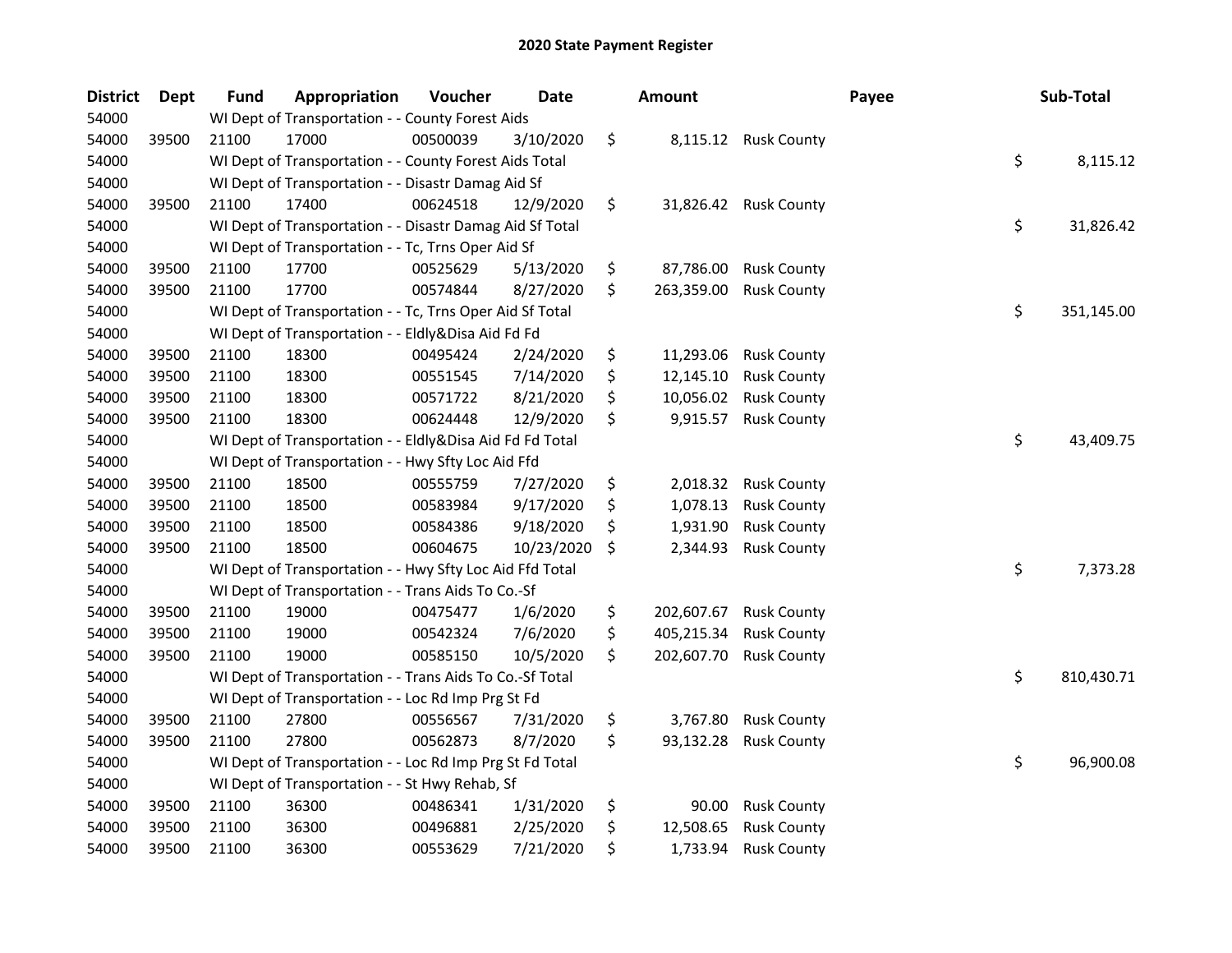| <b>District</b> | <b>Dept</b> | <b>Fund</b> | Appropriation                                           | Voucher  | <b>Date</b> |     | Amount    |                    | Payee | Sub-Total       |
|-----------------|-------------|-------------|---------------------------------------------------------|----------|-------------|-----|-----------|--------------------|-------|-----------------|
| 54000           | 39500       | 21100       | 36300                                                   | 00633802 | 12/28/2020  | \$  | 590.20    | <b>Rusk County</b> |       |                 |
| 54000           | 39500       | 21100       | 36300                                                   | 00633804 | 12/28/2020  | \$  | 20,751.55 | <b>Rusk County</b> |       |                 |
| 54000           |             |             | WI Dept of Transportation - - St Hwy Rehab, Sf Total    |          |             |     |           |                    |       | \$<br>35,674.34 |
| 54000           |             |             | WI Dept of Transportation - - Hwy Mgmt & Opers Sf       |          |             |     |           |                    |       |                 |
| 54000           | 39500       | 21100       | 36500                                                   | 00496879 | 2/25/2020   | \$  | 905.35    | <b>Rusk County</b> |       |                 |
| 54000           | 39500       | 21100       | 36500                                                   | 00496880 | 2/25/2020   | \$  | 1,872.74  | <b>Rusk County</b> |       |                 |
| 54000           | 39500       | 21100       | 36500                                                   | 00502340 | 3/13/2020   | \$  | 13,971.00 | <b>Rusk County</b> |       |                 |
| 54000           | 39500       | 21100       | 36500                                                   | 00633801 | 12/28/2020  | \$  | 81.00     | <b>Rusk County</b> |       |                 |
| 54000           | 39500       | 21100       | 36500                                                   | 00633802 | 12/28/2020  | \$  | 81.00     | <b>Rusk County</b> |       |                 |
| 54000           | 39500       | 21100       | 36500                                                   | 00633803 | 12/28/2020  | \$  | 81.00     | <b>Rusk County</b> |       |                 |
| 54000           | 39500       | 21100       | 36500                                                   | 00633805 | 12/28/2020  | -\$ | 81.00     | <b>Rusk County</b> |       |                 |
| 54000           |             |             | WI Dept of Transportation - - Hwy Mgmt & Opers Sf Total |          |             |     |           |                    |       | \$<br>17,073.09 |
| 54000           |             |             | WI Dept of Transportation - - Routine Maint Sf          |          |             |     |           |                    |       |                 |
| 54000           | 39500       | 21100       | 36800                                                   | 00492621 | 2/20/2020   | \$  | 24,334.40 | <b>Rusk County</b> |       |                 |
| 54000           | 39500       | 21100       | 36800                                                   | 00492622 | 2/20/2020   | \$  | 13,264.85 | <b>Rusk County</b> |       |                 |
| 54000           | 39500       | 21100       | 36800                                                   | 00496880 | 2/25/2020   | \$  | 24,781.75 | <b>Rusk County</b> |       |                 |
| 54000           | 39500       | 21100       | 36800                                                   | 00496881 | 2/25/2020   | \$  | 49,788.81 | <b>Rusk County</b> |       |                 |
| 54000           | 39500       | 21100       | 36800                                                   | 00500065 | 3/5/2020    | \$  | 83,927.62 | <b>Rusk County</b> |       |                 |
| 54000           | 39500       | 21100       | 36800                                                   | 00501568 | 3/11/2020   | \$  | 81,972.82 | <b>Rusk County</b> |       |                 |
| 54000           | 39500       | 21100       | 36800                                                   | 00509757 | 3/31/2020   | \$  | 1,203.87  | <b>Rusk County</b> |       |                 |
| 54000           | 39500       | 21100       | 36800                                                   | 00510304 | 4/1/2020    | \$  | 12,196.85 | <b>Rusk County</b> |       |                 |
| 54000           | 39500       | 21100       | 36800                                                   | 00512679 | 4/8/2020    | \$  | 65,554.25 | <b>Rusk County</b> |       |                 |
| 54000           | 39500       | 21100       | 36800                                                   | 00521957 | 5/4/2020    | \$  | 13,960.00 | <b>Rusk County</b> |       |                 |
| 54000           | 39500       | 21100       | 36800                                                   | 00529414 | 5/22/2020   | \$  | 53,626.47 | <b>Rusk County</b> |       |                 |
| 54000           | 39500       | 21100       | 36800                                                   | 00529415 | 5/22/2020   | \$  | 40,665.58 | <b>Rusk County</b> |       |                 |
| 54000           | 39500       | 21100       | 36800                                                   | 00544407 | 6/26/2020   | \$  | 44,078.03 | <b>Rusk County</b> |       |                 |
| 54000           | 39500       | 21100       | 36800                                                   | 00553773 | 7/22/2020   | \$  | 58,947.06 | <b>Rusk County</b> |       |                 |
| 54000           | 39500       | 21100       | 36800                                                   | 00554654 | 7/23/2020   | \$  | 2,739.85  | <b>Rusk County</b> |       |                 |
| 54000           | 39500       | 21100       | 36800                                                   | 00554655 | 7/23/2020   | \$  | 2,177.04  | <b>Rusk County</b> |       |                 |
| 54000           | 39500       | 21100       | 36800                                                   | 00560421 | 8/3/2020    | \$  | 249.79    | <b>Rusk County</b> |       |                 |
| 54000           | 39500       | 21100       | 36800                                                   | 00582008 | 9/14/2020   | \$  | 39,212.35 | <b>Rusk County</b> |       |                 |
| 54000           | 39500       | 21100       | 36800                                                   | 00583482 | 9/16/2020   | \$  | 3,930.44  | <b>Rusk County</b> |       |                 |
| 54000           | 39500       | 21100       | 36800                                                   | 00583483 | 9/16/2020   | \$  | 4,383.42  | <b>Rusk County</b> |       |                 |
| 54000           | 39500       | 21100       | 36800                                                   | 00600788 | 10/16/2020  | \$  | 1,650.42  | <b>Rusk County</b> |       |                 |
| 54000           | 39500       | 21100       | 36800                                                   | 00606764 | 10/28/2020  | \$  | 67,008.04 | <b>Rusk County</b> |       |                 |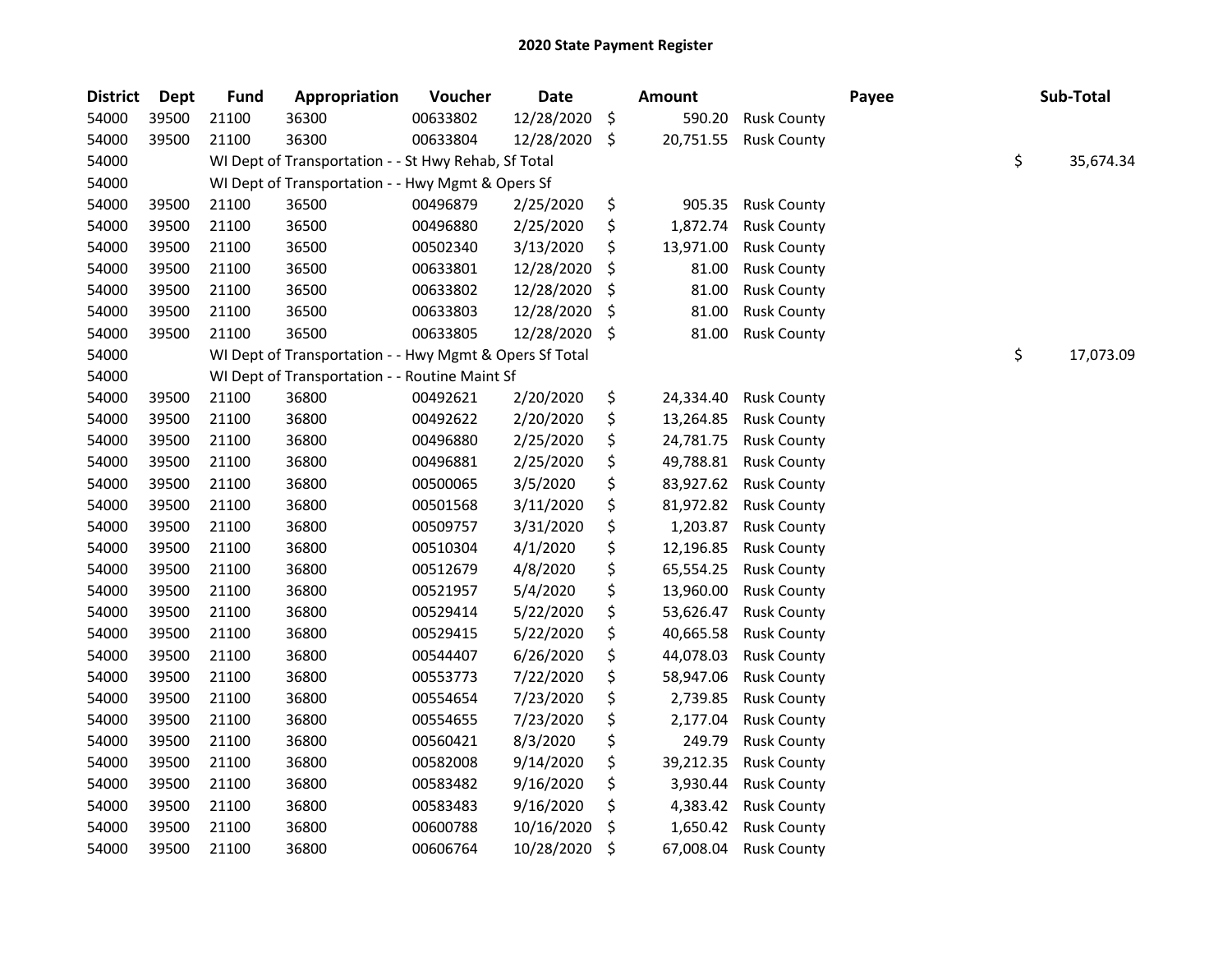| <b>District</b> | <b>Dept</b> | <b>Fund</b> | Appropriation                                                                                                 | Voucher  | <b>Date</b> |     | <b>Amount</b> |                       | Payee | Sub-Total        |
|-----------------|-------------|-------------|---------------------------------------------------------------------------------------------------------------|----------|-------------|-----|---------------|-----------------------|-------|------------------|
| 54000           | 39500       | 21100       | 36800                                                                                                         | 00607808 | 10/29/2020  | \$  | 11,851.62     | <b>Rusk County</b>    |       |                  |
| 54000           | 39500       | 21100       | 36800                                                                                                         | 00607809 | 10/29/2020  | \$  | 8,362.21      | <b>Rusk County</b>    |       |                  |
| 54000           | 39500       | 21100       | 36800                                                                                                         | 00617786 | 11/19/2020  | \$, | 2,186.04      | <b>Rusk County</b>    |       |                  |
| 54000           | 39500       | 21100       | 36800                                                                                                         | 00619032 | 11/23/2020  | \$  | 27,698.61     | <b>Rusk County</b>    |       |                  |
| 54000           | 39500       | 21100       | 36800                                                                                                         | 00629192 | 12/17/2020  | \$  | 12,146.17     | <b>Rusk County</b>    |       |                  |
| 54000           | 39500       | 21100       | 36800                                                                                                         | 00633798 | 12/28/2020  | \$  | 820.61        | <b>Rusk County</b>    |       |                  |
| 54000           | 39500       | 21100       | 36800                                                                                                         | 00633801 | 12/28/2020  | \$, | 582.27        | <b>Rusk County</b>    |       |                  |
| 54000           | 39500       | 21100       | 36800                                                                                                         | 00633803 | 12/28/2020  | \$  | 2,164.56      | <b>Rusk County</b>    |       |                  |
| 54000           |             |             | WI Dept of Transportation - - Routine Maint Sf Total                                                          |          |             |     |               |                       |       | \$<br>755,465.80 |
| 54000           |             |             | Department of Corrections - - Energy Costs, Energy-Related A                                                  |          |             |     |               |                       |       |                  |
| 54000           | 41000       | 10000       | 10600                                                                                                         | 00334003 | 1/31/2020   | \$  | 90.00         | <b>Rusk County</b>    |       |                  |
| 54000           |             |             | Department of Corrections - - Energy Costs, Energy-Related A Total                                            |          |             |     |               |                       |       | \$<br>90.00      |
| 54000           |             |             | Department of Corrections - - Corrections Contracts And Agre                                                  |          |             |     |               |                       |       |                  |
| 54000           | 41000       | 10000       | 11400                                                                                                         | 00332261 | 1/2/2020    | \$  | 2,521.54      | <b>Rusk County</b>    |       |                  |
| 54000           | 41000       | 10000       | 11400                                                                                                         | 00355028 | 4/23/2020   | \$  | 463.14        | <b>Rusk County</b>    |       |                  |
| 54000           | 41000       | 10000       | 11400                                                                                                         | 00357152 | 5/1/2020    | \$  | 2,496.14      | <b>Rusk County</b>    |       |                  |
| 54000           | 41000       | 10000       | 11400                                                                                                         | 00360121 | 5/18/2020   | \$  | 975.26        | <b>Rusk County</b>    |       |                  |
| 54000           | 41000       | 10000       | 11400                                                                                                         | 00360576 | 5/22/2020   | \$  | 1,955.48      | <b>Rusk County</b>    |       |                  |
| 54000           | 41000       | 10000       | 11400                                                                                                         | 00362762 | 6/1/2020    | \$  | 125.84        | <b>Rusk County</b>    |       |                  |
| 54000           | 41000       | 10000       | 11400                                                                                                         | 00364088 | 6/8/2020    | \$  | 874.82        | <b>Rusk County</b>    |       |                  |
| 54000           | 41000       | 10000       | 11400                                                                                                         | 00366274 | 6/23/2020   | \$  | 4,528.48      | <b>Rusk County</b>    |       |                  |
| 54000           | 41000       | 10000       | 11400                                                                                                         | 00366830 | 6/22/2020   | \$  | 1,595.26      | <b>Rusk County</b>    |       |                  |
| 54000           | 41000       | 10000       | 11400                                                                                                         | 00371266 | 7/13/2020   | \$  | 1,543.80      | <b>Rusk County</b>    |       |                  |
| 54000           | 41000       | 10000       | 11400                                                                                                         | 00371714 | 7/17/2020   | \$  | 3,705.12      | <b>Rusk County</b>    |       |                  |
| 54000           | 41000       | 10000       | 11400                                                                                                         | 00379536 | 8/27/2020   | \$  | 566.06        | <b>Rusk County</b>    |       |                  |
| 54000           | 41000       | 10000       | 11400                                                                                                         | 00398251 | 12/8/2020   | \$  | 1,492.34      | <b>Rusk County</b>    |       |                  |
| 54000           | 41000       | 10000       | 11400                                                                                                         | 00400224 | 12/17/2020  | Ŝ.  | 3,036.14      | <b>Rusk County</b>    |       |                  |
| 54000           |             |             | Department of Corrections - - Corrections Contracts And Agre Total                                            |          |             |     |               |                       |       | \$<br>25,879.42  |
| 54000           |             |             | Department of Corrections - - Reimbursing Counties For Probation, Extended Supervision And Parole Holds       |          |             |     |               |                       |       |                  |
| 54000           | 41000       | 10000       | 11600                                                                                                         | 00392572 | 11/5/2020   | \$  |               | 16,520.00 Rusk County |       |                  |
| 54000           |             |             | Department of Corrections - - Reimbursing Counties For Probation, Extended Supervision And Parole Holds Total |          |             |     |               |                       |       | \$<br>16,520.00  |
| 54000           |             |             | Department of Corrections - - General Operations                                                              |          |             |     |               |                       |       |                  |
| 54000           | 41000       | 10000       | 18500                                                                                                         | 00352476 | 5/1/2020    | \$  | 105.00        | <b>Rusk County</b>    |       |                  |
| 54000           | 41000       | 10000       | 18500                                                                                                         | 00371043 | 7/17/2020   | \$  | 105.00        | <b>Rusk County</b>    |       |                  |
| 54000           | 41000       | 10000       | 18500                                                                                                         | 00387723 | 10/30/2020  | \$  | 105.00        | <b>Rusk County</b>    |       |                  |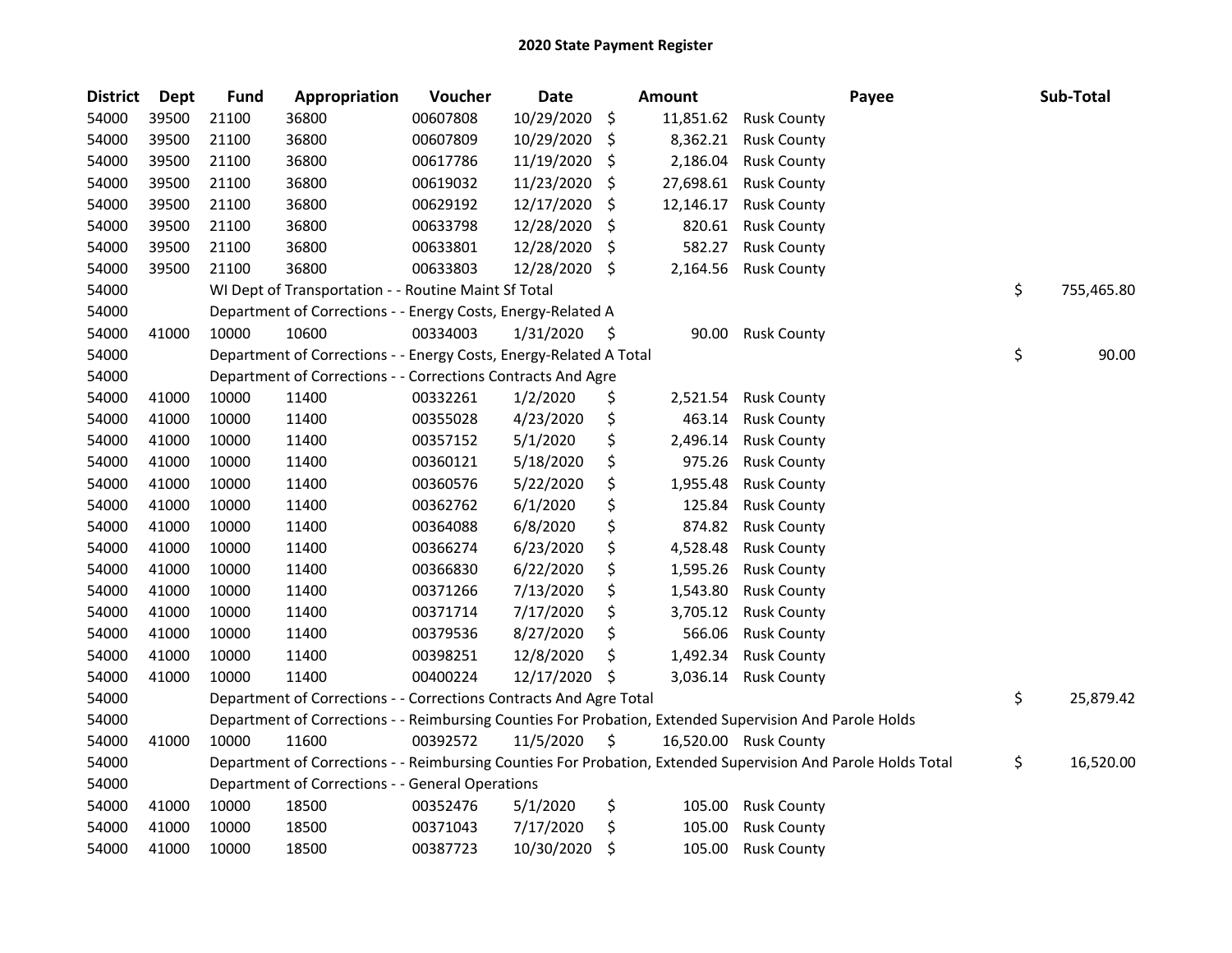| <b>District</b> | <b>Dept</b> | <b>Fund</b> | Appropriation                                                          | Voucher  | <b>Date</b>    |    | <b>Amount</b> |                    | Payee | Sub-Total          |
|-----------------|-------------|-------------|------------------------------------------------------------------------|----------|----------------|----|---------------|--------------------|-------|--------------------|
| 54000           |             |             | Department of Corrections - - General Operations Total                 |          |                |    |               |                    |       | \$<br>315.00       |
| 54000           |             |             | Department of Health Services - - State/Federal Aids                   |          |                |    |               |                    |       |                    |
| 54000           | 43500       | 10000       | 00000                                                                  | 92007    | $1/1/2020$ \$  |    | 86,411.00     | <b>Rusk County</b> |       |                    |
| 54000           | 43500       | 10000       | 00000                                                                  | 92008    | $2/1/2020$ \$  |    | 102,381.00    | <b>Rusk County</b> |       |                    |
| 54000           | 43500       | 10000       | 00000                                                                  | 92009    | 3/1/2020 \$    |    | 170,900.00    | <b>Rusk County</b> |       |                    |
| 54000           | 43500       | 10000       | 00000                                                                  | 92010    | $4/1/2020$ \$  |    | 117,241.00    | <b>Rusk County</b> |       |                    |
| 54000           | 43500       | 10000       | 00000                                                                  | 92011    | $5/1/2020$ \$  |    | 99,064.00     | <b>Rusk County</b> |       |                    |
| 54000           | 43500       | 10000       | 00000                                                                  | 92012    | $6/1/2020$ \$  |    | 74,914.00     | <b>Rusk County</b> |       |                    |
| 54000           | 43500       | 10000       | 00000                                                                  | 92013    | $6/1/2020$ \$  |    | 5,381.00      | <b>Rusk County</b> |       |                    |
| 54000           | 43500       | 10000       | 00000                                                                  | 92100    | $7/1/2020$ \$  |    | 99,000.00     | <b>Rusk County</b> |       |                    |
| 54000           | 43500       | 10000       | 00000                                                                  | 92101    | $8/1/2020$ \$  |    | 250,057.00    | <b>Rusk County</b> |       |                    |
| 54000           | 43500       | 10000       | 00000                                                                  | 92102    | $9/1/2020$ \$  |    | 16,937.00     | <b>Rusk County</b> |       |                    |
| 54000           | 43500       | 10000       | 00000                                                                  | 92103    | 10/1/2020 \$   |    | 62,621.00     | <b>Rusk County</b> |       |                    |
| 54000           | 43500       | 10000       | 00000                                                                  | 92104    | $11/1/2020$ \$ |    | 33,518.00     | <b>Rusk County</b> |       |                    |
| 54000           | 43500       | 10000       | 00000                                                                  | 92105    | $12/1/2020$ \$ |    | 153,457.00    | <b>Rusk County</b> |       |                    |
| 54000           |             |             | Department of Health Services - - State/Federal Aids Total             |          |                |    |               |                    |       | \$<br>1,271,882.00 |
| 54000           |             |             | Department of Health Services - - Emergency Medical Services, Ai       |          |                |    |               |                    |       |                    |
| 54000           | 43500       | 10000       | 11900                                                                  | 00379124 | 9/17/2020      | \$ | 6,094.59      | <b>Rusk County</b> |       |                    |
| 54000           |             |             | Department of Health Services - - Emergency Medical Services, Ai Total |          |                |    |               |                    |       | \$<br>6,094.59     |
| 54000           |             |             | Department of Health Services - - Federal Wic Operations               |          |                |    |               |                    |       |                    |
| 54000           | 43500       | 10000       | 14800                                                                  | 00333501 | 1/6/2020       | \$ | 376.25        | <b>Rusk County</b> |       |                    |
| 54000           | 43500       | 10000       | 14800                                                                  | 00338716 | 2/3/2020       | \$ | 262.50        | <b>Rusk County</b> |       |                    |
| 54000           | 43500       | 10000       | 14800                                                                  | 00386754 | 11/4/2020      | \$ | 638.75        | <b>Rusk County</b> |       |                    |
| 54000           |             |             | Department of Health Services - - Federal Wic Operations Total         |          |                |    |               |                    |       | \$<br>1,277.50     |
| 54000           |             |             | Department of Health Services - - General Program Operations           |          |                |    |               |                    |       |                    |
| 54000           | 43500       | 10000       | 40100                                                                  | 00340138 | 2/11/2020      | \$ | 1.50          | <b>Rusk County</b> |       |                    |
| 54000           | 43500       | 10000       | 40100                                                                  | 00354085 | 4/14/2020      | \$ | 15.00         | <b>Rusk County</b> |       |                    |
| 54000           | 43500       | 10000       | 40100                                                                  | 00356357 | 4/28/2020      | \$ | 1.00          | <b>Rusk County</b> |       |                    |
| 54000           | 43500       | 10000       | 40100                                                                  | 00356358 | 4/28/2020      | \$ | 15.00         | <b>Rusk County</b> |       |                    |
| 54000           | 43500       | 10000       | 40100                                                                  | 00361069 | 6/3/2020       | \$ | 2.50          | <b>Rusk County</b> |       |                    |
| 54000           | 43500       | 10000       | 40100                                                                  | 00370508 | 7/30/2020      | \$ | 1.50          | <b>Rusk County</b> |       |                    |
| 54000           | 43500       | 10000       | 40100                                                                  | 00373046 | 8/17/2020      | \$ | 1.00          | <b>Rusk County</b> |       |                    |
| 54000           | 43500       | 10000       | 40100                                                                  | 00373047 | 8/17/2020      | \$ | 15.00         | <b>Rusk County</b> |       |                    |
| 54000           | 43500       | 10000       | 40100                                                                  | 00391397 | 11/17/2020     | S  | 1.50          | <b>Rusk County</b> |       |                    |
| 54000           |             |             | Department of Health Services - - General Program Operations Total     |          |                |    |               |                    |       | \$<br>54.00        |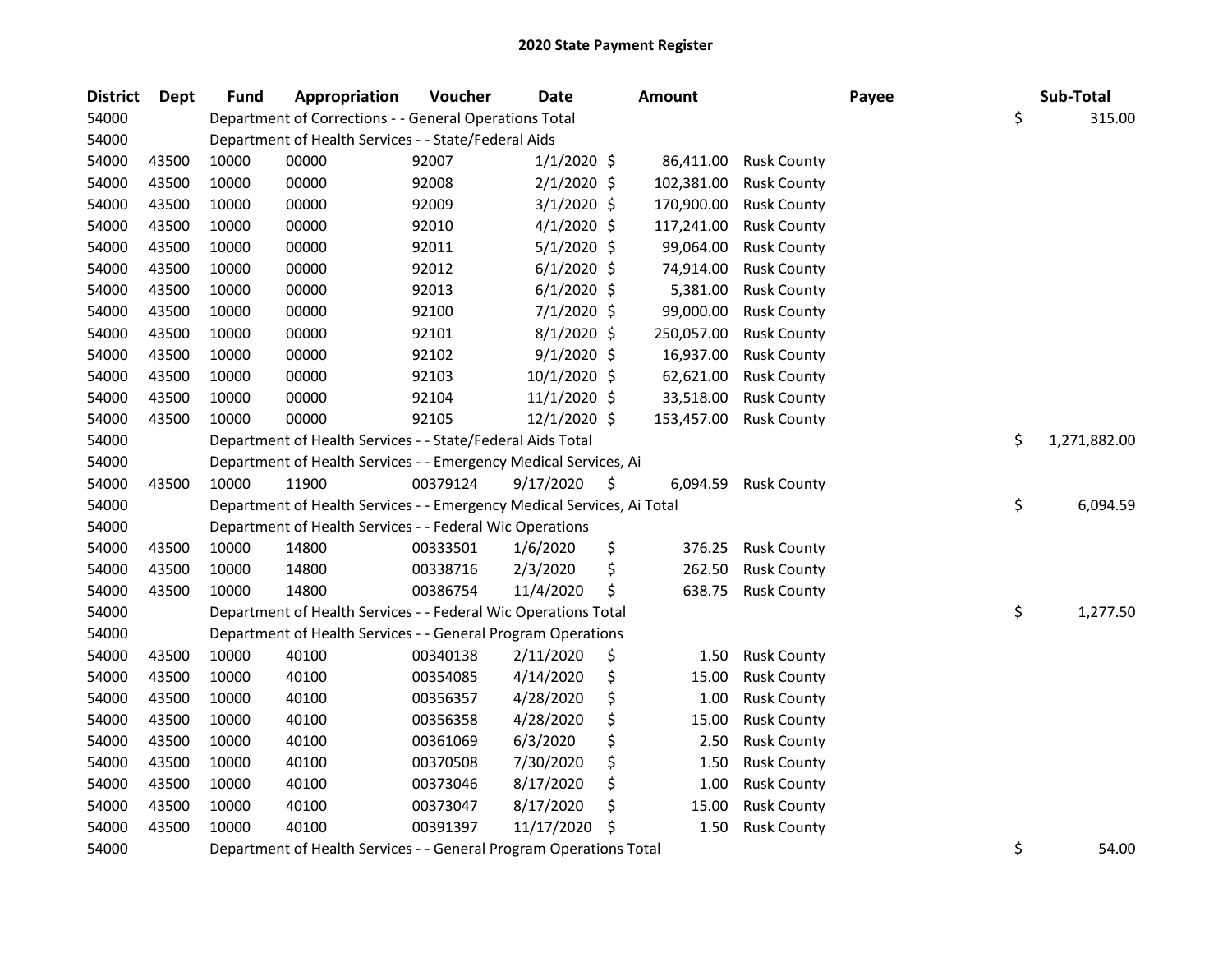| <b>District</b> | Dept  | <b>Fund</b> | Appropriation                                                          | Voucher  | <b>Date</b> | <b>Amount</b>   |                    | Payee | Sub-Total |       |
|-----------------|-------|-------------|------------------------------------------------------------------------|----------|-------------|-----------------|--------------------|-------|-----------|-------|
| 54000           |       |             | Department of Health Services - - Medical Assistance State Admin       |          |             |                 |                    |       |           |       |
| 54000           | 43500 | 10000       | 44000                                                                  | 00340138 | 2/11/2020   | \$<br>1.50      | <b>Rusk County</b> |       |           |       |
| 54000           | 43500 | 10000       | 44000                                                                  | 00354085 | 4/14/2020   | \$<br>15.00     | <b>Rusk County</b> |       |           |       |
| 54000           | 43500 | 10000       | 44000                                                                  | 00356357 | 4/28/2020   | \$<br>1.00      | <b>Rusk County</b> |       |           |       |
| 54000           | 43500 | 10000       | 44000                                                                  | 00356358 | 4/28/2020   | \$<br>15.00     | <b>Rusk County</b> |       |           |       |
| 54000           | 43500 | 10000       | 44000                                                                  | 00361069 | 6/3/2020    | \$<br>2.50      | <b>Rusk County</b> |       |           |       |
| 54000           | 43500 | 10000       | 44000                                                                  | 00370508 | 7/30/2020   | \$<br>1.50      | <b>Rusk County</b> |       |           |       |
| 54000           | 43500 | 10000       | 44000                                                                  | 00373046 | 8/17/2020   | \$<br>1.00      | <b>Rusk County</b> |       |           |       |
| 54000           | 43500 | 10000       | 44000                                                                  | 00373047 | 8/17/2020   | \$<br>15.00     | <b>Rusk County</b> |       |           |       |
| 54000           | 43500 | 10000       | 44000                                                                  | 00391397 | 11/17/2020  | \$<br>1.50      | <b>Rusk County</b> |       |           |       |
| 54000           |       |             | Department of Health Services - - Medical Assistance State Admin Total |          |             |                 |                    |       | \$        | 54.00 |
| 54000           |       |             | Department of Health Services - - Administrative And Support-Fis       |          |             |                 |                    |       |           |       |
| 54000           | 43500 | 10000       | 82100                                                                  | 00382089 | 10/2/2020   | \$<br>5.00      | <b>Rusk County</b> |       |           |       |
| 54000           |       |             | Department of Health Services - - Administrative And Support-Fis Total |          |             |                 |                    |       | \$        | 5.00  |
| 54000           |       |             | Dept of Children and Families - - Fees For Administrative Servic       |          |             |                 |                    |       |           |       |
| 54000           | 43700 | 10000       | 23100                                                                  | 00065131 | 1/27/2020   | \$<br>20.00     | <b>Rusk County</b> |       |           |       |
| 54000           | 43700 | 10000       | 23100                                                                  | 00069742 | 5/1/2020    | \$<br>45.00     | <b>Rusk County</b> |       |           |       |
| 54000           | 43700 | 10000       | 23100                                                                  | 00076545 | 10/22/2020  | \$<br>10.00     | <b>Rusk County</b> |       |           |       |
| 54000           |       |             | Dept of Children and Families - - Fees For Administrative Servic Total |          |             |                 |                    |       | \$        | 75.00 |
| 54000           |       |             | Dept of Children and Families - - General Aids                         |          |             |                 |                    |       |           |       |
| 54000           | 43700 | 10000       | 99000                                                                  | 00064530 | 1/6/2020    | \$<br>30,762.57 | <b>Rusk County</b> |       |           |       |
| 54000           | 43700 | 10000       | 99000                                                                  | 00065381 | 1/30/2020   | \$<br>35,336.30 | <b>Rusk County</b> |       |           |       |
| 54000           | 43700 | 10000       | 99000                                                                  | 00065680 | 2/5/2020    | \$<br>51,256.79 | <b>Rusk County</b> |       |           |       |
| 54000           | 43700 | 10000       | 99000                                                                  | 00065810 | 2/11/2020   | \$<br>108.00    | <b>Rusk County</b> |       |           |       |
| 54000           | 43700 | 10000       | 99000                                                                  | 00066352 | 2/26/2020   | \$<br>6,108.01  | <b>Rusk County</b> |       |           |       |
| 54000           | 43700 | 10000       | 99000                                                                  | 00066873 | 3/5/2020    | \$<br>86,720.98 | <b>Rusk County</b> |       |           |       |
| 54000           | 43700 | 10000       | 99000                                                                  | 00066949 | 3/5/2020    | \$<br>123.41    | <b>Rusk County</b> |       |           |       |
| 54000           | 43700 | 10000       | 99000                                                                  | 00067683 | 3/26/2020   | \$<br>772.35    | <b>Rusk County</b> |       |           |       |
| 54000           | 43700 | 10000       | 99000                                                                  | 00067853 | 3/31/2020   | \$<br>45,333.42 | <b>Rusk County</b> |       |           |       |
| 54000           | 43700 | 10000       | 99000                                                                  | 00068297 | 4/3/2020    | \$<br>69,109.43 | <b>Rusk County</b> |       |           |       |
| 54000           | 43700 | 10000       | 99000                                                                  | 00069400 | 4/30/2020   | \$<br>61,493.53 | <b>Rusk County</b> |       |           |       |
| 54000           | 43700 | 10000       | 99000                                                                  | 00069929 | 5/5/2020    | \$<br>56,295.37 | <b>Rusk County</b> |       |           |       |
| 54000           | 43700 | 10000       | 99000                                                                  | 00070070 | 5/8/2020    | \$<br>1,800.00  | <b>Rusk County</b> |       |           |       |
| 54000           | 43700 | 10000       | 99000                                                                  | 00070437 | 5/21/2020   | \$<br>7,755.15  | <b>Rusk County</b> |       |           |       |
| 54000           | 43700 | 10000       | 99000                                                                  | 00070890 | 6/5/2020    | \$<br>34,630.08 | <b>Rusk County</b> |       |           |       |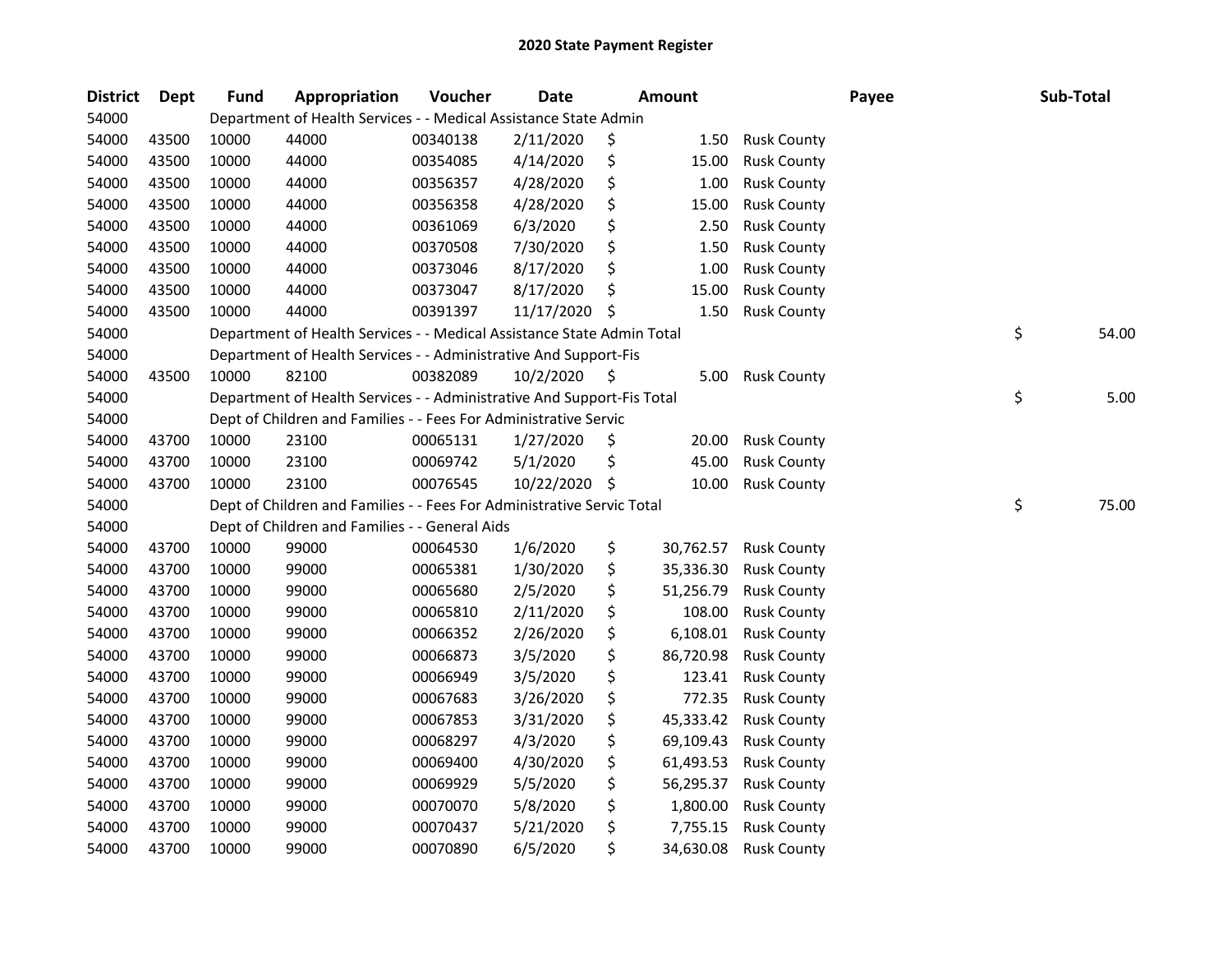| <b>District</b> | <b>Dept</b> | <b>Fund</b> | Appropriation                                                                                                           | Voucher  | Date       |    | <b>Amount</b> |                    | Payee |    | Sub-Total    |  |  |
|-----------------|-------------|-------------|-------------------------------------------------------------------------------------------------------------------------|----------|------------|----|---------------|--------------------|-------|----|--------------|--|--|
| 54000           | 43700       | 10000       | 99000                                                                                                                   | 00071494 | 6/17/2020  | \$ | 35,161.32     | <b>Rusk County</b> |       |    |              |  |  |
| 54000           | 43700       | 10000       | 99000                                                                                                                   | 00072344 | 7/6/2020   | \$ | 39,117.30     | <b>Rusk County</b> |       |    |              |  |  |
| 54000           | 43700       | 10000       | 99000                                                                                                                   | 00073352 | 7/30/2020  | \$ | 38,137.32     | <b>Rusk County</b> |       |    |              |  |  |
| 54000           | 43700       | 10000       | 99000                                                                                                                   | 00073587 | 8/5/2020   | \$ | 36,264.24     | <b>Rusk County</b> |       |    |              |  |  |
| 54000           | 43700       | 10000       | 99000                                                                                                                   | 00073903 | 8/12/2020  | \$ | 11,351.00     | <b>Rusk County</b> |       |    |              |  |  |
| 54000           | 43700       | 10000       | 99000                                                                                                                   | 00073940 | 8/12/2020  | \$ | 5,445.81      | <b>Rusk County</b> |       |    |              |  |  |
| 54000           | 43700       | 10000       | 99000                                                                                                                   | 00074694 | 9/8/2020   | \$ | 33,936.10     | <b>Rusk County</b> |       |    |              |  |  |
| 54000           | 43700       | 10000       | 99000                                                                                                                   | 00074809 | 9/10/2020  | \$ | 161,676.61    | <b>Rusk County</b> |       |    |              |  |  |
| 54000           | 43700       | 10000       | 99000                                                                                                                   | 00075140 | 9/17/2020  | \$ | 251.00        | <b>Rusk County</b> |       |    |              |  |  |
| 54000           | 43700       | 10000       | 99000                                                                                                                   | 00075237 | 9/18/2020  | \$ | 11,433.18     | <b>Rusk County</b> |       |    |              |  |  |
| 54000           | 43700       | 10000       | 99000                                                                                                                   | 00075933 | 10/5/2020  | \$ | 68,581.62     | <b>Rusk County</b> |       |    |              |  |  |
| 54000           | 43700       | 10000       | 99000                                                                                                                   | 00076825 | 10/30/2020 | \$ | 34,397.05     | <b>Rusk County</b> |       |    |              |  |  |
| 54000           | 43700       | 10000       | 99000                                                                                                                   | 00076868 | 10/30/2020 | \$ | 5,793.76      | <b>Rusk County</b> |       |    |              |  |  |
| 54000           | 43700       | 10000       | 99000                                                                                                                   | 00077053 | 11/5/2020  | \$ | 75,956.49     | <b>Rusk County</b> |       |    |              |  |  |
| 54000           | 43700       | 10000       | 99000                                                                                                                   | 00077178 | 11/6/2020  | \$ | 2,666.00      | <b>Rusk County</b> |       |    |              |  |  |
| 54000           | 43700       | 10000       | 99000                                                                                                                   | 00077280 | 11/10/2020 | \$ | 3,346.00      | <b>Rusk County</b> |       |    |              |  |  |
| 54000           | 43700       | 10000       | 99000                                                                                                                   | 00078183 | 12/4/2020  | \$ | 1,900.00      | <b>Rusk County</b> |       |    |              |  |  |
| 54000           | 43700       | 10000       | 99000                                                                                                                   | 00078272 | 12/7/2020  | \$ | 63,822.69     | <b>Rusk County</b> |       |    |              |  |  |
| 54000           |             |             | Dept of Children and Families - - General Aids Total                                                                    |          |            |    |               |                    |       | \$ | 1,116,842.88 |  |  |
| 54000           |             |             | Dept of Workforce Development - - Auxiliary Services                                                                    |          |            |    |               |                    |       |    |              |  |  |
| 54000           | 44500       | 10000       | 13000                                                                                                                   | 00304285 | 11/3/2020  | \$ | 20.00         | <b>Rusk County</b> |       |    |              |  |  |
| 54000           | 44500       | 10000       | 13000                                                                                                                   | 00307418 | 12/2/2020  | \$ | 5.00          | <b>Rusk County</b> |       |    |              |  |  |
| 54000           |             |             | Dept of Workforce Development - - Auxiliary Services Total                                                              |          |            |    |               |                    |       | \$ | 25.00        |  |  |
| 54000           |             |             | Dept of Workforce Development - - Ui Admin Fed                                                                          |          |            |    |               |                    |       |    |              |  |  |
| 54000           | 44500       | 10000       | 15100                                                                                                                   | 00267662 | 1/14/2020  | \$ | 20.00         | <b>Rusk County</b> |       |    |              |  |  |
| 54000           | 44500       | 10000       | 15100                                                                                                                   | 00270902 | 2/4/2020   | \$ | 10.00         | <b>Rusk County</b> |       |    |              |  |  |
| 54000           | 44500       | 10000       | 15100                                                                                                                   | 00275633 | 3/3/2020   | \$ | 10.00         | <b>Rusk County</b> |       |    |              |  |  |
| 54000           | 44500       | 10000       | 15100                                                                                                                   | 00280617 | 4/2/2020   | \$ | 25.00         | <b>Rusk County</b> |       |    |              |  |  |
| 54000           | 44500       | 10000       | 15100                                                                                                                   | 00284511 | 5/4/2020   | \$ | 30.00         | <b>Rusk County</b> |       |    |              |  |  |
| 54000           | 44500       | 10000       | 15100                                                                                                                   | 00287359 | 6/2/2020   | \$ | 15.00         | <b>Rusk County</b> |       |    |              |  |  |
| 54000           | 44500       | 10000       | 15100                                                                                                                   | 00290180 | 7/2/2020   | \$ | 5.00          | <b>Rusk County</b> |       |    |              |  |  |
| 54000           | 44500       | 10000       | 15100                                                                                                                   | 00293617 | 8/4/2020   | \$ | 5.00          | <b>Rusk County</b> |       |    |              |  |  |
| 54000           | 44500       | 10000       | 15100                                                                                                                   | 00300325 | 10/2/2020  | \$ | 15.00         | <b>Rusk County</b> |       |    |              |  |  |
| 54000           |             |             |                                                                                                                         |          |            |    |               |                    |       | \$ | 135.00       |  |  |
| 54000           |             |             | Dept of Workforce Development - - Ui Admin Fed Total<br>Dept of Workforce Development - - Wc Ops Uninsured Emplyr Admin |          |            |    |               |                    |       |    |              |  |  |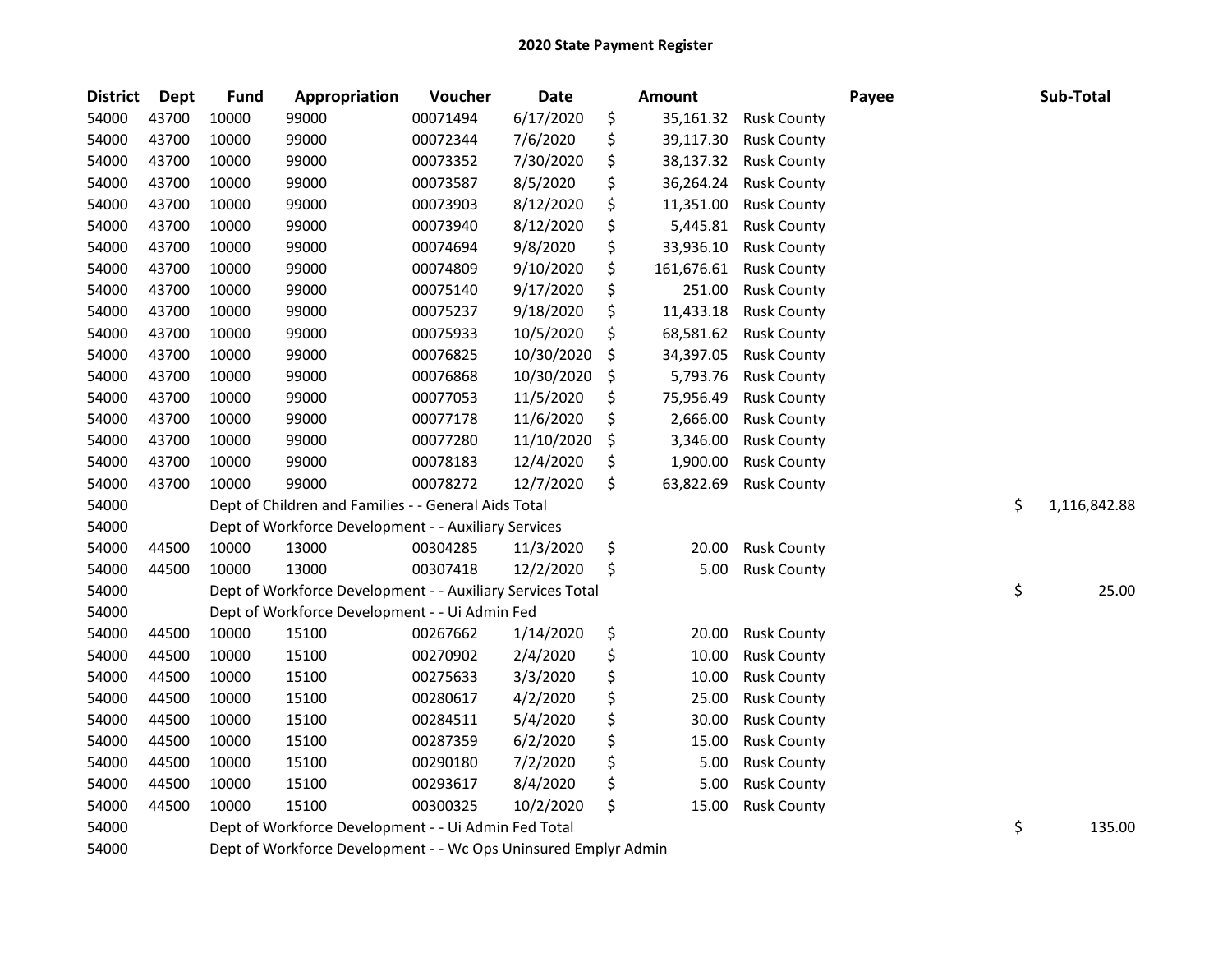| <b>District</b> | <b>Dept</b> | <b>Fund</b> | Appropriation                                                         | Voucher  | <b>Date</b> | Amount          |                    | Payee | Sub-Total        |
|-----------------|-------------|-------------|-----------------------------------------------------------------------|----------|-------------|-----------------|--------------------|-------|------------------|
| 54000           | 44500       | 22700       | 17700                                                                 | 00281676 | 4/10/2020   | \$<br>5.00      | <b>Rusk County</b> |       |                  |
| 54000           | 44500       | 22700       | 17700                                                                 | 00281677 | 4/10/2020   | \$<br>5.00      | <b>Rusk County</b> |       |                  |
| 54000           | 44500       | 22700       | 17700                                                                 | 00291192 | 7/14/2020   | \$<br>15.00     | <b>Rusk County</b> |       |                  |
| 54000           | 44500       | 22700       | 17700                                                                 | 00291193 | 7/14/2020   | \$<br>10.00     | <b>Rusk County</b> |       |                  |
| 54000           |             |             | Dept of Workforce Development - - Wc Ops Uninsured Emplyr Admin Total |          |             |                 |                    |       | \$<br>35.00      |
| 54000           |             |             | Department of Justice - - Drug Trafficking Resp Grants                |          |             |                 |                    |       |                  |
| 54000           | 45500       | 10000       | 20800                                                                 | 00078788 | 1/24/2020   | \$<br>2,632.86  | <b>Rusk County</b> |       |                  |
| 54000           |             |             | Department of Justice - - Drug Trafficking Resp Grants Total          |          |             |                 |                    |       | \$<br>2,632.86   |
| 54000           |             |             | Department of Justice - - Crime Laboratories, Dna                     |          |             |                 |                    |       |                  |
| 54000           | 45500       | 10000       | 22100                                                                 | 00085874 | 7/16/2020   | \$<br>390.00    | <b>Rusk County</b> |       |                  |
| 54000           |             |             | Department of Justice - - Crime Laboratories, Dna Total               |          |             |                 |                    |       | \$<br>390.00     |
| 54000           |             |             | Department of Justice - - Law Enforcement Train, Local                |          |             |                 |                    |       |                  |
| 54000           | 45500       | 10000       | 23100                                                                 | 00092026 | 12/11/2020  | \$<br>4,480.00  | <b>Rusk County</b> |       |                  |
| 54000           |             |             | Department of Justice - - Law Enforcement Train, Local Total          |          |             |                 |                    |       | \$<br>4,480.00   |
| 54000           |             |             | Department of Justice - - Federal Aid, Local Assistance               |          |             |                 |                    |       |                  |
| 54000           | 45500       | 10000       | 25100                                                                 | 00084260 | 6/1/2020    | \$<br>1,153.62  | <b>Rusk County</b> |       |                  |
| 54000           | 45500       | 10000       | 25100                                                                 | 00084626 | 6/10/2020   | \$<br>840.60    | <b>Rusk County</b> |       |                  |
| 54000           | 45500       | 10000       | 25100                                                                 | 00086876 | 8/6/2020    | \$<br>1,344.96  | <b>Rusk County</b> |       |                  |
| 54000           | 45500       | 10000       | 25100                                                                 | 00090236 | 11/9/2020   | \$<br>339.60    | <b>Rusk County</b> |       |                  |
| 54000           |             |             | Department of Justice - - Federal Aid, Local Assistance Total         |          |             |                 |                    |       | \$<br>3,678.78   |
| 54000           |             |             | Department of Justice - - Alt Prosecution Alcohol Drugs               |          |             |                 |                    |       |                  |
| 54000           | 45500       | 10000       | 27100                                                                 | 00080705 | 3/4/2020    | \$<br>32,412.77 | <b>Rusk County</b> |       |                  |
| 54000           | 45500       | 10000       | 27100                                                                 | 00084309 | 6/1/2020    | \$<br>21,905.45 | <b>Rusk County</b> |       |                  |
| 54000           | 45500       | 10000       | 27100                                                                 | 00086941 | 8/7/2020    | \$<br>32,081.59 | <b>Rusk County</b> |       |                  |
| 54000           | 45500       | 10000       | 27100                                                                 | 00091675 | 12/7/2020   | \$<br>19,105.79 | <b>Rusk County</b> |       |                  |
| 54000           |             |             | Department of Justice - - Alt Prosecution Alcohol Drugs Total         |          |             |                 |                    |       | \$<br>105,505.60 |
| 54000           |             |             | Department of Justice - - Crime Victim Witness Assist                 |          |             |                 |                    |       |                  |
| 54000           | 45500       | 10000       | 53200                                                                 | 00080508 | 2/26/2020   | \$<br>9,392.48  | <b>Rusk County</b> |       |                  |
| 54000           | 45500       | 10000       | 53200                                                                 | 00086054 | 7/16/2020   | \$<br>9,503.02  | <b>Rusk County</b> |       |                  |
| 54000           |             |             | Department of Justice - - Crime Victim Witness Assist Total           |          |             |                 |                    |       | \$<br>18,895.50  |
| 54000           |             |             | Department of Justice - - Federal Aid, Victim Assistance              |          |             |                 |                    |       |                  |
| 54000           | 45500       | 10000       | 54200                                                                 | 00080217 | 2/20/2020   | \$<br>5,420.00  | <b>Rusk County</b> |       |                  |
| 54000           | 45500       | 10000       | 54200                                                                 | 00082699 | 4/28/2020   | \$<br>8,295.00  | <b>Rusk County</b> |       |                  |
| 54000           | 45500       | 10000       | 54200                                                                 | 00087220 | 8/14/2020   | \$<br>5,320.00  | <b>Rusk County</b> |       |                  |
| 54000           | 45500       | 10000       | 54200                                                                 | 00090676 | 11/17/2020  | \$<br>16,153.00 | <b>Rusk County</b> |       |                  |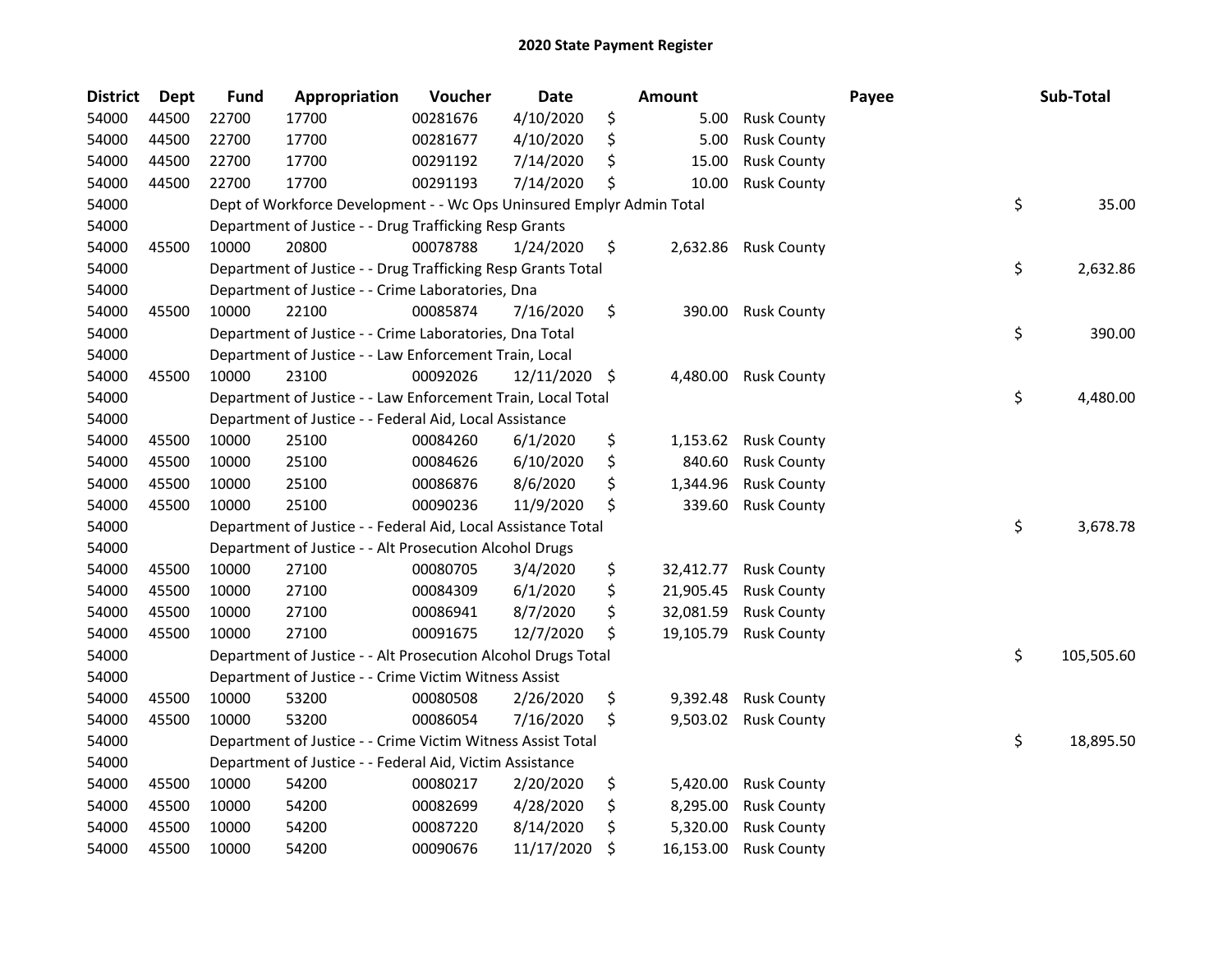| <b>District</b> | Dept  | <b>Fund</b> | Appropriation                                                           | Voucher  | <b>Date</b> | <b>Amount</b>    |                    | Payee | Sub-Total        |
|-----------------|-------|-------------|-------------------------------------------------------------------------|----------|-------------|------------------|--------------------|-------|------------------|
| 54000           |       |             | Department of Justice - - Federal Aid, Victim Assistance Total          |          |             |                  |                    |       | \$<br>35,188.00  |
| 54000           |       |             | Department of Military Affairs - - Disaster Recovery Aid                |          |             |                  |                    |       |                  |
| 54000           | 46500 | 10000       | 30500                                                                   | 00079196 | 6/23/2020   | \$<br>2,577.19   | <b>Rusk County</b> |       |                  |
| 54000           |       |             | Department of Military Affairs - - Disaster Recovery Aid Total          |          |             |                  |                    |       | \$<br>2,577.19   |
| 54000           |       |             | Department of Military Affairs - - Local Emer Planning Grants           |          |             |                  |                    |       |                  |
| 54000           | 46500 | 10000       | 33700                                                                   | 00072719 | 1/27/2020   | \$<br>6,530.59   | <b>Rusk County</b> |       |                  |
| 54000           |       |             | Department of Military Affairs - - Local Emer Planning Grants Total     |          |             |                  |                    |       | \$<br>6,530.59   |
| 54000           |       |             | Department of Military Affairs - - Federal Aid, Local Assistance        |          |             |                  |                    |       |                  |
| 54000           | 46500 | 10000       | 34200                                                                   | 00071557 | 1/8/2020    | \$<br>31,702.93  | <b>Rusk County</b> |       |                  |
| 54000           | 46500 | 10000       | 34200                                                                   | 00079196 | 6/23/2020   | \$<br>15,463.11  | <b>Rusk County</b> |       |                  |
| 54000           | 46500 | 10000       | 34200                                                                   | 00083127 | 9/18/2020   | \$<br>1,282.04   | <b>Rusk County</b> |       |                  |
| 54000           | 46500 | 10000       | 34200                                                                   | 00086449 | 12/9/2020   | \$<br>32,005.73  | <b>Rusk County</b> |       |                  |
| 54000           |       |             | Department of Military Affairs - - Federal Aid, Local Assistance Total  |          |             |                  |                    |       | \$<br>80,453.81  |
| 54000           |       |             | Department of Military Affairs - - St Emerg Response Bd Grant Pif       |          |             |                  |                    |       |                  |
| 54000           | 46500 | 27200       | 36400                                                                   | 00086474 | 12/9/2020   | \$<br>6,410.63   | <b>Rusk County</b> |       |                  |
| 54000           |       |             | Department of Military Affairs - - St Emerg Response Bd Grant Pif Total |          |             |                  |                    |       | \$<br>6,410.63   |
| 54000           |       |             | Department of Veterans Affairs - - County Grants                        |          |             |                  |                    |       |                  |
| 54000           | 48500 | 58200       | 26700                                                                   | 00077483 | 2/24/2020   | \$<br>8,500.00   | <b>Rusk County</b> |       |                  |
| 54000           |       |             | Department of Veterans Affairs - - County Grants Total                  |          |             |                  |                    |       | \$<br>8,500.00   |
| 54000           |       |             | Department of Veterans Affairs - - Veterans Transportation Grant        |          |             |                  |                    |       |                  |
| 54000           | 48500 | 58200       | 28000                                                                   | 00086992 | 12/9/2020   | \$<br>1,926.28   | <b>Rusk County</b> |       |                  |
| 54000           |       |             | Department of Veterans Affairs - - Veterans Transportation Grant Total  |          |             |                  |                    |       | \$<br>1,926.28   |
| 54000           |       |             | Department of Administration - - Federal Aid                            |          |             |                  |                    |       |                  |
| 54000           | 50500 | 10000       | 14200                                                                   | 00130154 | 10/1/2020   | \$<br>113,420.82 | <b>Rusk County</b> |       |                  |
| 54000           | 50500 | 10000       | 14200                                                                   | 00135060 | 12/9/2020   | \$<br>180,633.22 | <b>Rusk County</b> |       |                  |
| 54000           | 50500 | 10000       | 14200                                                                   | 00136502 | 12/16/2020  | \$<br>21,200.08  | <b>Rusk County</b> |       |                  |
| 54000           |       |             | Department of Administration - - Federal Aid Total                      |          |             |                  |                    |       | \$<br>315,254.12 |
| 54000           |       |             | Department of Administration - - Low-Income Assistance Grants           |          |             |                  |                    |       |                  |
| 54000           | 50500 | 23500       | 37100                                                                   | 00117628 | 2/18/2020   | \$<br>4,316.66   | <b>Rusk County</b> |       |                  |
| 54000           | 50500 | 23500       | 37100                                                                   | 00119396 | 3/17/2020   | \$<br>7,657.54   | <b>Rusk County</b> |       |                  |
| 54000           | 50500 | 23500       | 37100                                                                   | 00120275 | 3/31/2020   | \$<br>3,543.02   | <b>Rusk County</b> |       |                  |
| 54000           | 50500 | 23500       | 37100                                                                   | 00121854 | 4/29/2020   | \$<br>2,287.29   | <b>Rusk County</b> |       |                  |
| 54000           | 50500 | 23500       | 37100                                                                   | 00123913 | 6/16/2020   | \$<br>1,779.82   | <b>Rusk County</b> |       |                  |
| 54000           | 50500 | 23500       | 37100                                                                   | 00124743 | 6/30/2020   | \$<br>2,445.18   | <b>Rusk County</b> |       |                  |
| 54000           | 50500 | 23500       | 37100                                                                   | 00127222 | 8/17/2020   | \$<br>2,345.32   | <b>Rusk County</b> |       |                  |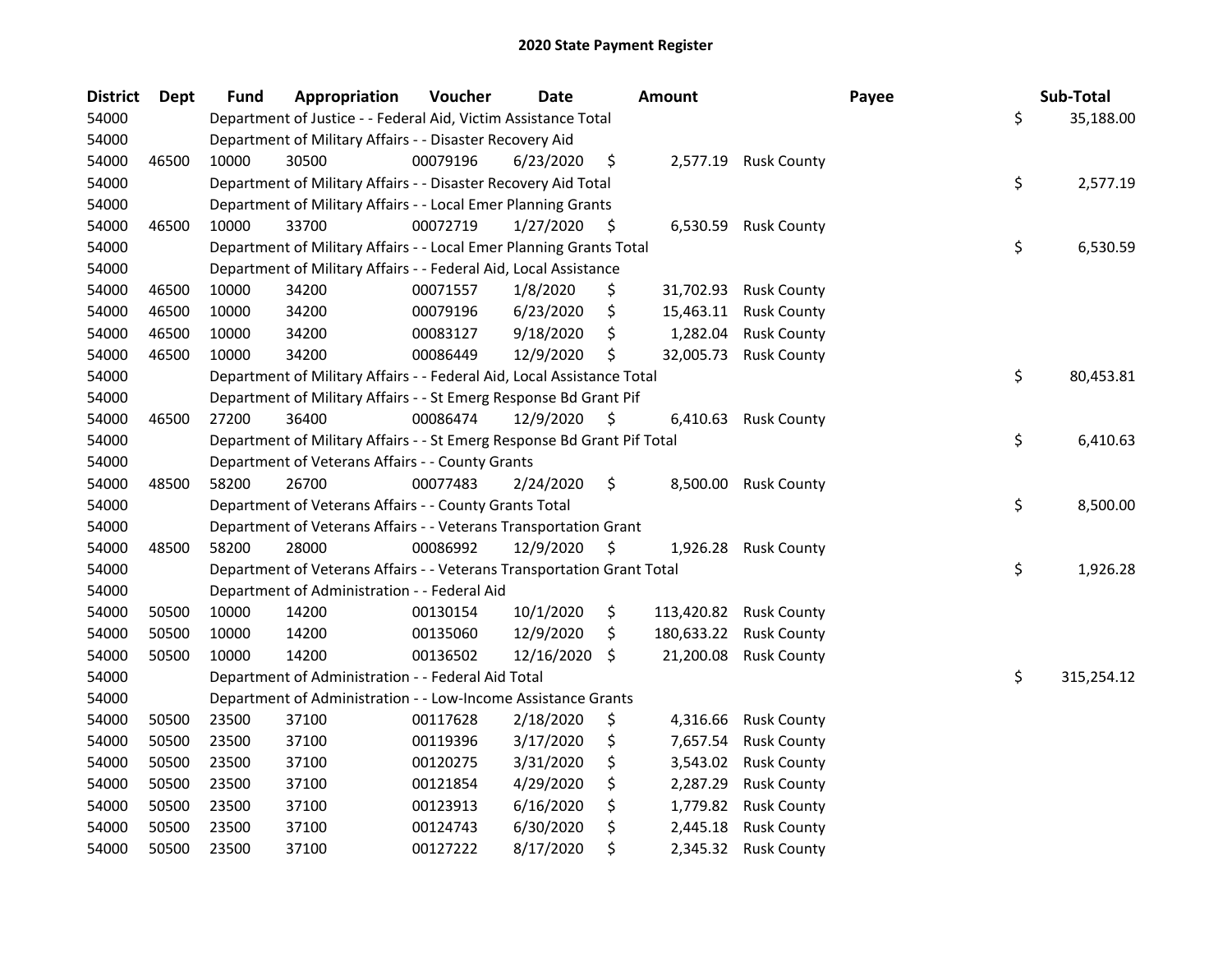| <b>District</b> | <b>Dept</b> | <b>Fund</b> | Appropriation                                                                                     | Voucher  | <b>Date</b>   |     | Amount     | Payee                                                                                                   | Sub-Total        |
|-----------------|-------------|-------------|---------------------------------------------------------------------------------------------------|----------|---------------|-----|------------|---------------------------------------------------------------------------------------------------------|------------------|
| 54000           | 50500       | 23500       | 37100                                                                                             | 00127909 | 8/31/2020     | \$  | 6,590.86   | <b>Rusk County</b>                                                                                      |                  |
| 54000           | 50500       | 23500       | 37100                                                                                             | 00129622 | 9/29/2020     | \$. | 3,332.69   | <b>Rusk County</b>                                                                                      |                  |
| 54000           | 50500       | 23500       | 37100                                                                                             | 00131678 | 10/29/2020    | \$  | 4,694.71   | <b>Rusk County</b>                                                                                      |                  |
| 54000           | 50500       | 23500       | 37100                                                                                             | 00133597 | 12/1/2020     | \$  | 4,953.60   | <b>Rusk County</b>                                                                                      |                  |
| 54000           | 50500       | 23500       | 37100                                                                                             | 00136729 | 12/15/2020    | S   | 269.56     | <b>Rusk County</b>                                                                                      |                  |
| 54000           | 50500       | 23500       | 37100                                                                                             | 00137219 | 12/22/2020    | \$. | 3,817.23   | <b>Rusk County</b>                                                                                      |                  |
| 54000           |             |             | Department of Administration - - Low-Income Assistance Grants Total                               |          |               |     |            |                                                                                                         | \$<br>48,033.48  |
| 54000           |             |             | Department of Administration - - Land Information Program; Loca                                   |          |               |     |            |                                                                                                         |                  |
| 54000           | 50500       | 26900       | 17300                                                                                             | 00117370 | 2/13/2020     | \$  | 1,000.00   | <b>Rusk County</b>                                                                                      |                  |
| 54000           | 50500       | 26900       | 17300                                                                                             | 00119447 | 4/2/2020      | \$  | 73,240.00  | <b>Rusk County</b>                                                                                      |                  |
| 54000           | 50500       | 26900       | 17300                                                                                             | 00123239 | 6/2/2020      | \$  | 20,000.00  | <b>Rusk County</b>                                                                                      |                  |
| 54000           | 50500       | 26900       | 17300                                                                                             | 00127850 | 9/1/2020      | \$  | 20,000.00  | <b>Rusk County</b>                                                                                      |                  |
| 54000           |             |             | Department of Administration - - Land Information Program; Loca Total                             |          |               |     |            |                                                                                                         | \$<br>114,240.00 |
| 54000           |             |             | Elections Commission - - 2018 Hava Election Security                                              |          |               |     |            |                                                                                                         |                  |
| 54000           | 51000       | 22000       | 18200                                                                                             | 00004314 | 8/21/2020     | \$  | 38,516.60  | <b>Rusk County</b>                                                                                      |                  |
| 54000           |             |             | Elections Commission - - 2018 Hava Election Security Total                                        |          |               |     |            |                                                                                                         | \$<br>38,516.60  |
| 54000           |             |             | Public Defender Board - - Transcript, Discovery and Records Provided to the Public Defender Board |          |               |     |            |                                                                                                         |                  |
| 54000           | 55000       | 10000       | 10600                                                                                             | 00234888 | 2/14/2020     | \$  | 60.00      | <b>Rusk County</b>                                                                                      |                  |
| 54000           | 55000       | 10000       | 10600                                                                                             | 00241301 | 4/1/2020      | \$  | 3,200.83   | <b>Rusk County</b>                                                                                      |                  |
| 54000           |             |             |                                                                                                   |          |               |     |            | Public Defender Board - - Transcript, Discovery and Records Provided to the Public Defender Board Total | \$<br>3,260.83   |
| 54000           |             |             | Department of Revenue - - Warrants and Satisfactions                                              |          |               |     |            |                                                                                                         |                  |
| 54000           | 56600       | 10000       | 10100                                                                                             | 00156576 | 2/7/2020      | \$  | 370.00     | <b>Rusk County</b>                                                                                      |                  |
| 54000           | 56600       | 10000       | 10100                                                                                             | 00177937 | 8/14/2020     | \$  | 130.00     | <b>Rusk County</b>                                                                                      |                  |
| 54000           |             |             | Department of Revenue - - Warrants and Satisfactions Total                                        |          |               |     |            |                                                                                                         | \$<br>500.00     |
| 54000           |             |             | Circuit Courts - - Circuit Court Costs                                                            |          |               |     |            |                                                                                                         |                  |
| 54000           | 62500       | 10000       | 10500                                                                                             | 00001789 | 1/17/2020     | \$  | 28,561.00  | <b>Rusk County</b>                                                                                      |                  |
| 54000           | 62500       | 10000       | 10500                                                                                             | 00001983 | 7/17/2020     | \$  | 50,640.00  | <b>Rusk County</b>                                                                                      |                  |
| 54000           |             |             | Circuit Courts - - Circuit Court Costs Total                                                      |          |               |     |            |                                                                                                         | \$<br>79,201.00  |
| 54000           |             |             | Supreme Court - - Federal Aid                                                                     |          |               |     |            |                                                                                                         |                  |
| 54000           | 68000       | 10000       | 24100                                                                                             | 00011458 | 11/19/2020 \$ |     | 1,366.58   | <b>Rusk County</b>                                                                                      |                  |
| 54000           |             |             | Supreme Court - - Federal Aid Total                                                               |          |               |     |            |                                                                                                         | \$<br>1,366.58   |
| 54000           |             |             | Shared Revenue and Tax Relief - - County And Municipal Aid                                        |          |               |     |            |                                                                                                         |                  |
| 54000           | 83500       | 10000       | 10500                                                                                             | 00068857 | 7/27/2020     | \$  | 147,097.25 | <b>Rusk County</b>                                                                                      |                  |
| 54000           | 83500       | 10000       | 10500                                                                                             | 00072825 | 11/16/2020    | \$. | 809,564.39 | <b>Rusk County</b>                                                                                      |                  |
| 54000           |             |             | Shared Revenue and Tax Relief - - County And Municipal Aid Total                                  |          |               |     |            |                                                                                                         | \$<br>956,661.64 |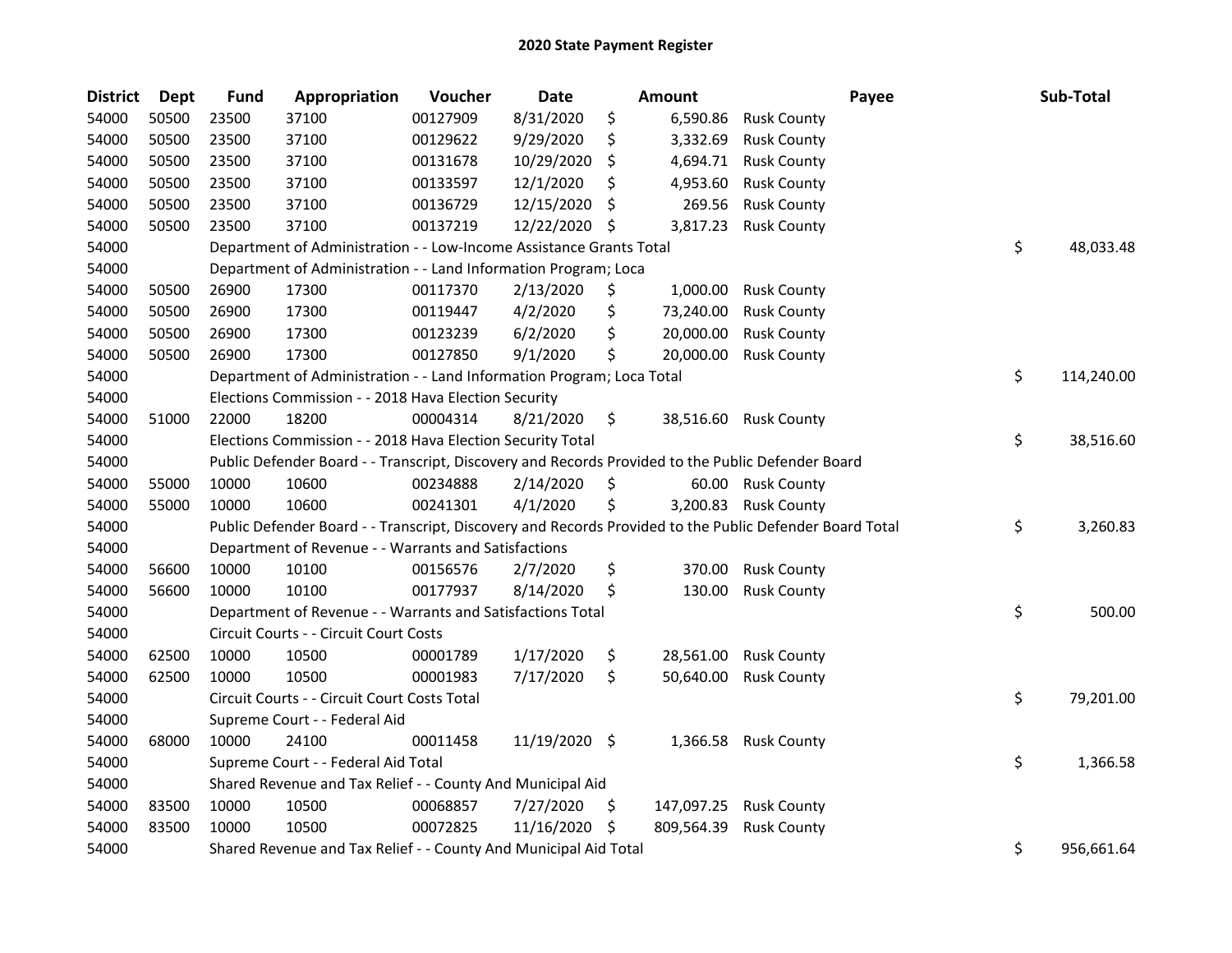| <b>District</b> | Dept  | Fund  | Appropriation                                                         | <b>Voucher</b> | Date       |     | <b>Amount</b> |                    | Payee | Sub-Total          |
|-----------------|-------|-------|-----------------------------------------------------------------------|----------------|------------|-----|---------------|--------------------|-------|--------------------|
| 54000           |       |       | Shared Revenue and Tax Relief - - Exempt Computer Aid                 |                |            |     |               |                    |       |                    |
| 54000           | 83500 | 10000 | 10900                                                                 | 00064626       | 7/27/2020  | S   | 8,783.79      | <b>Rusk County</b> |       |                    |
| 54000           |       |       | Shared Revenue and Tax Relief - - Exempt Computer Aid Total           |                |            |     |               |                    |       | \$<br>8,783.79     |
| 54000           |       |       | Shared Revenue and Tax Relief - - Utility Aid                         |                |            |     |               |                    |       |                    |
| 54000           | 83500 | 10000 | 11000                                                                 | 00068857       | 7/27/2020  | S.  | 24,022.59     | <b>Rusk County</b> |       |                    |
| 54000           | 83500 | 10000 | 11000                                                                 | 00072825       | 11/16/2020 | S.  | 151,315.53    | <b>Rusk County</b> |       |                    |
| 54000           |       |       | Shared Revenue and Tax Relief - - Utility Aid Total                   |                |            |     |               |                    |       | \$<br>175,338.12   |
| 54000           |       |       | Shared Revenue and Tax Relief - - Personal Property Aid               |                |            |     |               |                    |       |                    |
| 54000           | 83500 | 10000 | 11100                                                                 | 00059989       | 5/4/2020   | \$  | 29,633.12     | <b>Rusk County</b> |       |                    |
| 54000           |       |       | Shared Revenue and Tax Relief - - Personal Property Aid Total         |                |            |     |               |                    |       | \$<br>29,633.12    |
| 54000           |       |       | Shared Revenue and Tax Relief - - School Lvy Tx/First Dollar Cr       |                |            |     |               |                    |       |                    |
| 54000           | 83500 | 10000 | 30200                                                                 | 00064014       | 7/27/2020  | S.  | 628,684.24    | <b>Rusk County</b> |       |                    |
| 54000           | 83500 | 10000 | 30200                                                                 | 00067406       | 7/27/2020  | S   | 2,463,662.01  | <b>Rusk County</b> |       |                    |
| 54000           |       |       | Shared Revenue and Tax Relief - - School Lvy Tx/First Dollar Cr Total |                |            |     |               |                    |       | \$<br>3,092,346.25 |
| 54000           |       |       | Shared Revenue and Tax Relief - - Lottery & Gaming Credit             |                |            |     |               |                    |       |                    |
| 54000           | 83500 | 52100 | 36300                                                                 | 00055737       | 3/23/2020  | \$. | 779,326.94    | <b>Rusk County</b> |       |                    |
| 54000           |       |       | Shared Revenue and Tax Relief - - Lottery & Gaming Credit Total       |                |            |     |               |                    |       | \$<br>779,326.94   |
| 54000 Total     |       |       |                                                                       |                |            |     |               |                    |       | 11,365,609.14      |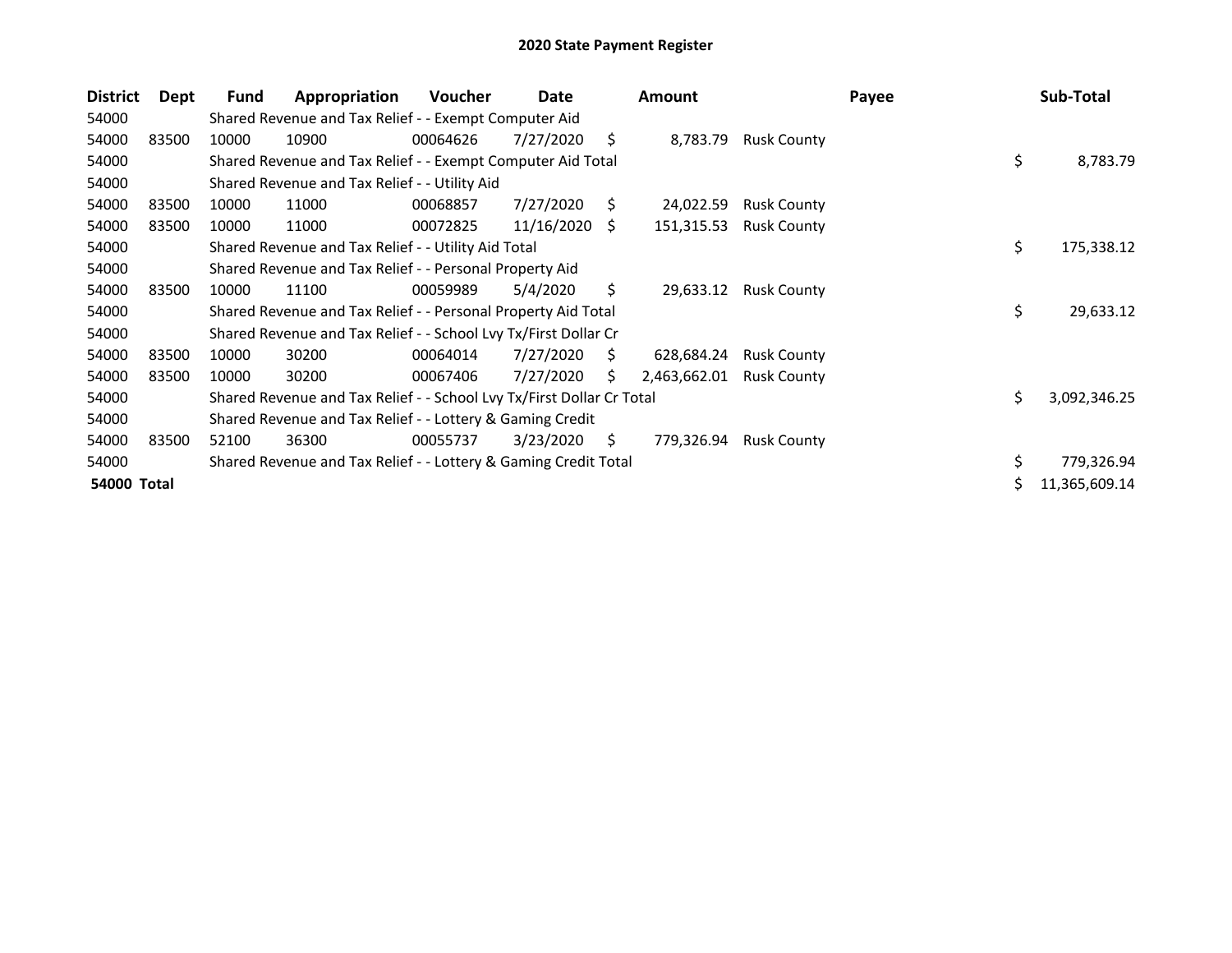| <b>District</b> | Dept  | Fund  | Appropriation                                                      | Voucher  | Date          |     | <b>Amount</b> | Payee                     | Sub-Total        |
|-----------------|-------|-------|--------------------------------------------------------------------|----------|---------------|-----|---------------|---------------------------|------------------|
| 54002           |       |       | Dept of Safety & Prof Services - - Fire Dues Distribution          |          |               |     |               |                           |                  |
| 54002           | 16500 | 10000 | 22500                                                              | 00036886 | 7/20/2020     | \$  |               | 1,528.08 Town Of Atlanta  |                  |
| 54002           |       |       | Dept of Safety & Prof Services - - Fire Dues Distribution Total    |          |               |     |               |                           | \$<br>1,528.08   |
| 54002           |       |       | Dept of Natural Resources - - Resaids - Cnty Forst, Cl & Mfl       |          |               |     |               |                           |                  |
| 54002           | 37000 | 21200 | 57100                                                              | 00417662 | 6/18/2020     | \$  |               | 2,165.01 Town Of Atlanta  |                  |
| 54002           |       |       | Dept of Natural Resources - - Resaids - Cnty Forst, Cl & Mfl Total |          |               |     |               |                           | \$<br>2,165.01   |
| 54002           |       |       | WI Dept of Transportation - - Trns Aids To Mnc.-Sf                 |          |               |     |               |                           |                  |
| 54002           | 39500 | 21100 | 19100                                                              | 00476833 | 1/6/2020      | \$  | 34,104.87     | Town Of Atlanta           |                  |
| 54002           | 39500 | 21100 | 19100                                                              | 00506688 | 4/6/2020      | \$  |               | 34,104.87 Town Of Atlanta |                  |
| 54002           | 39500 | 21100 | 19100                                                              | 00543680 | 7/6/2020      | \$  |               | 34,104.87 Town Of Atlanta |                  |
| 54002           | 39500 | 21100 | 19100                                                              | 00586506 | 10/5/2020     | \$  |               | 34,104.87 Town Of Atlanta |                  |
| 54002           |       |       | WI Dept of Transportation - - Trns Aids To Mnc.-Sf Total           |          |               |     |               |                           | \$<br>136,419.48 |
| 54002           |       |       | Department of Administration - - Federal Aid                       |          |               |     |               |                           |                  |
| 54002           | 50500 | 10000 | 14200                                                              | 00130155 | 10/2/2020     | \$  |               | 8,357.02 Town Of Atlanta  |                  |
| 54002           |       |       | Department of Administration - - Federal Aid Total                 |          |               |     |               |                           | \$<br>8,357.02   |
| 54002           |       |       | Elections Commission - - 2018 Hava Election Security               |          |               |     |               |                           |                  |
| 54002           | 51000 | 22000 | 18200                                                              | 00004306 | 8/27/2020     | \$  | 605.90        | Town Of Atlanta           |                  |
| 54002           |       |       | Elections Commission - - 2018 Hava Election Security Total         |          |               |     |               |                           | \$<br>605.90     |
| 54002           |       |       | Shared Revenue and Tax Relief - - County And Municipal Aid         |          |               |     |               |                           |                  |
| 54002           | 83500 | 10000 | 10500                                                              | 00068824 | 7/27/2020     | S   |               | 7,722.60 Town Of Atlanta  |                  |
| 54002           | 83500 | 10000 | 10500                                                              | 00072792 | 11/16/2020 \$ |     |               | 43,761.41 Town Of Atlanta |                  |
| 54002           |       |       | Shared Revenue and Tax Relief - - County And Municipal Aid Total   |          |               |     |               |                           | \$<br>51,484.01  |
| 54002           |       |       | Shared Revenue and Tax Relief - - Utility Aid                      |          |               |     |               |                           |                  |
| 54002           | 83500 | 10000 | 11000                                                              | 00068824 | 7/27/2020     | \$  | 456.03        | Town Of Atlanta           |                  |
| 54002           | 83500 | 10000 | 11000                                                              | 00072792 | 11/16/2020    | \$. | 2,643.65      | Town Of Atlanta           |                  |
| 54002           |       |       | Shared Revenue and Tax Relief - - Utility Aid Total                |          |               |     |               |                           | \$<br>3,099.68   |
| 54002           |       |       | Shared Revenue and Tax Relief - - Personal Property Aid            |          |               |     |               |                           |                  |
| 54002           | 83500 | 10000 | 11100                                                              | 00061313 | 5/4/2020      | \$  | 12.69         | Town Of Atlanta           |                  |
| 54002           |       |       | Shared Revenue and Tax Relief - - Personal Property Aid Total      |          |               |     |               |                           | \$<br>12.69      |
| 54002 Total     |       |       |                                                                    |          |               |     |               |                           | \$<br>203,671.87 |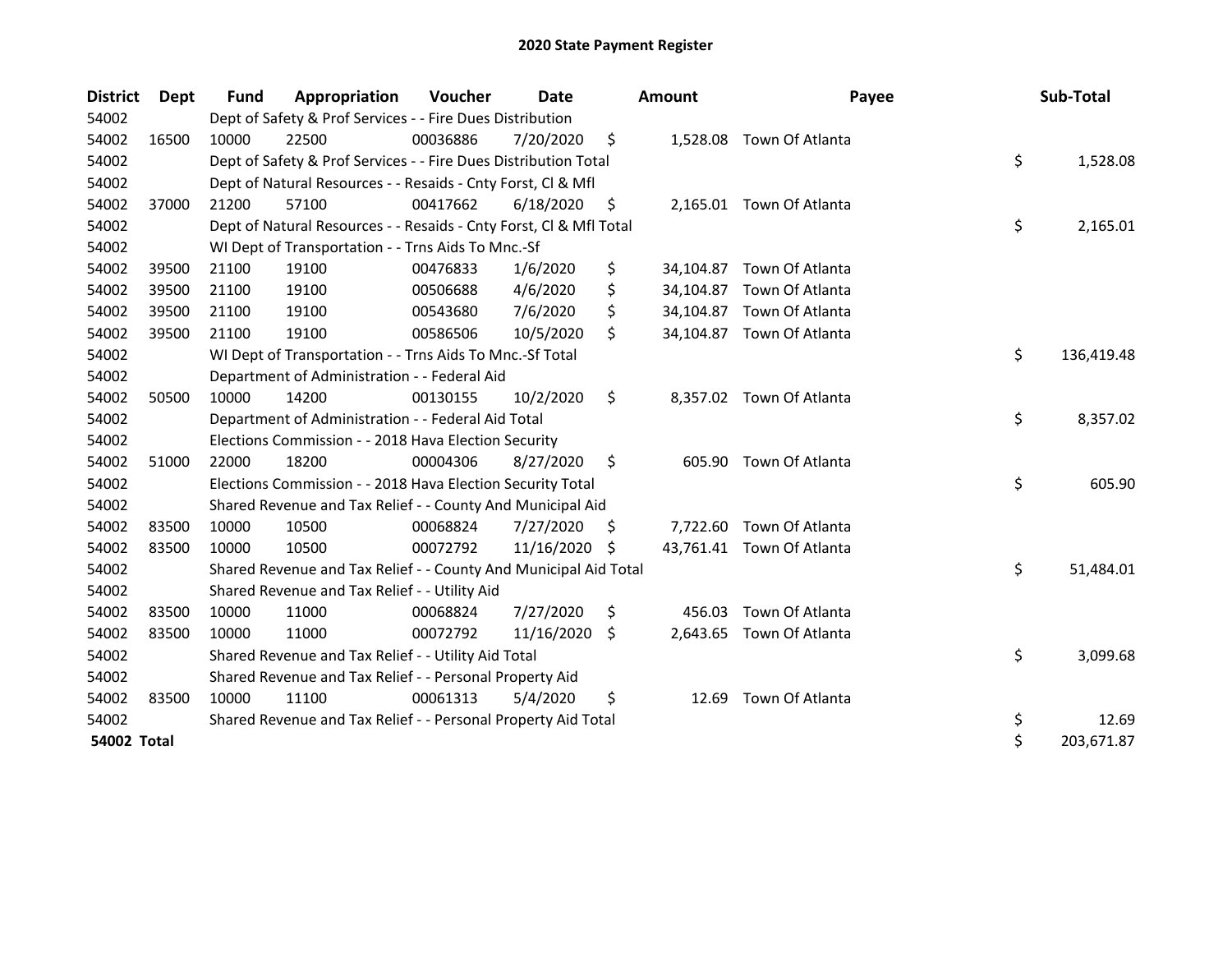| <b>District</b> | <b>Dept</b> | <b>Fund</b> | Appropriation                                                      | Voucher  | Date       |    | <b>Amount</b> | Payee                      | Sub-Total        |
|-----------------|-------------|-------------|--------------------------------------------------------------------|----------|------------|----|---------------|----------------------------|------------------|
| 54004           |             |             | Dept of Safety & Prof Services - - Fire Dues Distribution          |          |            |    |               |                            |                  |
| 54004           | 16500       | 10000       | 22500                                                              | 00036887 | 7/20/2020  | \$ |               | 3,032.44 Town Of Big Bend  |                  |
| 54004           |             |             | Dept of Safety & Prof Services - - Fire Dues Distribution Total    |          |            |    |               |                            | \$<br>3,032.44   |
| 54004           |             |             | Dept of Natural Resources - - Resaids - Cnty Forst, Cl & Mfl       |          |            |    |               |                            |                  |
| 54004           | 37000       | 21200       | 57100                                                              | 00417663 | 6/18/2020  | \$ | 733.68        | Town Of Big Bend           |                  |
| 54004           |             |             | Dept of Natural Resources - - Resaids - Cnty Forst, Cl & Mfl Total |          |            |    |               |                            | \$<br>733.68     |
| 54004           |             |             | Dept of Natural Resources - - Aids In Lieu Of Taxes - Sum S        |          |            |    |               |                            |                  |
| 54004           | 37000       | 21200       | 57900                                                              | 00404491 | 4/21/2020  | \$ | 900.68        | Town Of Big Bend           |                  |
| 54004           |             |             | Dept of Natural Resources - - Aids In Lieu Of Taxes - Sum S Total  |          |            |    |               |                            | \$<br>900.68     |
| 54004           |             |             | WI Dept of Transportation - - Trns Aids To Mnc.-Sf                 |          |            |    |               |                            |                  |
| 54004           | 39500       | 21100       | 19100                                                              | 00476834 | 1/6/2020   | \$ | 28,434.96     | Town Of Big Bend           |                  |
| 54004           | 39500       | 21100       | 19100                                                              | 00506689 | 4/6/2020   | \$ | 28,434.96     | Town Of Big Bend           |                  |
| 54004           | 39500       | 21100       | 19100                                                              | 00543681 | 7/6/2020   | \$ | 28,434.96     | Town Of Big Bend           |                  |
| 54004           | 39500       | 21100       | 19100                                                              | 00586507 | 10/5/2020  | \$ |               | 28,434.96 Town Of Big Bend |                  |
| 54004           |             |             | WI Dept of Transportation - - Trns Aids To Mnc.-Sf Total           |          |            |    |               |                            | \$<br>113,739.84 |
| 54004           |             |             | Department of Administration - - Federal Aid                       |          |            |    |               |                            |                  |
| 54004           | 50500       | 10000       | 14200                                                              | 00135061 | 12/10/2020 | \$ | 6,129.00      | Town Of Big Bend           |                  |
| 54004           | 50500       | 10000       | 14200                                                              | 00136503 | 12/17/2020 | Ŝ. | 650.48        | Town Of Big Bend           |                  |
| 54004           |             |             | Department of Administration - - Federal Aid Total                 |          |            |    |               |                            | \$<br>6,779.48   |
| 54004           |             |             | Shared Revenue and Tax Relief - - County And Municipal Aid         |          |            |    |               |                            |                  |
| 54004           | 83500       | 10000       | 10500                                                              | 00068825 | 7/27/2020  | \$ | 941.98        | Town Of Big Bend           |                  |
| 54004           | 83500       | 10000       | 10500                                                              | 00072793 | 11/16/2020 | \$ | 5,337.89      | Town Of Big Bend           |                  |
| 54004           |             |             | Shared Revenue and Tax Relief - - County And Municipal Aid Total   |          |            |    |               |                            | \$<br>6,279.87   |
| 54004           |             |             | Shared Revenue and Tax Relief - - Personal Property Aid            |          |            |    |               |                            |                  |
| 54004           | 83500       | 10000       | 11100                                                              | 00061314 | 5/4/2020   | \$ | 97.07         | Town Of Big Bend           |                  |
| 54004           |             |             | Shared Revenue and Tax Relief - - Personal Property Aid Total      |          |            |    |               |                            | \$<br>97.07      |
| 54004 Total     |             |             |                                                                    |          |            |    |               |                            | \$<br>131,563.06 |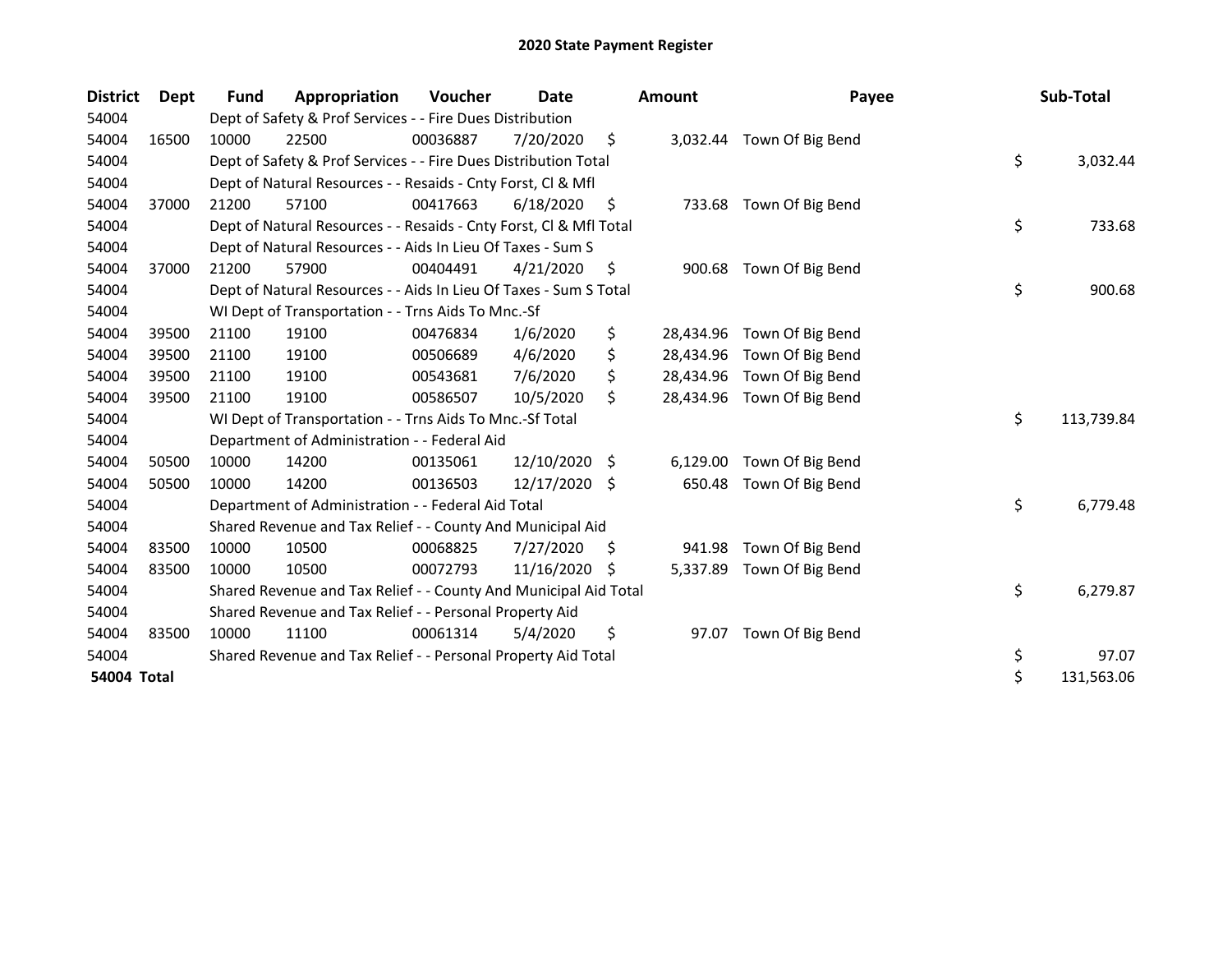| <b>District</b> | Dept  | <b>Fund</b> | Appropriation                                                        | Voucher  | <b>Date</b> |     | Amount    | Payee                       | Sub-Total       |
|-----------------|-------|-------------|----------------------------------------------------------------------|----------|-------------|-----|-----------|-----------------------------|-----------------|
| 54006           |       |             | Dept of Safety & Prof Services - - Fire Dues Distribution            |          |             |     |           |                             |                 |
| 54006           | 16500 | 10000       | 22500                                                                | 00036888 | 7/20/2020   | \$  |           | 294.20 Town Of Big Falls    |                 |
| 54006           |       |             | Dept of Safety & Prof Services - - Fire Dues Distribution Total      |          |             |     |           |                             | \$<br>294.20    |
| 54006           |       |             | Dept of Natural Resources - - Aids In Lieu Of Taxes - Gener          |          |             |     |           |                             |                 |
| 54006           | 37000 | 10000       | 50300                                                                | 00387115 | 2/3/2020    | \$  |           | 1,712.07 Town Of Big Falls  |                 |
| 54006           |       |             | Dept of Natural Resources - - Aids In Lieu Of Taxes - Gener Total    |          |             |     |           |                             | \$<br>1,712.07  |
| 54006           |       |             | Dept of Natural Resources - - Resaids - Cnty Forst, Cl & Mfl         |          |             |     |           |                             |                 |
| 54006           | 37000 | 21200       | 57100                                                                | 00417664 | 6/19/2020   | \$  |           | 1,902.94 Town Of Big Falls  |                 |
| 54006           |       |             | Dept of Natural Resources - - Resaids - Cnty Forst, Cl & Mfl Total   |          |             |     |           |                             | \$<br>1,902.94  |
| 54006           |       |             | Dept of Natural Resources - - Aids In Lieu Of Taxes - Sum S          |          |             |     |           |                             |                 |
| 54006           | 37000 | 21200       | 57900                                                                | 00404442 | 4/21/2020   | \$  | 586.87    | Town Of Big Falls           |                 |
| 54006           | 37000 | 21200       | 57900                                                                | 00404443 | 4/21/2020   | Ś   | 913.13    | Town Of Big Falls           |                 |
| 54006           |       |             | Dept of Natural Resources - - Aids In Lieu Of Taxes - Sum S Total    |          |             |     |           |                             | \$<br>1,500.00  |
| 54006           |       |             | WI Dept of Transportation - - Trns Aids To Mnc.-Sf                   |          |             |     |           |                             |                 |
| 54006           | 39500 | 21100       | 19100                                                                | 00476835 | 1/6/2020    | \$  |           | 6,728.62 Town Of Big Falls  |                 |
| 54006           | 39500 | 21100       | 19100                                                                | 00506690 | 4/6/2020    | \$  |           | 6,728.62 Town Of Big Falls  |                 |
| 54006           | 39500 | 21100       | 19100                                                                | 00543682 | 7/6/2020    | \$  |           | 6,728.62 Town Of Big Falls  |                 |
| 54006           | 39500 | 21100       | 19100                                                                | 00586508 | 10/5/2020   | \$  |           | 6,728.62 Town Of Big Falls  |                 |
| 54006           |       |             | WI Dept of Transportation - - Trns Aids To Mnc.-Sf Total             |          |             |     |           |                             | \$<br>26,914.48 |
| 54006           |       |             | WI Dept of Transportation - - Supplemental Transportation Aids       |          |             |     |           |                             |                 |
| 54006           | 39500 | 21100       | 19600                                                                | 00477560 | 1/6/2020    | \$  | 9,178.88  | Town Of Big Falls           |                 |
| 54006           |       |             | WI Dept of Transportation - - Supplemental Transportation Aids Total |          |             |     |           |                             | \$<br>9,178.88  |
| 54006           |       |             | Shared Revenue and Tax Relief - - County And Municipal Aid           |          |             |     |           |                             |                 |
| 54006           | 83500 | 10000       | 10500                                                                | 00068826 | 7/27/2020   | S.  |           | 2,533.70 Town Of Big Falls  |                 |
| 54006           | 83500 | 10000       | 10500                                                                | 00072794 | 11/16/2020  | -\$ |           | 14,357.62 Town Of Big Falls |                 |
| 54006           |       |             | Shared Revenue and Tax Relief - - County And Municipal Aid Total     |          |             |     |           |                             | \$<br>16,891.32 |
| 54006           |       |             | Shared Revenue and Tax Relief - - Utility Aid                        |          |             |     |           |                             |                 |
| 54006           | 83500 | 10000       | 11000                                                                | 00068826 | 7/27/2020   | \$  |           | 2,107.69 Town Of Big Falls  |                 |
| 54006           | 83500 | 10000       | 11000                                                                | 00072794 | 11/16/2020  | \$  | 12,016.07 | Town Of Big Falls           |                 |
| 54006           |       |             | Shared Revenue and Tax Relief - - Utility Aid Total                  |          |             |     |           |                             | \$<br>14,123.76 |
| 54006 Total     |       |             |                                                                      |          |             |     |           |                             | \$<br>72,517.65 |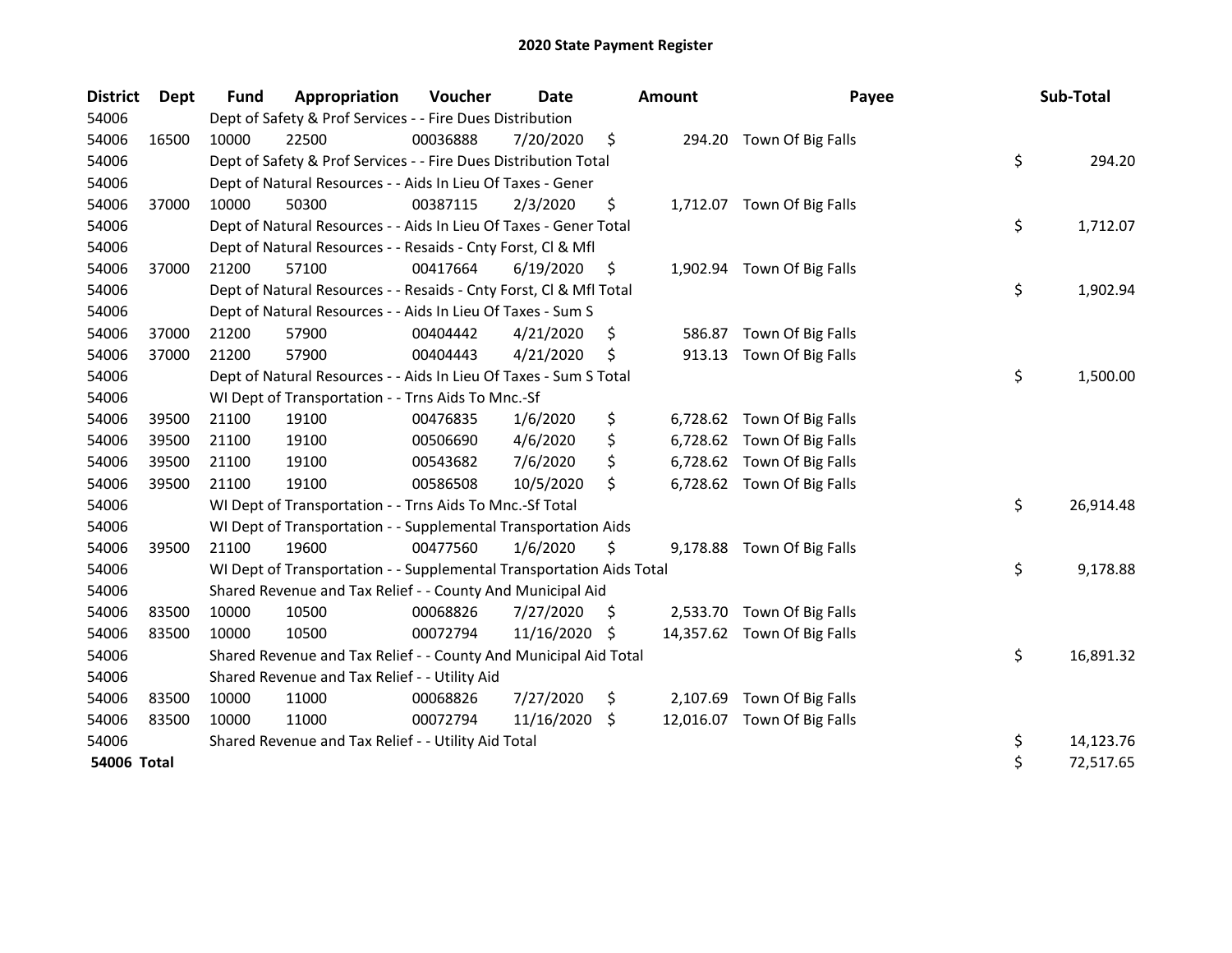| <b>District</b> | Dept  | Fund  | Appropriation                                                        | Voucher  | Date       |     | <b>Amount</b> | Payee                         | Sub-Total       |
|-----------------|-------|-------|----------------------------------------------------------------------|----------|------------|-----|---------------|-------------------------------|-----------------|
| 54008           |       |       | Dept of Safety & Prof Services - - Fire Dues Distribution            |          |            |     |               |                               |                 |
| 54008           | 16500 | 10000 | 22500                                                                | 00036889 | 7/20/2020  | \$  |               | 102.86 Town Of Cedar Rapids   |                 |
| 54008           |       |       | Dept of Safety & Prof Services - - Fire Dues Distribution Total      |          |            |     |               |                               | \$<br>102.86    |
| 54008           |       |       | Dept of Natural Resources - - Aids In Lieu Of Taxes - Gener          |          |            |     |               |                               |                 |
| 54008           | 37000 | 10000 | 50300                                                                | 00387062 | 2/3/2020   | \$  |               | 390.15 Town Of Cedar Rapids   |                 |
| 54008           |       |       | Dept of Natural Resources - - Aids In Lieu Of Taxes - Gener Total    |          |            |     |               |                               | \$<br>390.15    |
| 54008           |       |       | Dept of Natural Resources - - Resaids - Cnty Forst, CI & Mfl         |          |            |     |               |                               |                 |
| 54008           | 37000 | 21200 | 57100                                                                | 00417665 | 6/18/2020  | \$. |               | 3,269.36 Town Of Cedar Rapids |                 |
| 54008           |       |       | Dept of Natural Resources - - Resaids - Cnty Forst, CI & Mfl Total   |          |            |     |               |                               | \$<br>3,269.36  |
| 54008           |       |       | Dept of Natural Resources - - Aids In Lieu Of Taxes - Sum S          |          |            |     |               |                               |                 |
| 54008           | 37000 | 21200 | 57900                                                                | 00403671 | 4/21/2020  | \$. |               | 7,446.14 Town Of Cedar Rapids |                 |
| 54008           |       |       | Dept of Natural Resources - - Aids In Lieu Of Taxes - Sum S Total    |          |            |     |               |                               | \$<br>7,446.14  |
| 54008           |       |       | WI Dept of Transportation - - Trns Aids To Mnc.-Sf                   |          |            |     |               |                               |                 |
| 54008           | 39500 | 21100 | 19100                                                                | 00476836 | 1/6/2020   | \$  | 8,162.69      | Town Of Cedar Rapids          |                 |
| 54008           | 39500 | 21100 | 19100                                                                | 00506691 | 4/6/2020   | \$  | 8,162.69      | Town Of Cedar Rapids          |                 |
| 54008           | 39500 | 21100 | 19100                                                                | 00543683 | 7/6/2020   |     | 8,162.69      | Town Of Cedar Rapids          |                 |
| 54008           | 39500 | 21100 | 19100                                                                | 00586509 | 10/5/2020  | \$  | 8,162.70      | Town Of Cedar Rapids          |                 |
| 54008           |       |       | WI Dept of Transportation - - Trns Aids To Mnc.-Sf Total             |          |            |     |               |                               | \$<br>32,650.77 |
| 54008           |       |       | WI Dept of Transportation - - Supplemental Transportation Aids       |          |            |     |               |                               |                 |
| 54008           | 39500 | 21100 | 19600                                                                | 00477561 | 1/6/2020   | \$  | 5,761.90      | Town Of Cedar Rapids          |                 |
| 54008           |       |       | WI Dept of Transportation - - Supplemental Transportation Aids Total |          |            |     |               |                               | \$<br>5,761.90  |
| 54008           |       |       | Shared Revenue and Tax Relief - - County And Municipal Aid           |          |            |     |               |                               |                 |
| 54008           | 83500 | 10000 | 10500                                                                | 00068827 | 7/27/2020  | \$. | 79.87         | Town Of Cedar Rapids          |                 |
| 54008           | 83500 | 10000 | 10500                                                                | 00072795 | 11/16/2020 | -S  | 452.59        | Town Of Cedar Rapids          |                 |
| 54008           |       |       | Shared Revenue and Tax Relief - - County And Municipal Aid Total     |          |            |     |               |                               | \$<br>532.46    |
| 54008 Total     |       |       |                                                                      |          |            |     |               |                               | \$<br>50,153.64 |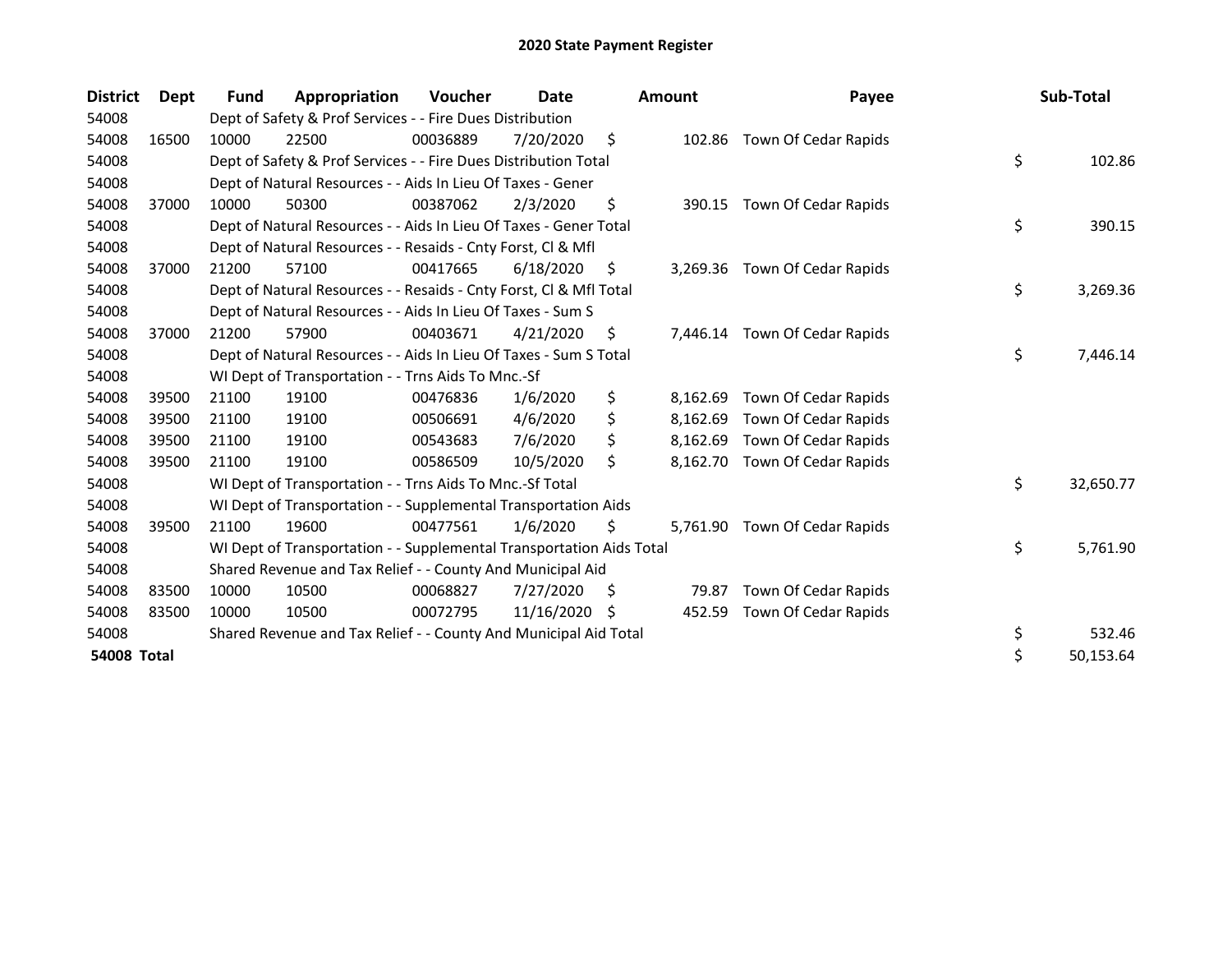| <b>District</b> | <b>Dept</b> | <b>Fund</b> | Appropriation                                                        | Voucher  | <b>Date</b>     | <b>Amount</b>   | Payee                   | Sub-Total        |
|-----------------|-------------|-------------|----------------------------------------------------------------------|----------|-----------------|-----------------|-------------------------|------------------|
| 54010           |             |             | Dept of Safety & Prof Services - - Fire Dues Distribution            |          |                 |                 |                         |                  |
| 54010           | 16500       | 10000       | 22500                                                                | 00036890 | 7/17/2020       | \$              | 2,125.67 Town Of Dewey  |                  |
| 54010           |             |             | Dept of Safety & Prof Services - - Fire Dues Distribution Total      |          |                 |                 |                         | \$<br>2,125.67   |
| 54010           |             |             | Dept of Natural Resources - - Resaids - Cnty Forst, Cl & Mfl         |          |                 |                 |                         |                  |
| 54010           | 37000       | 21200       | 57100                                                                | 00417666 | 6/18/2020       | \$              | 790.52 Town Of Dewey    |                  |
| 54010           |             |             | Dept of Natural Resources - - Resaids - Cnty Forst, Cl & Mfl Total   |          |                 |                 |                         | \$<br>790.52     |
| 54010           |             |             | Dept of Natural Resources - - Fin Asst For Responsible Units         |          |                 |                 |                         |                  |
| 54010           | 37000       | 27400       | 67000                                                                | 00412614 | 5/29/2020       | \$              | 2,820.62 Town Of Dewey  |                  |
| 54010           |             |             | Dept of Natural Resources - - Fin Asst For Responsible Units Total   |          |                 |                 |                         | \$<br>2,820.62   |
| 54010           |             |             | WI Dept of Transportation - - Trns Aids To Mnc.-Sf                   |          |                 |                 |                         |                  |
| 54010           | 39500       | 21100       | 19100                                                                | 00476837 | 1/6/2020        | \$              | 25,380.29 Town Of Dewey |                  |
| 54010           | 39500       | 21100       | 19100                                                                | 00506692 | 4/6/2020        | \$<br>25,380.29 | Town Of Dewey           |                  |
| 54010           | 39500       | 21100       | 19100                                                                | 00543684 | 7/6/2020        | \$              | 25,380.29 Town Of Dewey |                  |
| 54010           | 39500       | 21100       | 19100                                                                | 00586510 | 10/5/2020       | \$              | 25,380.30 Town Of Dewey |                  |
| 54010           |             |             | WI Dept of Transportation - - Trns Aids To Mnc.-Sf Total             |          |                 |                 |                         | \$<br>101,521.17 |
| 54010           |             |             | WI Dept of Transportation - - Supplemental Transportation Aids       |          |                 |                 |                         |                  |
| 54010           | 39500       | 21100       | 19600                                                                | 00477562 | 1/6/2020        | \$              | 15,930.06 Town Of Dewey |                  |
| 54010           |             |             | WI Dept of Transportation - - Supplemental Transportation Aids Total |          |                 |                 |                         | \$<br>15,930.06  |
| 54010           |             |             | Elections Commission - - 2018 Hava Election Security                 |          |                 |                 |                         |                  |
| 54010           | 51000       | 22000       | 18200                                                                | 00003712 | 7/3/2020        | \$<br>563.00    | Town Of Dewey           |                  |
| 54010           |             |             | Elections Commission - - 2018 Hava Election Security Total           |          |                 |                 |                         | \$<br>563.00     |
| 54010           |             |             | Shared Revenue and Tax Relief - - County And Municipal Aid           |          |                 |                 |                         |                  |
| 54010           | 83500       | 10000       | 10500                                                                | 00068828 | 7/27/2020       | \$              | 1,440.45 Town Of Dewey  |                  |
| 54010           | 83500       | 10000       | 10500                                                                | 00072796 | 11/16/2020      | \$              | 8,162.57 Town Of Dewey  |                  |
| 54010           |             |             | Shared Revenue and Tax Relief - - County And Municipal Aid Total     |          |                 |                 |                         | \$<br>9,603.02   |
| 54010           |             |             | Shared Revenue and Tax Relief - - Utility Aid                        |          |                 |                 |                         |                  |
| 54010           | 83500       | 10000       | 11000                                                                | 00068828 | 7/27/2020       | \$              | 9,102.41 Town Of Dewey  |                  |
| 54010           | 83500       | 10000       | 11000                                                                | 00072796 | $11/16/2020$ \$ |                 | 52,190.05 Town Of Dewey |                  |
| 54010           |             |             | Shared Revenue and Tax Relief - - Utility Aid Total                  |          |                 |                 |                         | \$<br>61,292.46  |
| 54010           |             |             | Shared Revenue and Tax Relief - - Personal Property Aid              |          |                 |                 |                         |                  |
| 54010           | 83500       | 10000       | 11100                                                                | 00061315 | 5/4/2020        | \$              | 0.34 Town Of Dewey      |                  |
| 54010           |             |             | Shared Revenue and Tax Relief - - Personal Property Aid Total        |          |                 |                 |                         | \$<br>0.34       |
| 54010 Total     |             |             |                                                                      |          |                 |                 |                         | \$<br>194,646.86 |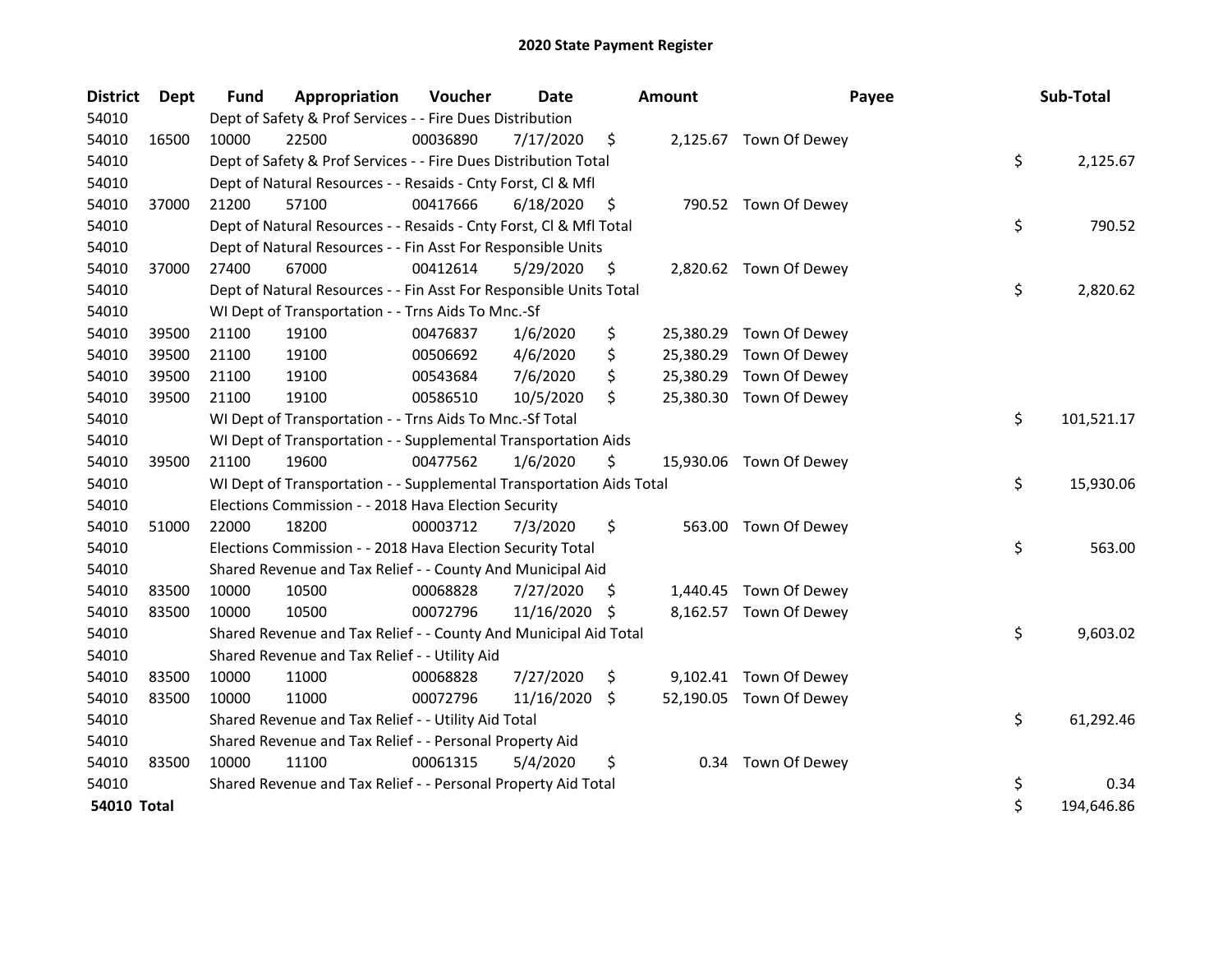| <b>District</b>    | <b>Dept</b> | <b>Fund</b> | Appropriation                                                        | Voucher  | <b>Date</b>   |     | <b>Amount</b> | Payee                      | Sub-Total        |
|--------------------|-------------|-------------|----------------------------------------------------------------------|----------|---------------|-----|---------------|----------------------------|------------------|
| 54012              |             |             | Dept of Safety & Prof Services - - Fire Dues Distribution            |          |               |     |               |                            |                  |
| 54012              | 16500       | 10000       | 22500                                                                | 00036891 | 7/20/2020     | \$  |               | 2,538.72 Town Of Flambeau  |                  |
| 54012              |             |             | Dept of Safety & Prof Services - - Fire Dues Distribution Total      |          |               |     |               |                            | \$<br>2,538.72   |
| 54012              |             |             | Dept of Natural Resources - - Resaids - Cnty Forst, Cl & Mfl         |          |               |     |               |                            |                  |
| 54012              | 37000       | 21200       | 57100                                                                | 00417667 | 6/18/2020     | \$  |               | 527.54 Town Of Flambeau    |                  |
| 54012              |             |             | Dept of Natural Resources - - Resaids - Cnty Forst, Cl & Mfl Total   |          |               |     |               |                            | \$<br>527.54     |
| 54012              |             |             | WI Dept of Transportation - - Trns Aids To Mnc.-Sf                   |          |               |     |               |                            |                  |
| 54012              | 39500       | 21100       | 19100                                                                | 00476838 | 1/6/2020      | \$  |               | 28,310.13 Town Of Flambeau |                  |
| 54012              | 39500       | 21100       | 19100                                                                | 00506693 | 4/6/2020      | \$  |               | 28,310.13 Town Of Flambeau |                  |
| 54012              | 39500       | 21100       | 19100                                                                | 00543685 | 7/6/2020      | \$  |               | 28,310.13 Town Of Flambeau |                  |
| 54012              | 39500       | 21100       | 19100                                                                | 00586511 | 10/5/2020     | \$  |               | 28,310.13 Town Of Flambeau |                  |
| 54012              |             |             | WI Dept of Transportation - - Trns Aids To Mnc.-Sf Total             |          |               |     |               |                            | \$<br>113,240.52 |
| 54012              |             |             | Department of Administration - - Hv Trans Ln Annual Impact Fee       |          |               |     |               |                            |                  |
| 54012              | 50500       | 10000       | 17400                                                                | 00121202 | 5/1/2020      | \$  |               | 15,948.00 Town Of Flambeau |                  |
| 54012              |             |             | Department of Administration - - Hv Trans Ln Annual Impact Fee Total |          |               |     |               |                            | \$<br>15,948.00  |
| 54012              |             |             | Shared Revenue and Tax Relief - - County And Municipal Aid           |          |               |     |               |                            |                  |
| 54012              | 83500       | 10000       | 10500                                                                | 00068829 | 7/27/2020     | \$. |               | 6,098.82 Town Of Flambeau  |                  |
| 54012              | 83500       | 10000       | 10500                                                                | 00072797 | 11/16/2020 \$ |     |               | 34,559.95 Town Of Flambeau |                  |
| 54012              |             |             | Shared Revenue and Tax Relief - - County And Municipal Aid Total     |          |               |     |               |                            | \$<br>40,658.77  |
| 54012              |             |             | Shared Revenue and Tax Relief - - Exempt Computer Aid                |          |               |     |               |                            |                  |
| 54012              | 83500       | 10000       | 10900                                                                | 00065908 | 7/27/2020     | \$  |               | 40.53 Town Of Flambeau     |                  |
| 54012              |             |             | Shared Revenue and Tax Relief - - Exempt Computer Aid Total          |          |               |     |               |                            | \$<br>40.53      |
| 54012              |             |             | Shared Revenue and Tax Relief - - Utility Aid                        |          |               |     |               |                            |                  |
| 54012              | 83500       | 10000       | 11000                                                                | 00068829 | 7/27/2020     | \$  | 622.59        | Town Of Flambeau           |                  |
| 54012              | 83500       | 10000       | 11000                                                                | 00072797 | 11/16/2020    | \$. |               | 3,040.02 Town Of Flambeau  |                  |
| 54012              |             |             | Shared Revenue and Tax Relief - - Utility Aid Total                  |          |               |     |               |                            | \$<br>3,662.61   |
| 54012              |             |             | Shared Revenue and Tax Relief - - Personal Property Aid              |          |               |     |               |                            |                  |
| 54012              | 83500       | 10000       | 11100                                                                | 00061316 | 5/4/2020      | \$  |               | 321.93 Town Of Flambeau    |                  |
| 54012              |             |             | Shared Revenue and Tax Relief - - Personal Property Aid Total        |          |               |     |               |                            | \$<br>321.93     |
| 54012              |             |             | Shared Revenue and Tax Relief - - Lottery & Gaming Credit            |          |               |     |               |                            |                  |
| 54012              | 83500       | 52100       | 36300                                                                | 00055498 | 3/23/2020     | \$  |               | 2,358.51 Town Of Flambeau  |                  |
| 54012              |             |             | Shared Revenue and Tax Relief - - Lottery & Gaming Credit Total      |          |               |     |               |                            | \$<br>2,358.51   |
| <b>54012 Total</b> |             |             |                                                                      |          |               |     |               |                            | \$<br>179,297.13 |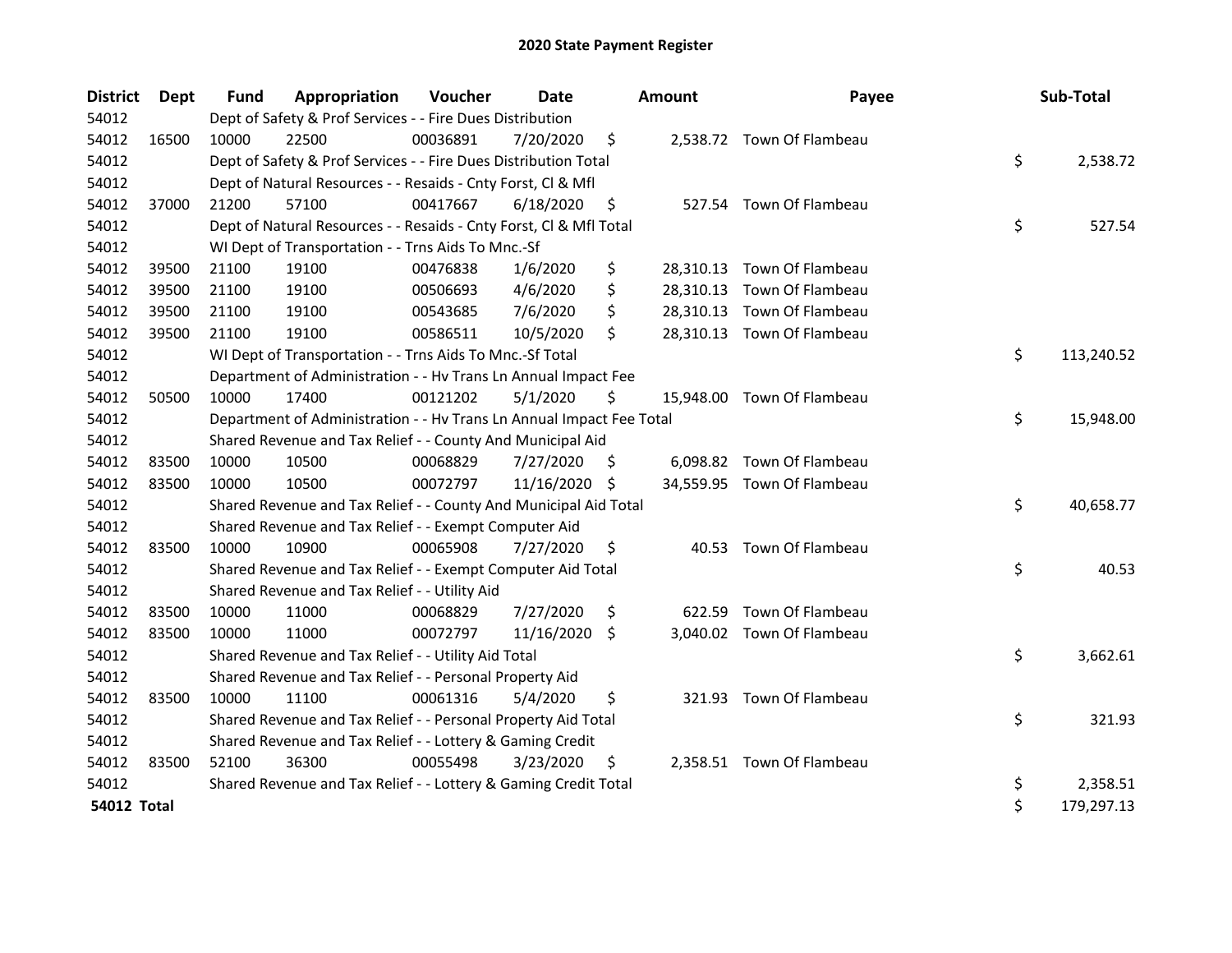| <b>District</b> | <b>Dept</b> | Fund  | Appropriation                                                        | Voucher  | Date          |     | Amount | Payee                   | Sub-Total       |
|-----------------|-------------|-------|----------------------------------------------------------------------|----------|---------------|-----|--------|-------------------------|-----------------|
| 54014           |             |       | Dept of Safety & Prof Services - - Fire Dues Distribution            |          |               |     |        |                         |                 |
| 54014           | 16500       | 10000 | 22500                                                                | 00036892 | 7/20/2020     | \$  |        | 1,818.75 Town Of Grant  |                 |
| 54014           |             |       | Dept of Safety & Prof Services - - Fire Dues Distribution Total      |          |               |     |        |                         | \$<br>1,818.75  |
| 54014           |             |       | Dept of Natural Resources - - Aids In Lieu Of Taxes - Gener          |          |               |     |        |                         |                 |
| 54014           | 37000       | 10000 | 50300                                                                | 00404435 | 4/21/2020     | \$  |        | 2.60 Town Of Grant      |                 |
| 54014           |             |       | Dept of Natural Resources - - Aids In Lieu Of Taxes - Gener Total    |          |               |     |        |                         | \$<br>2.60      |
| 54014           |             |       | Dept of Natural Resources - - Resaids - Cnty Forst, Cl & Mfl         |          |               |     |        |                         |                 |
| 54014           | 37000       | 21200 | 57100                                                                | 00417668 | 6/18/2020     | \$  |        | 303.84 Town Of Grant    |                 |
| 54014           |             |       | Dept of Natural Resources - - Resaids - Cnty Forst, Cl & Mfl Total   |          |               |     |        |                         | \$<br>303.84    |
| 54014           |             |       | Dept of Natural Resources - - Aids In Lieu Of Taxes - Sum S          |          |               |     |        |                         |                 |
| 54014           | 37000       | 21200 | 57900                                                                | 00404436 | 4/21/2020     | \$  |        | 0.26 Town Of Grant      |                 |
| 54014           |             |       | Dept of Natural Resources - - Aids In Lieu Of Taxes - Sum S Total    |          |               |     |        |                         | \$<br>0.26      |
| 54014           |             |       | WI Dept of Transportation - - Trns Aids To Mnc.-Sf                   |          |               |     |        |                         |                 |
| 54014           | 39500       | 21100 | 19100                                                                | 00476839 | 1/6/2020      | \$  |        | 21,646.38 Town Of Grant |                 |
| 54014           | 39500       | 21100 | 19100                                                                | 00506694 | 4/6/2020      | \$  |        | 21,646.38 Town Of Grant |                 |
| 54014           | 39500       | 21100 | 19100                                                                | 00543686 | 7/6/2020      | \$  |        | 21,646.38 Town Of Grant |                 |
| 54014           | 39500       | 21100 | 19100                                                                | 00586512 | 10/5/2020     | \$  |        | 21,646.39 Town Of Grant |                 |
| 54014           |             |       | WI Dept of Transportation - - Trns Aids To Mnc.-Sf Total             |          |               |     |        |                         | \$<br>86,585.53 |
| 54014           |             |       | WI Dept of Transportation - - Supplemental Transportation Aids       |          |               |     |        |                         |                 |
| 54014           | 39500       | 21100 | 19600                                                                | 00477563 | 1/6/2020      | \$  |        | 15,279.80 Town Of Grant |                 |
| 54014           |             |       | WI Dept of Transportation - - Supplemental Transportation Aids Total |          |               |     |        |                         | \$<br>15,279.80 |
| 54014           |             |       | Department of Administration - - Federal Aid                         |          |               |     |        |                         |                 |
| 54014           | 50500       | 10000 | 14200                                                                | 00130156 | 10/2/2020     | \$  |        | 7,400.00 Town Of Grant  |                 |
| 54014           | 50500       | 10000 | 14200                                                                | 00135062 | 12/10/2020 \$ |     |        | 1,504.50 Town Of Grant  |                 |
| 54014           |             |       | Department of Administration - - Federal Aid Total                   |          |               |     |        |                         | \$<br>8,904.50  |
| 54014           |             |       | Department of Administration - - Hv Trans Ln Annual Impact Fee       |          |               |     |        |                         |                 |
| 54014           | 50500       | 10000 | 17400                                                                | 00121207 | 5/1/2020      | \$  |        | 39,969.00 Town Of Grant |                 |
| 54014           |             |       | Department of Administration - - Hv Trans Ln Annual Impact Fee Total |          |               |     |        |                         | \$<br>39,969.00 |
| 54014           |             |       | Elections Commission - - 2018 Hava Election Security                 |          |               |     |        |                         |                 |
| 54014           | 51000       | 22000 | 18200                                                                | 00004290 | 8/20/2020     | \$  |        | 633.40 Town Of Grant    |                 |
| 54014           |             |       | Elections Commission - - 2018 Hava Election Security Total           |          |               |     |        |                         | \$<br>633.40    |
| 54014           |             |       | Shared Revenue and Tax Relief - - County And Municipal Aid           |          |               |     |        |                         |                 |
| 54014           | 83500       | 10000 | 10500                                                                | 00068830 | 7/27/2020     | S   |        | 9,638.81 Town Of Grant  |                 |
| 54014           | 83500       | 10000 | 10500                                                                | 00072798 | 11/16/2020    | \$. |        | 54,619.93 Town Of Grant |                 |
| 54014           |             |       | Shared Revenue and Tax Relief - - County And Municipal Aid Total     |          |               |     |        |                         | \$<br>64,258.74 |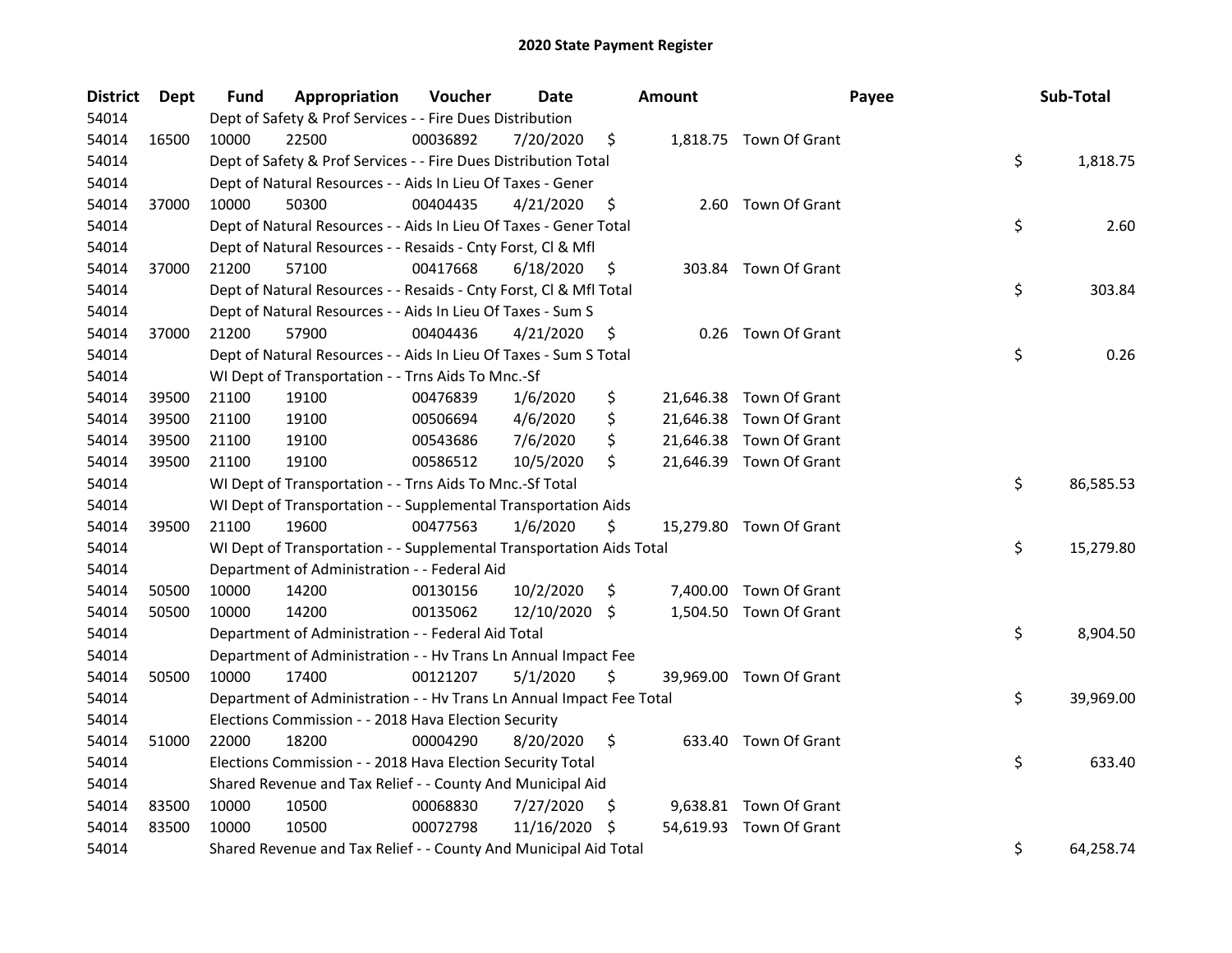| <b>District</b>    | Dept  | <b>Fund</b> | Appropriation                                                 | Voucher  | Date       |     | <b>Amount</b> | Payee         | Sub-Total  |
|--------------------|-------|-------------|---------------------------------------------------------------|----------|------------|-----|---------------|---------------|------------|
| 54014              |       |             | Shared Revenue and Tax Relief - - Exempt Computer Aid         |          |            |     |               |               |            |
| 54014              | 83500 | 10000       | 10900                                                         | 00065909 | 7/27/2020  | S   | 20.78         | Town Of Grant |            |
| 54014              |       |             | Shared Revenue and Tax Relief - - Exempt Computer Aid Total   |          |            |     |               |               | 20.78      |
| 54014              |       |             | Shared Revenue and Tax Relief - - Utility Aid                 |          |            |     |               |               |            |
| 54014              | 83500 | 10000       | 11000                                                         | 00072798 | 11/16/2020 | - S | 220.84        | Town Of Grant |            |
| 54014              |       |             | Shared Revenue and Tax Relief - - Utility Aid Total           |          |            |     |               |               | 220.84     |
| 54014              |       |             | Shared Revenue and Tax Relief - - Personal Property Aid       |          |            |     |               |               |            |
| 54014              | 83500 | 10000       | 11100                                                         | 00061317 | 5/4/2020   | S   | 86.27         | Town Of Grant |            |
| 54014              |       |             | Shared Revenue and Tax Relief - - Personal Property Aid Total |          |            |     |               |               | 86.27      |
| <b>54014 Total</b> |       |             |                                                               |          |            |     |               |               | 218,084.31 |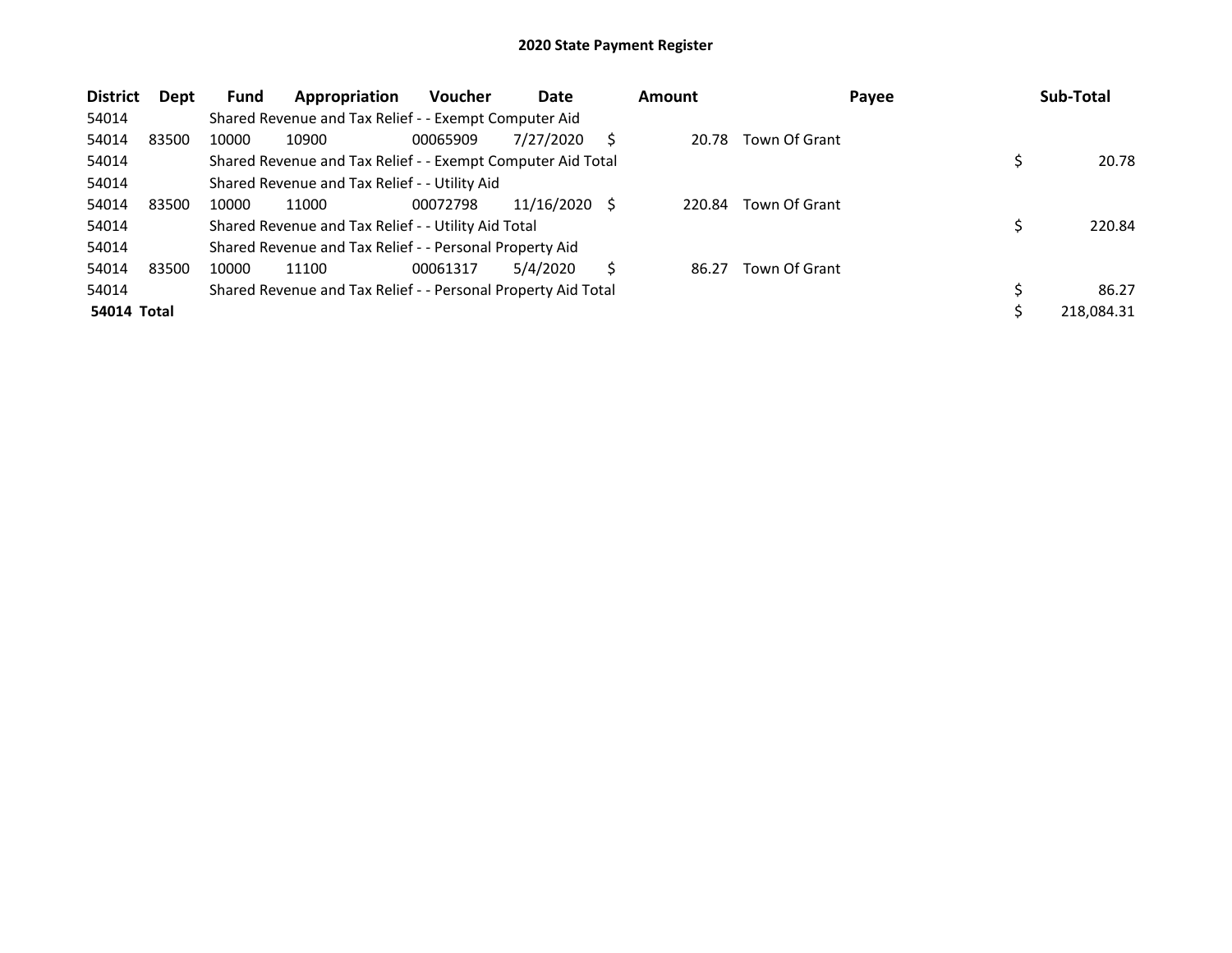| <b>District</b> | <b>Dept</b> | Fund  | Appropriation                                                        | <b>Voucher</b> | Date       |      | <b>Amount</b> | Payee                  | Sub-Total        |
|-----------------|-------------|-------|----------------------------------------------------------------------|----------------|------------|------|---------------|------------------------|------------------|
| 54016           |             |       | Dept of Safety & Prof Services - - Fire Dues Distribution            |                |            |      |               |                        |                  |
| 54016           | 16500       | 10000 | 22500                                                                | 00036893       | 7/20/2020  | \$   | 846.99        | Town Of Grow           |                  |
| 54016           |             |       | Dept of Safety & Prof Services - - Fire Dues Distribution Total      |                |            |      |               |                        | \$<br>846.99     |
| 54016           |             |       | Dept of Natural Resources - - Resaids - Cnty Forst, Cl & Mfl         |                |            |      |               |                        |                  |
| 54016           | 37000       | 21200 | 57100                                                                | 00417669       | 6/18/2020  | - \$ |               | 168.29 Town Of Grow    |                  |
| 54016           |             |       | Dept of Natural Resources - - Resaids - Cnty Forst, CI & Mfl Total   |                |            |      |               |                        | \$<br>168.29     |
| 54016           |             |       | Dept of Natural Resources - - Fin Asst For Responsible Units         |                |            |      |               |                        |                  |
| 54016           | 37000       | 27400 | 67000                                                                | 00413042       | 5/29/2020  | \$.  |               | 1,360.65 Town Of Grow  |                  |
| 54016           |             |       | Dept of Natural Resources - - Fin Asst For Responsible Units Total   |                |            |      |               |                        | \$<br>1,360.65   |
| 54016           |             |       | WI Dept of Transportation - - Trns Aids To Mnc.-Sf                   |                |            |      |               |                        |                  |
| 54016           | 39500       | 21100 | 19100                                                                | 00476840       | 1/6/2020   | \$   |               | 18,746.96 Town Of Grow |                  |
| 54016           | 39500       | 21100 | 19100                                                                | 00506695       | 4/6/2020   | \$   |               | 18,746.96 Town Of Grow |                  |
| 54016           | 39500       | 21100 | 19100                                                                | 00543687       | 7/6/2020   | \$   |               | 18,746.96 Town Of Grow |                  |
| 54016           | 39500       | 21100 | 19100                                                                | 00586513       | 10/5/2020  | \$   | 18,746.97     | Town Of Grow           |                  |
| 54016           |             |       | WI Dept of Transportation - - Trns Aids To Mnc.-Sf Total             |                |            |      |               |                        | \$<br>74,987.85  |
| 54016           |             |       | WI Dept of Transportation - - Supplemental Transportation Aids       |                |            |      |               |                        |                  |
| 54016           | 39500       | 21100 | 19600                                                                | 00477564       | 1/6/2020   | \$   |               | 13,233.15 Town Of Grow |                  |
| 54016           |             |       | WI Dept of Transportation - - Supplemental Transportation Aids Total |                |            |      |               |                        | \$<br>13,233.15  |
| 54016           |             |       | Shared Revenue and Tax Relief - - County And Municipal Aid           |                |            |      |               |                        |                  |
| 54016           | 83500       | 10000 | 10500                                                                | 00068831       | 7/27/2020  | S    |               | 3,587.59 Town Of Grow  |                  |
| 54016           | 83500       | 10000 | 10500                                                                | 00072799       | 11/16/2020 | S    |               | 20,329.66 Town Of Grow |                  |
| 54016           |             |       | Shared Revenue and Tax Relief - - County And Municipal Aid Total     |                |            |      |               |                        | \$<br>23,917.25  |
| 54016           |             |       | Shared Revenue and Tax Relief - - Exempt Computer Aid                |                |            |      |               |                        |                  |
| 54016           | 83500       | 10000 | 10900                                                                | 00065910       | 7/27/2020  | \$   |               | 1.03 Town Of Grow      |                  |
| 54016           |             |       | Shared Revenue and Tax Relief - - Exempt Computer Aid Total          |                |            |      |               |                        | \$<br>1.03       |
| 54016           |             |       | Shared Revenue and Tax Relief - - Personal Property Aid              |                |            |      |               |                        |                  |
| 54016           | 83500       | 10000 | 11100                                                                | 00061318       | 5/4/2020   | \$   |               | 173.41 Town Of Grow    |                  |
| 54016           |             |       | Shared Revenue and Tax Relief - - Personal Property Aid Total        |                |            |      |               |                        | \$<br>173.41     |
| 54016 Total     |             |       |                                                                      |                |            |      |               |                        | \$<br>114,688.62 |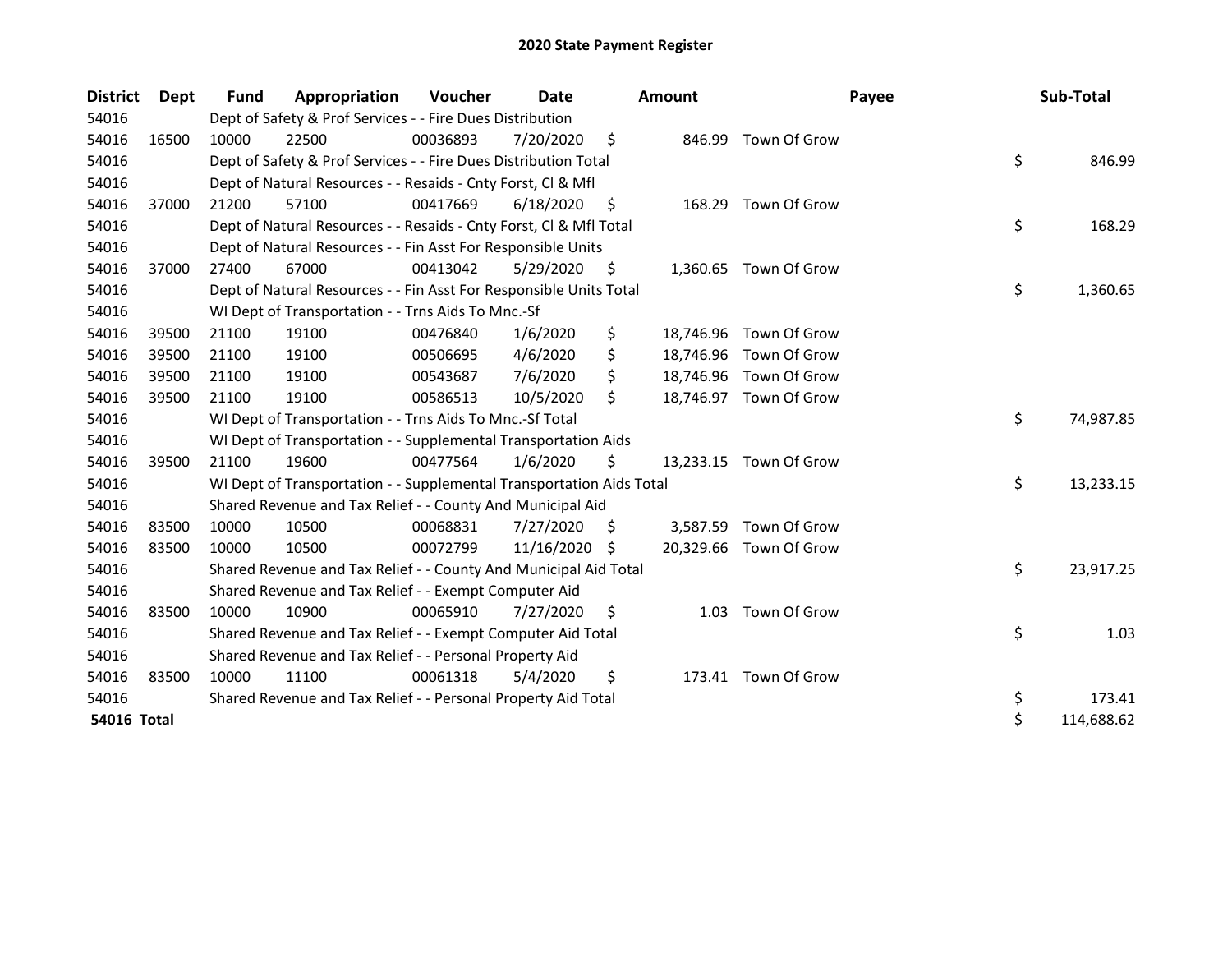| <b>District</b> | Dept  | <b>Fund</b> | Appropriation                                                        | Voucher  | <b>Date</b>   |     | <b>Amount</b> | Payee                     | Sub-Total       |
|-----------------|-------|-------------|----------------------------------------------------------------------|----------|---------------|-----|---------------|---------------------------|-----------------|
| 54018           |       |             | Dept of Safety & Prof Services - - Fire Dues Distribution            |          |               |     |               |                           |                 |
| 54018           | 16500 | 10000       | 22500                                                                | 00036894 | 7/20/2020     | \$  |               | 394.92 Town Of Hawkins    |                 |
| 54018           |       |             | Dept of Safety & Prof Services - - Fire Dues Distribution Total      |          |               |     |               |                           | \$<br>394.92    |
| 54018           |       |             | Dept of Natural Resources - - Aids In Lieu Of Taxes - Gener          |          |               |     |               |                           |                 |
| 54018           | 37000 | 10000       | 50300                                                                | 00387128 | 2/3/2020      | \$  |               | 641.71 Town Of Hawkins    |                 |
| 54018           |       |             | Dept of Natural Resources - - Aids In Lieu Of Taxes - Gener Total    |          |               |     |               |                           | \$<br>641.71    |
| 54018           |       |             | Dept of Natural Resources - - Resaids - Cnty Forst, Cl & Mfl         |          |               |     |               |                           |                 |
| 54018           | 37000 | 21200       | 57100                                                                | 00417670 | 6/18/2020     | \$  |               | 3,241.39 Town Of Hawkins  |                 |
| 54018           |       |             | Dept of Natural Resources - - Resaids - Cnty Forst, Cl & Mfl Total   |          |               |     |               |                           | \$<br>3,241.39  |
| 54018           |       |             | WI Dept of Transportation - - Trns Aids To Mnc.-Sf                   |          |               |     |               |                           |                 |
| 54018           | 39500 | 21100       | 19100                                                                | 00476841 | 1/6/2020      | \$  |               | 12,211.95 Town Of Hawkins |                 |
| 54018           | 39500 | 21100       | 19100                                                                | 00506696 | 4/6/2020      | \$  |               | 12,211.95 Town Of Hawkins |                 |
| 54018           | 39500 | 21100       | 19100                                                                | 00543688 | 7/6/2020      | \$  |               | 12,211.95 Town Of Hawkins |                 |
| 54018           | 39500 | 21100       | 19100                                                                | 00586514 | 10/5/2020     | \$  |               | 12,211.95 Town Of Hawkins |                 |
| 54018           |       |             | WI Dept of Transportation - - Trns Aids To Mnc.-Sf Total             |          |               |     |               |                           | \$<br>48,847.80 |
| 54018           |       |             | WI Dept of Transportation - - Supplemental Transportation Aids       |          |               |     |               |                           |                 |
| 54018           | 39500 | 21100       | 19600                                                                | 00477565 | 1/6/2020      | \$  |               | 8,620.20 Town Of Hawkins  |                 |
| 54018           |       |             | WI Dept of Transportation - - Supplemental Transportation Aids Total |          |               |     |               |                           | \$<br>8,620.20  |
| 54018           |       |             | Department of Administration - - Federal Aid                         |          |               |     |               |                           |                 |
| 54018           | 50500 | 10000       | 14200                                                                | 00135063 | 12/10/2020 \$ |     |               | 2,191.24 Town Of Hawkins  |                 |
| 54018           |       |             | Department of Administration - - Federal Aid Total                   |          |               |     |               |                           | \$<br>2,191.24  |
| 54018           |       |             | Elections Commission - - 2018 Hava Election Security                 |          |               |     |               |                           |                 |
| 54018           | 51000 | 22000       | 18200                                                                | 00004193 | 8/14/2020     | \$  |               | 284.70 Town Of Hawkins    |                 |
| 54018           |       |             | Elections Commission - - 2018 Hava Election Security Total           |          |               |     |               |                           | \$<br>284.70    |
| 54018           |       |             | Shared Revenue and Tax Relief - - County And Municipal Aid           |          |               |     |               |                           |                 |
| 54018           | 83500 | 10000       | 10500                                                                | 00068832 | 7/27/2020     | \$. |               | 2,816.12 Town Of Hawkins  |                 |
| 54018           | 83500 | 10000       | 10500                                                                | 00072800 | 11/16/2020    | \$  |               | 15,958.01 Town Of Hawkins |                 |
| 54018           |       |             | Shared Revenue and Tax Relief - - County And Municipal Aid Total     |          |               |     |               |                           | \$<br>18,774.13 |
| 54018           |       |             | Shared Revenue and Tax Relief - - Utility Aid                        |          |               |     |               |                           |                 |
| 54018           | 83500 | 10000       | 11000                                                                | 00068832 | 7/27/2020     | \$  |               | 56.62 Town Of Hawkins     |                 |
| 54018           | 83500 | 10000       | 11000                                                                | 00072800 | 11/16/2020    | \$. |               | 343.41 Town Of Hawkins    |                 |
| 54018           |       |             | Shared Revenue and Tax Relief - - Utility Aid Total                  |          |               |     |               |                           | \$<br>400.03    |
| 54018           |       |             | Shared Revenue and Tax Relief - - Personal Property Aid              |          |               |     |               |                           |                 |
| 54018           | 83500 | 10000       | 11100                                                                | 00061319 | 5/4/2020      | \$  | 0.28          | Town Of Hawkins           |                 |
| 54018           |       |             | Shared Revenue and Tax Relief - - Personal Property Aid Total        |          |               |     |               |                           | \$<br>0.28      |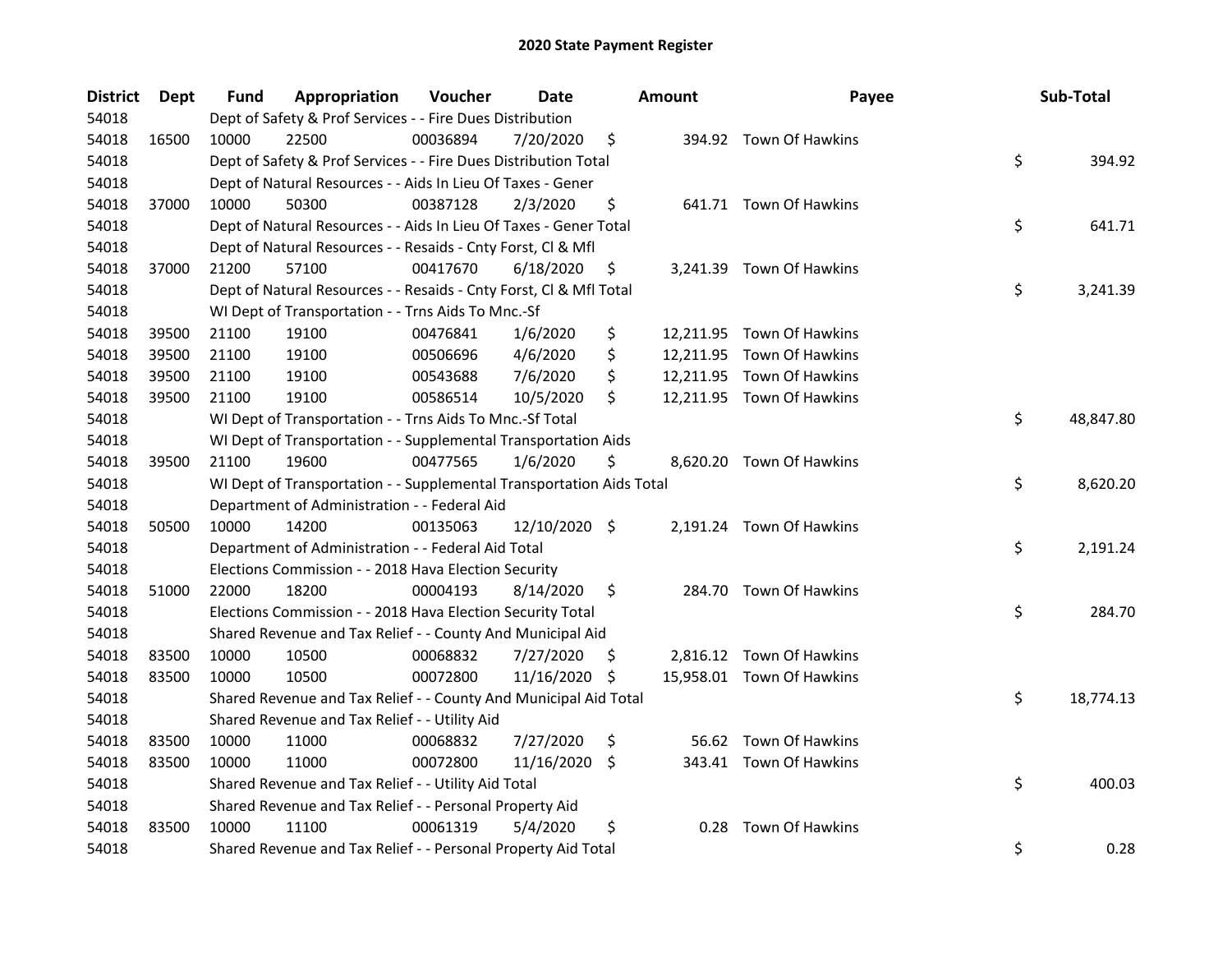| District Dept | Fund Appropriation Voucher | Date | <b>Amount</b> | Payee | Sub-Total |
|---------------|----------------------------|------|---------------|-------|-----------|
| 54018 Total   |                            |      |               |       | 83,396.40 |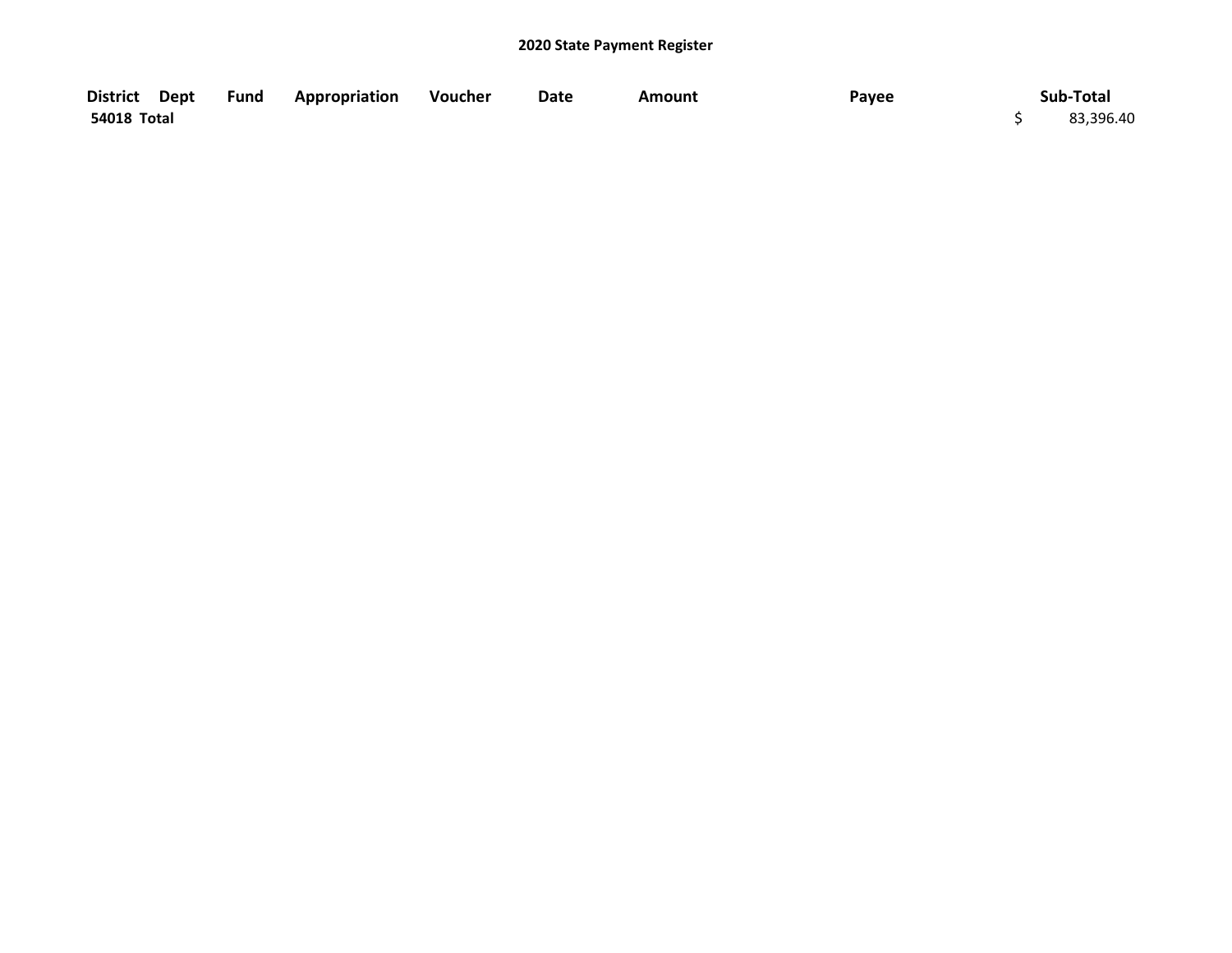| <b>District</b> | Dept  | Fund  | Appropriation                                                        | <b>Voucher</b> | Date       |     | <b>Amount</b> | Payee                     | Sub-Total       |
|-----------------|-------|-------|----------------------------------------------------------------------|----------------|------------|-----|---------------|---------------------------|-----------------|
| 54020           |       |       | Dept of Safety & Prof Services - - Fire Dues Distribution            |                |            |     |               |                           |                 |
| 54020           | 16500 | 10000 | 22500                                                                | 00036895       | 7/20/2020  | \$  |               | 511.63 Town Of Hubbard    |                 |
| 54020           |       |       | Dept of Safety & Prof Services - - Fire Dues Distribution Total      |                |            |     |               |                           | \$<br>511.63    |
| 54020           |       |       | Dept of Natural Resources - - Resaids - Cnty Forst, Cl & Mfl         |                |            |     |               |                           |                 |
| 54020           | 37000 | 21200 | 57100                                                                | 00417671       | 6/18/2020  | \$  |               | 3,913.11 Town Of Hubbard  |                 |
| 54020           |       |       | Dept of Natural Resources - - Resaids - Cnty Forst, Cl & Mfl Total   |                |            |     |               |                           | \$<br>3,913.11  |
| 54020           |       |       | WI Dept of Transportation - - Trns Aids To Mnc.-Sf                   |                |            |     |               |                           |                 |
| 54020           | 39500 | 21100 | 19100                                                                | 00476842       | 1/6/2020   | \$  |               | 16,319.88 Town Of Hubbard |                 |
| 54020           | 39500 | 21100 | 19100                                                                | 00506697       | 4/6/2020   | \$  |               | 16,319.88 Town Of Hubbard |                 |
| 54020           | 39500 | 21100 | 19100                                                                | 00543689       | 7/6/2020   | \$  | 16,319.88     | Town Of Hubbard           |                 |
| 54020           | 39500 | 21100 | 19100                                                                | 00586515       | 10/5/2020  | \$  |               | 16,319.88 Town Of Hubbard |                 |
| 54020           |       |       | WI Dept of Transportation - - Trns Aids To Mnc.-Sf Total             |                |            |     |               |                           | \$<br>65,279.52 |
| 54020           |       |       | Department of Administration - - Hv Trans Ln Annual Impact Fee       |                |            |     |               |                           |                 |
| 54020           | 50500 | 10000 | 17400                                                                | 00121211       | 5/1/2020   | \$  | 11,921.00     | Town Of Hubbard           |                 |
| 54020           |       |       | Department of Administration - - Hv Trans Ln Annual Impact Fee Total |                |            |     |               |                           | \$<br>11,921.00 |
| 54020           |       |       | Elections Commission - - 2018 Hava Election Security                 |                |            |     |               |                           |                 |
| 54020           | 51000 | 22000 | 18200                                                                | 00004387       | 9/9/2020   | \$  |               | 319.90 Town Of Hubbard    |                 |
| 54020           |       |       | Elections Commission - - 2018 Hava Election Security Total           |                |            |     |               |                           | \$<br>319.90    |
| 54020           |       |       | Shared Revenue and Tax Relief - - County And Municipal Aid           |                |            |     |               |                           |                 |
| 54020           | 83500 | 10000 | 10500                                                                | 00068833       | 7/27/2020  | \$. |               | 1,989.42 Town Of Hubbard  |                 |
| 54020           | 83500 | 10000 | 10500                                                                | 00072801       | 11/16/2020 | -S  |               | 11,273.36 Town Of Hubbard |                 |
| 54020           |       |       | Shared Revenue and Tax Relief - - County And Municipal Aid Total     |                |            |     |               |                           | \$<br>13,262.78 |
| 54020           |       |       | Shared Revenue and Tax Relief - - Exempt Computer Aid                |                |            |     |               |                           |                 |
| 54020           | 83500 | 10000 | 10900                                                                | 00065911       | 7/27/2020  | S   | 1.03          | Town Of Hubbard           |                 |
| 54020           |       |       | Shared Revenue and Tax Relief - - Exempt Computer Aid Total          |                |            |     |               |                           | \$<br>1.03      |
| 54020           |       |       | Shared Revenue and Tax Relief - - Personal Property Aid              |                |            |     |               |                           |                 |
| 54020           | 83500 | 10000 | 11100                                                                | 00061320       | 5/4/2020   | \$  | 3.99          | Town Of Hubbard           |                 |
| 54020           |       |       | Shared Revenue and Tax Relief - - Personal Property Aid Total        |                |            |     |               |                           | \$<br>3.99      |
| 54020 Total     |       |       |                                                                      |                |            |     |               |                           | \$<br>95,212.96 |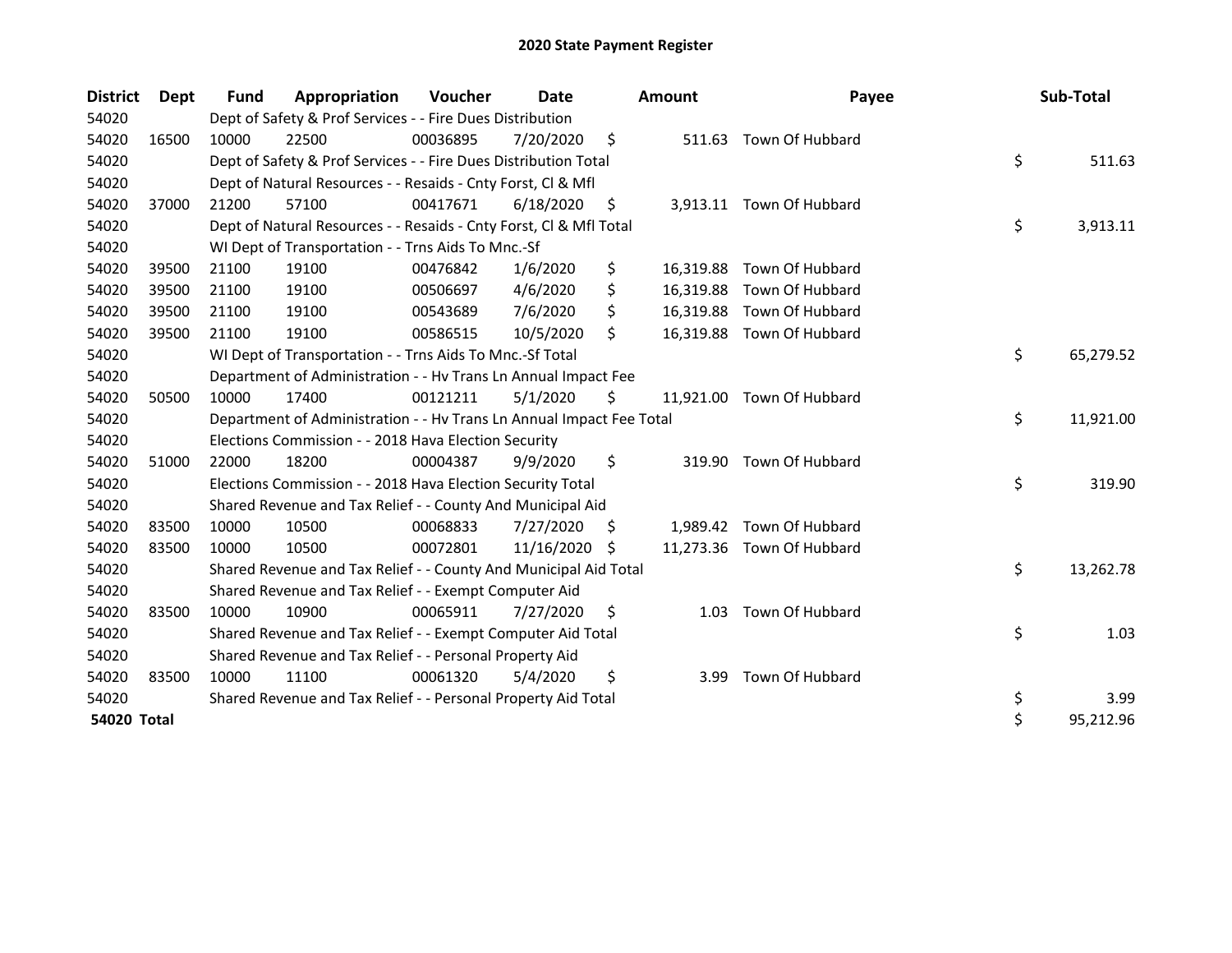| <b>District</b> | Dept  | Fund  | Appropriation                                                        | Voucher  | Date          |     | <b>Amount</b> | Payee                      | Sub-Total       |
|-----------------|-------|-------|----------------------------------------------------------------------|----------|---------------|-----|---------------|----------------------------|-----------------|
| 54022           |       |       | Dept of Safety & Prof Services - - Fire Dues Distribution            |          |               |     |               |                            |                 |
| 54022           | 16500 | 10000 | 22500                                                                | 00036896 | 7/20/2020     | \$  |               | 464.03 Town Of Lawrence    |                 |
| 54022           |       |       | Dept of Safety & Prof Services - - Fire Dues Distribution Total      |          |               |     |               |                            | \$<br>464.03    |
| 54022           |       |       | Dept of Natural Resources - - Aids In Lieu Of Taxes - Gener          |          |               |     |               |                            |                 |
| 54022           | 37000 | 10000 | 50300                                                                | 00404356 | 4/21/2020     | \$  |               | 45.00 Town Of Lawrence     |                 |
| 54022           |       |       | Dept of Natural Resources - - Aids In Lieu Of Taxes - Gener Total    |          |               |     |               |                            | \$<br>45.00     |
| 54022           |       |       | Dept of Natural Resources - - Resaids - Cnty Forst, Cl & Mfl         |          |               |     |               |                            |                 |
| 54022           | 37000 | 21200 | 57100                                                                | 00417672 | 6/18/2020     | \$  |               | 2,320.23 Town Of Lawrence  |                 |
| 54022           |       |       | Dept of Natural Resources - - Resaids - Cnty Forst, Cl & Mfl Total   |          |               |     |               |                            | \$<br>2,320.23  |
| 54022           |       |       | WI Dept of Transportation - - Trns Aids To Mnc.-Sf                   |          |               |     |               |                            |                 |
| 54022           | 39500 | 21100 | 19100                                                                | 00476843 | 1/6/2020      | \$  |               | 13,275.30 Town Of Lawrence |                 |
| 54022           | 39500 | 21100 | 19100                                                                | 00506698 | 4/6/2020      | \$  |               | 13,275.30 Town Of Lawrence |                 |
| 54022           | 39500 | 21100 | 19100                                                                | 00543690 | 7/6/2020      | \$  |               | 13,275.30 Town Of Lawrence |                 |
| 54022           | 39500 | 21100 | 19100                                                                | 00586516 | 10/5/2020     | \$  |               | 13,275.30 Town Of Lawrence |                 |
| 54022           |       |       | WI Dept of Transportation - - Trns Aids To Mnc.-Sf Total             |          |               |     |               |                            | \$<br>53,101.20 |
| 54022           |       |       | WI Dept of Transportation - - Supplemental Transportation Aids       |          |               |     |               |                            |                 |
| 54022           | 39500 | 21100 | 19600                                                                | 00477566 | 1/6/2020      | \$  |               | 9,370.80 Town Of Lawrence  |                 |
| 54022           |       |       | WI Dept of Transportation - - Supplemental Transportation Aids Total |          |               |     |               |                            | \$<br>9,370.80  |
| 54022           |       |       | Department of Administration - - Federal Aid                         |          |               |     |               |                            |                 |
| 54022           | 50500 | 10000 | 14200                                                                | 00135064 | 12/10/2020 \$ |     |               | 612.00 Town Of Lawrence    |                 |
| 54022           |       |       | Department of Administration - - Federal Aid Total                   |          |               |     |               |                            | \$<br>612.00    |
| 54022           |       |       | Elections Commission - - 2018 Hava Election Security                 |          |               |     |               |                            |                 |
| 54022           | 51000 | 22000 | 18200                                                                | 00004605 | 9/18/2020     | \$  |               | 372.70 Town Of Lawrence    |                 |
| 54022           |       |       | Elections Commission - - 2018 Hava Election Security Total           |          |               |     |               |                            | \$<br>372.70    |
| 54022           |       |       | Shared Revenue and Tax Relief - - County And Municipal Aid           |          |               |     |               |                            |                 |
| 54022           | 83500 | 10000 | 10500                                                                | 00068834 | 7/27/2020     | \$. |               | 3,734.42 Town Of Lawrence  |                 |
| 54022           | 83500 | 10000 | 10500                                                                | 00072802 | 11/16/2020 \$ |     |               | 21,161.72 Town Of Lawrence |                 |
| 54022           |       |       | Shared Revenue and Tax Relief - - County And Municipal Aid Total     |          |               |     |               |                            | \$<br>24,896.14 |
| 54022           |       |       | Shared Revenue and Tax Relief - - Exempt Computer Aid                |          |               |     |               |                            |                 |
| 54022           | 83500 | 10000 | 10900                                                                | 00065912 | 7/27/2020     | \$  |               | 1.03 Town Of Lawrence      |                 |
| 54022           |       |       | Shared Revenue and Tax Relief - - Exempt Computer Aid Total          |          |               |     |               |                            | \$<br>1.03      |
| 54022           |       |       | Shared Revenue and Tax Relief - - Personal Property Aid              |          |               |     |               |                            |                 |
| 54022           | 83500 | 10000 | 11100                                                                | 00061321 | 5/4/2020      | \$  |               | 12.96 Town Of Lawrence     |                 |
| 54022           |       |       | Shared Revenue and Tax Relief - - Personal Property Aid Total        |          |               |     |               |                            | \$<br>12.96     |
| 54022 Total     |       |       |                                                                      |          |               |     |               |                            | \$<br>91,196.09 |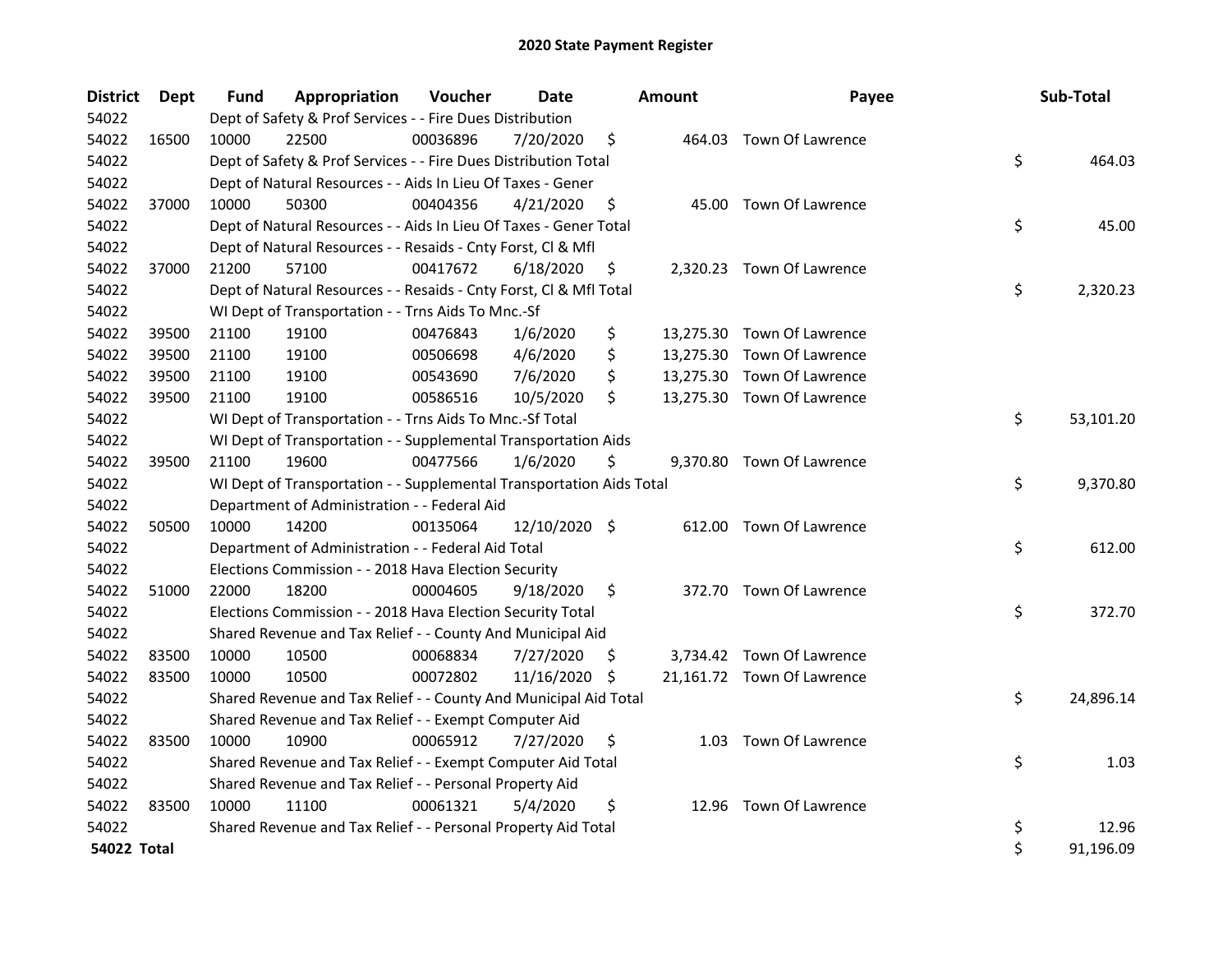| <b>District</b> | Dept  | <b>Fund</b> | Appropriation                                                        | Voucher  | Date       |    | <b>Amount</b> | Payee                      | Sub-Total        |
|-----------------|-------|-------------|----------------------------------------------------------------------|----------|------------|----|---------------|----------------------------|------------------|
| 54024           |       |             | Dept of Safety & Prof Services - - Fire Dues Distribution            |          |            |    |               |                            |                  |
| 54024           | 16500 | 10000       | 22500                                                                | 00036897 | 7/20/2020  | \$ |               | 1,121.82 Town Of Marshall  |                  |
| 54024           |       |             | Dept of Safety & Prof Services - - Fire Dues Distribution Total      |          |            |    |               |                            | \$<br>1,121.82   |
| 54024           |       |             | Dept of Natural Resources - - Resaids - Cnty Forst, Cl & Mfl         |          |            |    |               |                            |                  |
| 54024           | 37000 | 21200       | 57100                                                                | 00417673 | 6/18/2020  | \$ | 108.80        | Town Of Marshall           |                  |
| 54024           |       |             | Dept of Natural Resources - - Resaids - Cnty Forst, Cl & Mfl Total   |          |            |    |               |                            | \$<br>108.80     |
| 54024           |       |             | WI Dept of Transportation - - Trns Aids To Mnc.-Sf                   |          |            |    |               |                            |                  |
| 54024           | 39500 | 21100       | 19100                                                                | 00476844 | 1/6/2020   | \$ |               | 26,201.16 Town Of Marshall |                  |
| 54024           | 39500 | 21100       | 19100                                                                | 00506699 | 4/6/2020   | \$ |               | 26,201.16 Town Of Marshall |                  |
| 54024           | 39500 | 21100       | 19100                                                                | 00543691 | 7/6/2020   | \$ |               | 26,201.16 Town Of Marshall |                  |
| 54024           | 39500 | 21100       | 19100                                                                | 00586517 | 10/5/2020  | \$ |               | 26,201.16 Town Of Marshall |                  |
| 54024           |       |             | WI Dept of Transportation - - Trns Aids To Mnc.-Sf Total             |          |            |    |               |                            | \$<br>104,804.64 |
| 54024           |       |             | Department of Administration - - Hv Trans Ln Annual Impact Fee       |          |            |    |               |                            |                  |
| 54024           | 50500 | 10000       | 17400                                                                | 00121215 | 5/1/2020   | \$ |               | 37,832.00 Town Of Marshall |                  |
| 54024           |       |             | Department of Administration - - Hv Trans Ln Annual Impact Fee Total |          |            |    |               |                            | \$<br>37,832.00  |
| 54024           |       |             | Elections Commission - - 2018 Hava Election Security                 |          |            |    |               |                            |                  |
| 54024           | 51000 | 22000       | 18200                                                                | 00004652 | 9/18/2020  | \$ | 458.50        | <b>Town Of Marshall</b>    |                  |
| 54024           |       |             | Elections Commission - - 2018 Hava Election Security Total           |          |            |    |               |                            | \$<br>458.50     |
| 54024           |       |             | Shared Revenue and Tax Relief - - County And Municipal Aid           |          |            |    |               |                            |                  |
| 54024           | 83500 | 10000       | 10500                                                                | 00068835 | 7/27/2020  | S  |               | 10,512.28 Town Of Marshall |                  |
| 54024           | 83500 | 10000       | 10500                                                                | 00072803 | 11/16/2020 | \$ |               | 59,569.58 Town Of Marshall |                  |
| 54024           |       |             | Shared Revenue and Tax Relief - - County And Municipal Aid Total     |          |            |    |               |                            | \$<br>70,081.86  |
| 54024           |       |             | Shared Revenue and Tax Relief - - Utility Aid                        |          |            |    |               |                            |                  |
| 54024           | 83500 | 10000       | 11000                                                                | 00068835 | 7/27/2020  | \$ | 55.73         | Town Of Marshall           |                  |
| 54024           | 83500 | 10000       | 11000                                                                | 00072803 | 11/16/2020 | \$ | 347.38        | Town Of Marshall           |                  |
| 54024           |       |             | Shared Revenue and Tax Relief - - Utility Aid Total                  |          |            |    |               |                            | \$<br>403.11     |
| 54024           |       |             | Shared Revenue and Tax Relief - - Personal Property Aid              |          |            |    |               |                            |                  |
| 54024           | 83500 | 10000       | 11100                                                                | 00061322 | 5/4/2020   | \$ | 247.65        | Town Of Marshall           |                  |
| 54024           |       |             | Shared Revenue and Tax Relief - - Personal Property Aid Total        |          |            |    |               |                            | \$<br>247.65     |
| 54024 Total     |       |             |                                                                      |          |            |    |               |                            | \$<br>215,058.38 |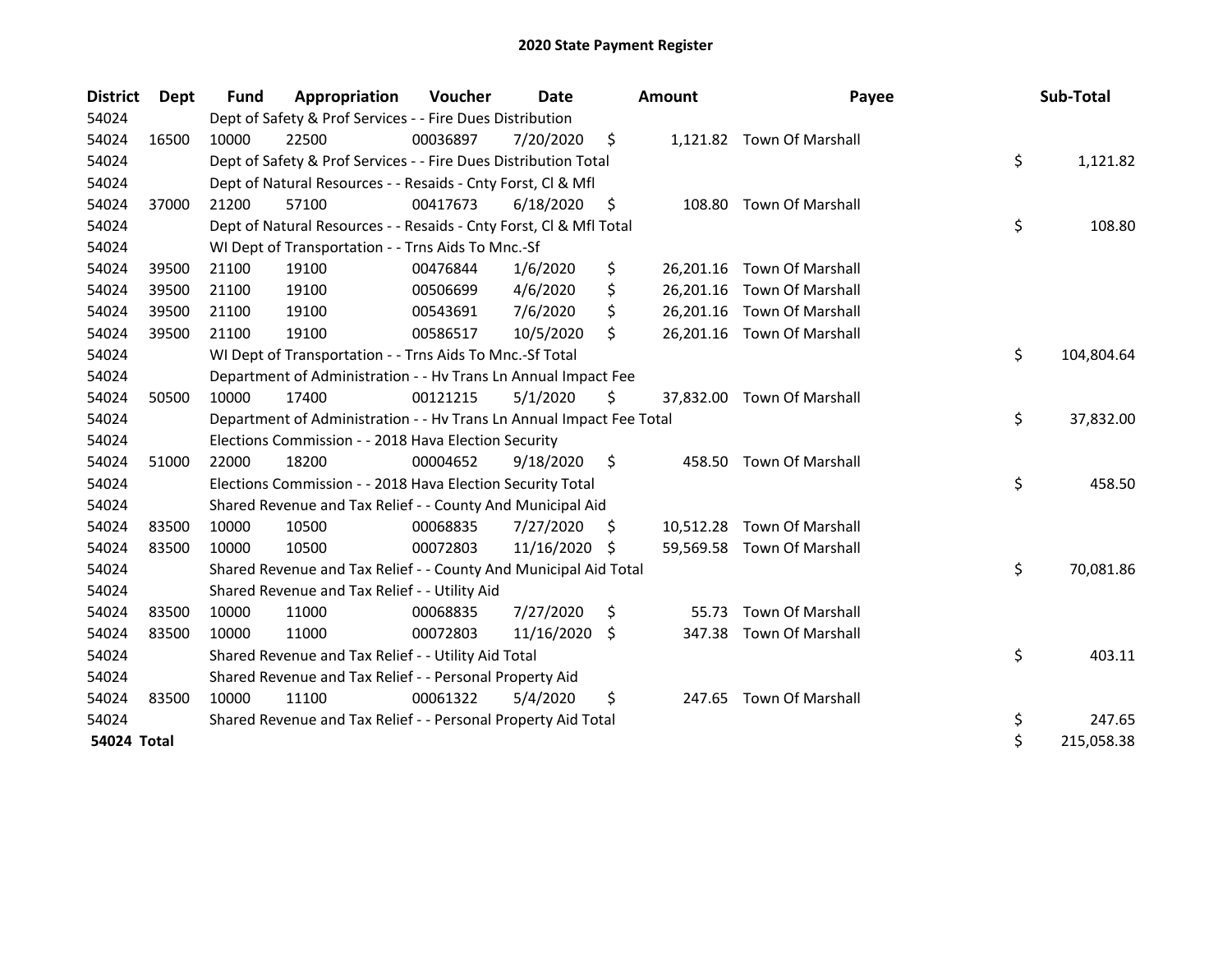| <b>District</b> | <b>Dept</b> | <b>Fund</b> | Appropriation                                                        | Voucher  | Date       |     | <b>Amount</b> | Payee                   | Sub-Total        |
|-----------------|-------------|-------------|----------------------------------------------------------------------|----------|------------|-----|---------------|-------------------------|------------------|
| 54026           |             |             | Dept of Safety & Prof Services - - Fire Dues Distribution            |          |            |     |               |                         |                  |
| 54026           | 16500       | 10000       | 22500                                                                | 00036898 | 7/20/2020  | \$  |               | 609.45 Town Of Murry    |                  |
| 54026           |             |             | Dept of Safety & Prof Services - - Fire Dues Distribution Total      |          |            |     |               |                         | \$<br>609.45     |
| 54026           |             |             | Dept of Natural Resources - - Aids In Lieu Of Taxes - Gener          |          |            |     |               |                         |                  |
| 54026           | 37000       | 10000       | 50300                                                                | 00404156 | 4/21/2020  | S.  |               | 113.95 Town Of Murry    |                  |
| 54026           |             |             | Dept of Natural Resources - - Aids In Lieu Of Taxes - Gener Total    |          |            |     |               |                         | \$<br>113.95     |
| 54026           |             |             | Dept of Natural Resources - - Resaids - Cnty Forst, Cl & Mfl         |          |            |     |               |                         |                  |
| 54026           | 37000       | 21200       | 57100                                                                | 00417674 | 6/18/2020  | \$. |               | 6,717.68 Town Of Murry  |                  |
| 54026           |             |             | Dept of Natural Resources - - Resaids - Cnty Forst, Cl & Mfl Total   |          |            |     |               |                         | \$<br>6,717.68   |
| 54026           |             |             | Dept of Natural Resources - - Aids In Lieu Of Taxes - Sum S          |          |            |     |               |                         |                  |
| 54026           | 37000       | 21200       | 57900                                                                | 00404157 | 4/21/2020  | \$. |               | 9.52 Town Of Murry      |                  |
| 54026           |             |             | Dept of Natural Resources - - Aids In Lieu Of Taxes - Sum S Total    |          |            |     |               |                         | \$<br>9.52       |
| 54026           |             |             | WI Dept of Transportation - - Trns Aids To Mnc.-Sf                   |          |            |     |               |                         |                  |
| 54026           | 39500       | 21100       | 19100                                                                | 00476845 | 1/6/2020   | \$  | 25,051.41     | Town Of Murry           |                  |
| 54026           | 39500       | 21100       | 19100                                                                | 00506700 | 4/6/2020   | \$  |               | 25,051.41 Town Of Murry |                  |
| 54026           | 39500       | 21100       | 19100                                                                | 00543692 | 7/6/2020   |     |               | 25,051.41 Town Of Murry |                  |
| 54026           | 39500       | 21100       | 19100                                                                | 00586518 | 10/5/2020  | Ś.  |               | 25,051.41 Town Of Murry |                  |
| 54026           |             |             | WI Dept of Transportation - - Trns Aids To Mnc.-Sf Total             |          |            |     |               |                         | \$<br>100,205.64 |
| 54026           |             |             | Department of Administration - - Hv Trans Ln Annual Impact Fee       |          |            |     |               |                         |                  |
| 54026           | 50500       | 10000       | 17400                                                                | 00121218 | 5/1/2020   | Ŝ.  | 24,365.00     | Town Of Murry           |                  |
| 54026           |             |             | Department of Administration - - Hv Trans Ln Annual Impact Fee Total |          |            |     |               |                         | \$<br>24,365.00  |
| 54026           |             |             | Shared Revenue and Tax Relief - - County And Municipal Aid           |          |            |     |               |                         |                  |
| 54026           | 83500       | 10000       | 10500                                                                | 00068836 | 7/27/2020  | S   | 1,557.99      | Town Of Murry           |                  |
| 54026           | 83500       | 10000       | 10500                                                                | 00072804 | 11/16/2020 | -\$ |               | 8,828.58 Town Of Murry  |                  |
| 54026           |             |             | Shared Revenue and Tax Relief - - County And Municipal Aid Total     |          |            |     |               |                         | \$<br>10,386.57  |
| 54026 Total     |             |             |                                                                      |          |            |     |               |                         | \$<br>142,407.81 |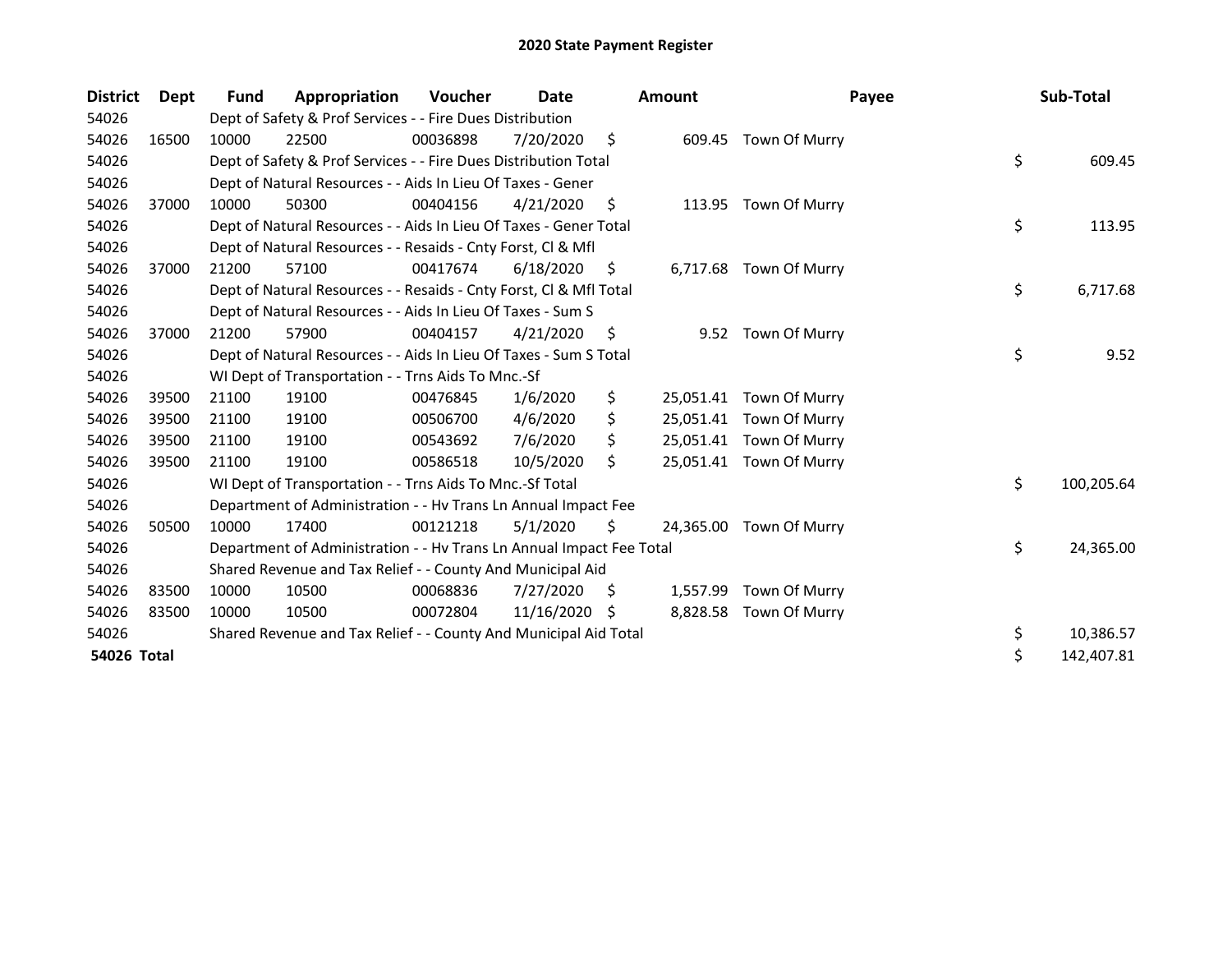| <b>District</b> | Dept  | <b>Fund</b> | Appropriation                                                        | <b>Voucher</b> | Date       |     | <b>Amount</b> | Payee                      | Sub-Total       |
|-----------------|-------|-------------|----------------------------------------------------------------------|----------------|------------|-----|---------------|----------------------------|-----------------|
| 54028           |       |             | Dept of Safety & Prof Services - - Fire Dues Distribution            |                |            |     |               |                            |                 |
| 54028           | 16500 | 10000       | 22500                                                                | 00036899       | 7/20/2020  | \$  |               | 471.45 Town of Richland    |                 |
| 54028           |       |             | Dept of Safety & Prof Services - - Fire Dues Distribution Total      |                |            |     |               |                            | \$<br>471.45    |
| 54028           |       |             | Dept of Natural Resources - - Resaids - Cnty Forst, Cl & Mfl         |                |            |     |               |                            |                 |
| 54028           | 37000 | 21200       | 57100                                                                | 00417675       | 6/18/2020  | S   |               | 433.58 Town of Richland    |                 |
| 54028           |       |             | Dept of Natural Resources - - Resaids - Cnty Forst, CI & Mfl Total   |                |            |     |               |                            | \$<br>433.58    |
| 54028           |       |             | WI Dept of Transportation - - Trns Aids To Mnc.-Sf                   |                |            |     |               |                            |                 |
| 54028           | 39500 | 21100       | 19100                                                                | 00476846       | 1/6/2020   | \$  | 12,183.68     | Town of Richland           |                 |
| 54028           | 39500 | 21100       | 19100                                                                | 00506701       | 4/6/2020   | \$  | 12,183.68     | Town of Richland           |                 |
| 54028           | 39500 | 21100       | 19100                                                                | 00543693       | 7/6/2020   | Ś.  | 12,183.68     | Town of Richland           |                 |
| 54028           | 39500 | 21100       | 19100                                                                | 00586519       | 10/5/2020  | \$. | 12,183.71     | Town of Richland           |                 |
| 54028           |       |             | WI Dept of Transportation - - Trns Aids To Mnc.-Sf Total             |                |            |     |               |                            | \$<br>48,734.75 |
| 54028           |       |             | WI Dept of Transportation - - Supplemental Transportation Aids       |                |            |     |               |                            |                 |
| 54028           | 39500 | 21100       | 19600                                                                | 00477567       | 1/6/2020   | \$  | 8,600.25      | Town of Richland           |                 |
| 54028           |       |             | WI Dept of Transportation - - Supplemental Transportation Aids Total |                |            |     |               |                            | \$<br>8,600.25  |
| 54028           |       |             | Shared Revenue and Tax Relief - - County And Municipal Aid           |                |            |     |               |                            |                 |
| 54028           | 83500 | 10000       | 10500                                                                | 00068837       | 7/27/2020  | S   | 3,631.41      | Town of Richland           |                 |
| 54028           | 83500 | 10000       | 10500                                                                | 00072805       | 11/16/2020 | -S  |               | 20,577.98 Town of Richland |                 |
| 54028           |       |             | Shared Revenue and Tax Relief - - County And Municipal Aid Total     |                |            |     |               |                            | \$<br>24,209.39 |
| 54028           |       |             | Shared Revenue and Tax Relief - - Personal Property Aid              |                |            |     |               |                            |                 |
| 54028           | 83500 | 10000       | 11100                                                                | 00061323       | 5/4/2020   | \$  | 5.44          | Town of Richland           |                 |
| 54028           |       |             | Shared Revenue and Tax Relief - - Personal Property Aid Total        |                |            |     |               |                            | \$<br>5.44      |
| 54028 Total     |       |             |                                                                      |                |            |     |               |                            | \$<br>82,454.86 |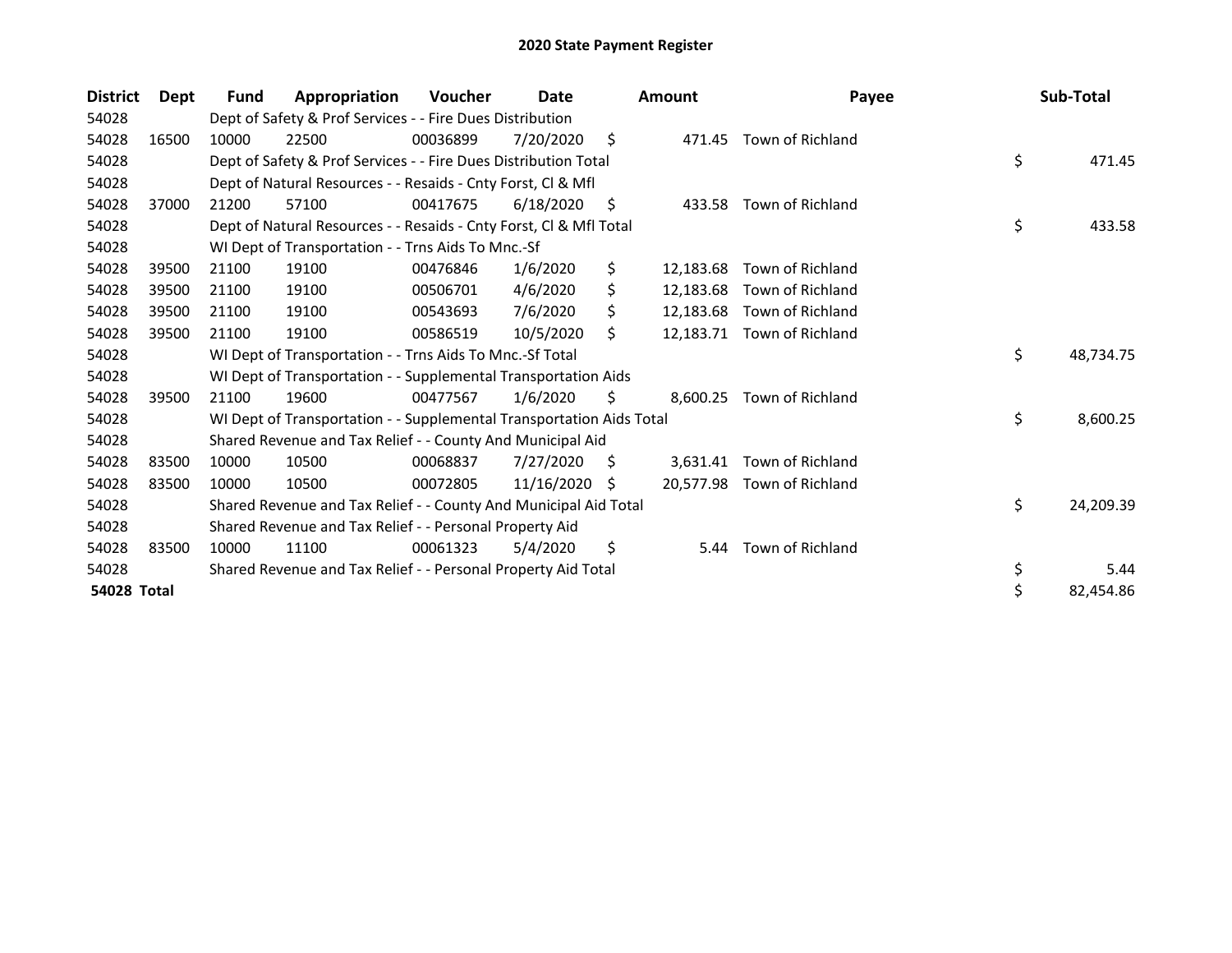| District | <b>Dept</b> | Fund  | Appropriation                                                      | Voucher  | Date          |     | <b>Amount</b> |                        | Payee | Sub-Total  |
|----------|-------------|-------|--------------------------------------------------------------------|----------|---------------|-----|---------------|------------------------|-------|------------|
| 54030    |             |       | Dept of Safety & Prof Services - - Fire Dues Distribution          |          |               |     |               |                        |       |            |
| 54030    | 16500       | 10000 | 22500                                                              | 00036900 | 7/20/2020     | \$  |               | 3,408.12 Town Of Rusk  |       |            |
| 54030    |             |       | Dept of Safety & Prof Services - - Fire Dues Distribution Total    |          |               |     |               |                        | \$    | 3,408.12   |
| 54030    |             |       | Dept of Natural Resources - - Aids In Lieu Of Taxes - Gener        |          |               |     |               |                        |       |            |
| 54030    | 37000       | 10000 | 50300                                                              | 00403986 | 4/21/2020     | \$  |               | 207.81 Town Of Rusk    |       |            |
| 54030    |             |       | Dept of Natural Resources - - Aids In Lieu Of Taxes - Gener Total  |          |               |     |               |                        | \$    | 207.81     |
| 54030    |             |       | Dept of Natural Resources - - Resaids - Cnty Forst, Cl & Mfl       |          |               |     |               |                        |       |            |
| 54030    | 37000       | 21200 | 57100                                                              | 00417676 | 6/18/2020     | \$  |               | 570.72 Town Of Rusk    |       |            |
| 54030    |             |       | Dept of Natural Resources - - Resaids - Cnty Forst, Cl & Mfl Total |          |               |     |               |                        | \$    | 570.72     |
| 54030    |             |       | Dept of Natural Resources - - Aids In Lieu Of Taxes - Sum S        |          |               |     |               |                        |       |            |
| 54030    | 37000       | 21200 | 57900                                                              | 00403985 | 4/21/2020     | \$  | 35.20         | Town Of Rusk           |       |            |
| 54030    | 37000       | 21200 | 57900                                                              | 00403987 | 4/21/2020     | \$  |               | 120.11 Town Of Rusk    |       |            |
| 54030    |             |       | Dept of Natural Resources - - Aids In Lieu Of Taxes - Sum S Total  |          |               |     |               |                        | \$    | 155.31     |
| 54030    |             |       | WI Dept of Transportation - - Trns Aids To Mnc.-Sf                 |          |               |     |               |                        |       |            |
| 54030    | 39500       | 21100 | 19100                                                              | 00476847 | 1/6/2020      | \$  |               | 25,931.79 Town Of Rusk |       |            |
| 54030    | 39500       | 21100 | 19100                                                              | 00506702 | 4/6/2020      | \$  |               | 25,931.79 Town Of Rusk |       |            |
| 54030    | 39500       | 21100 | 19100                                                              | 00543694 | 7/6/2020      | \$  |               | 25,931.79 Town Of Rusk |       |            |
| 54030    | 39500       | 21100 | 19100                                                              | 00586520 | 10/5/2020     | \$  |               | 25,931.79 Town Of Rusk |       |            |
| 54030    |             |       | WI Dept of Transportation - - Trns Aids To Mnc.-Sf Total           |          |               |     |               |                        | \$    | 103,727.16 |
| 54030    |             |       | Department of Administration - - Federal Aid                       |          |               |     |               |                        |       |            |
| 54030    | 50500       | 10000 | 14200                                                              | 00135065 | 12/10/2020 \$ |     |               | 1,407.47 Town Of Rusk  |       |            |
| 54030    |             |       | Department of Administration - - Federal Aid Total                 |          |               |     |               |                        | \$    | 1,407.47   |
| 54030    |             |       | Elections Commission - - 2018 Hava Election Security               |          |               |     |               |                        |       |            |
| 54030    | 51000       | 22000 | 18200                                                              | 00004875 | 11/19/2020 \$ |     |               | 611.40 Town Of Rusk    |       |            |
| 54030    |             |       | Elections Commission - - 2018 Hava Election Security Total         |          |               |     |               |                        | \$    | 611.40     |
| 54030    |             |       | Shared Revenue and Tax Relief - - County And Municipal Aid         |          |               |     |               |                        |       |            |
| 54030    | 83500       | 10000 | 10500                                                              | 00068838 | 7/27/2020     | \$. |               | 936.71 Town Of Rusk    |       |            |
| 54030    | 83500       | 10000 | 10500                                                              | 00072806 | 11/16/2020 \$ |     |               | 5,308.01 Town Of Rusk  |       |            |
| 54030    |             |       | Shared Revenue and Tax Relief - - County And Municipal Aid Total   |          |               |     |               |                        | \$    | 6,244.72   |
| 54030    |             |       | Shared Revenue and Tax Relief - - Exempt Computer Aid              |          |               |     |               |                        |       |            |
| 54030    | 83500       | 10000 | 10900                                                              | 00065913 | 7/27/2020     | \$  |               | 6.24 Town Of Rusk      |       |            |
| 54030    |             |       | Shared Revenue and Tax Relief - - Exempt Computer Aid Total        |          |               |     |               |                        | \$    | 6.24       |
| 54030    |             |       | Shared Revenue and Tax Relief - - Personal Property Aid            |          |               |     |               |                        |       |            |
| 54030    | 83500       | 10000 | 11100                                                              | 00061324 | 5/4/2020      | \$  |               | 19.52 Town Of Rusk     |       |            |
| 54030    |             |       | Shared Revenue and Tax Relief - - Personal Property Aid Total      |          |               |     |               |                        | \$    | 19.52      |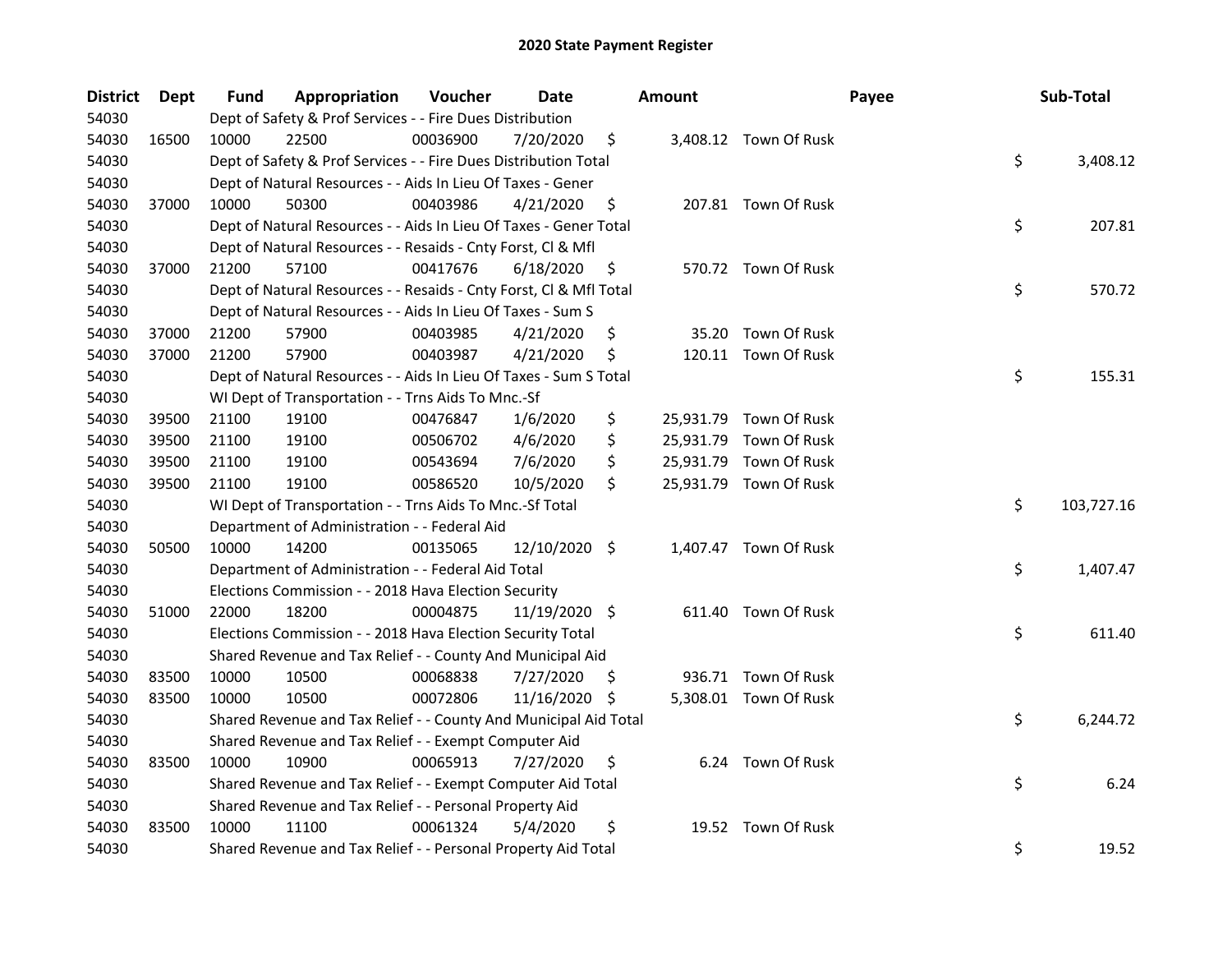| District Dept | <b>Fund Appropriation</b> | Voucher | Date | Amount | Payee | Sub-Total  |
|---------------|---------------------------|---------|------|--------|-------|------------|
| 54030 Total   |                           |         |      |        |       | 116,358.47 |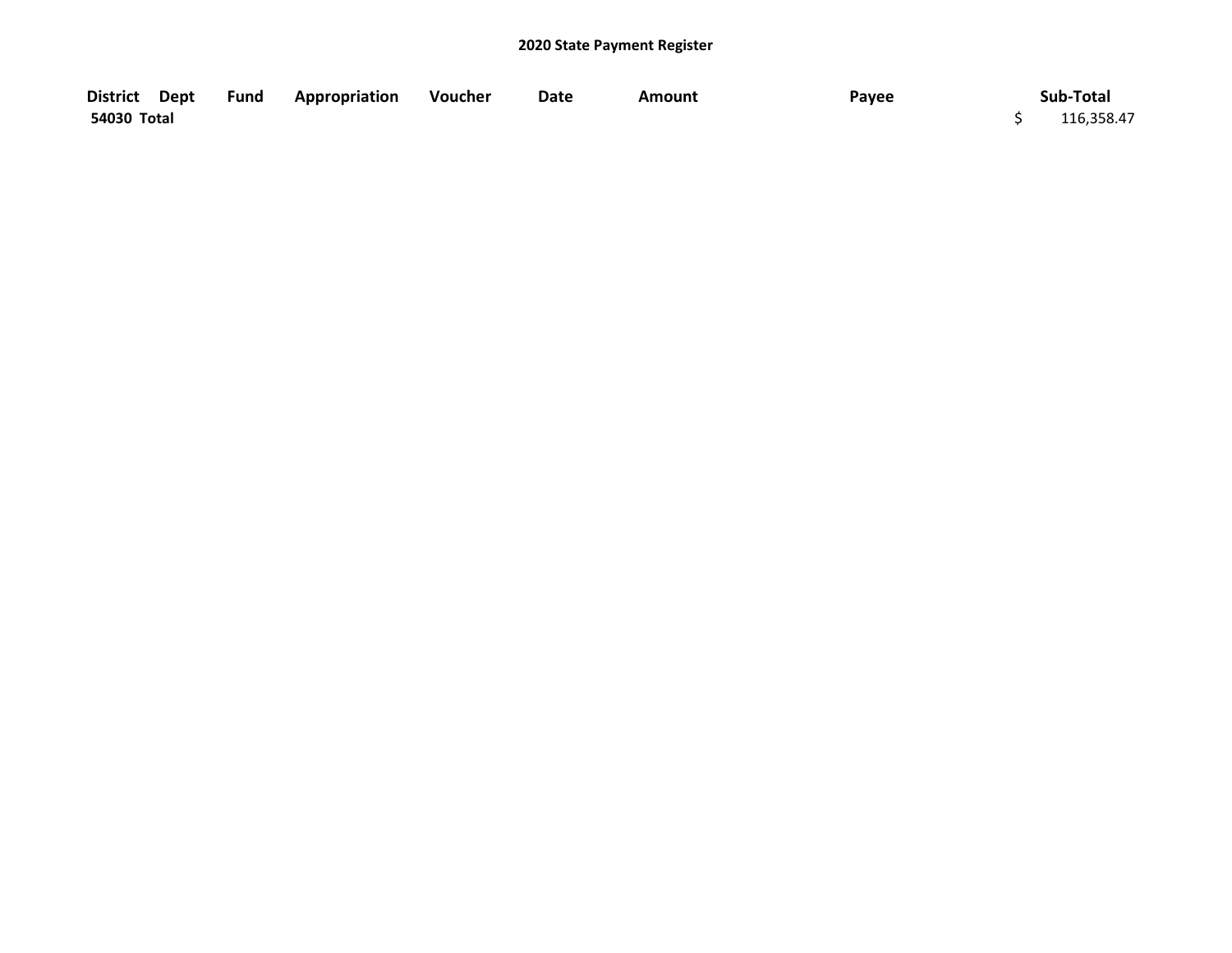| <b>District</b> | Dept  | <b>Fund</b> | Appropriation                                                        | Voucher  | Date       |     | <b>Amount</b> | Payee                       | Sub-Total       |
|-----------------|-------|-------------|----------------------------------------------------------------------|----------|------------|-----|---------------|-----------------------------|-----------------|
| 54032           |       |             | Dept of Safety & Prof Services - - Fire Dues Distribution            |          |            |     |               |                             |                 |
| 54032           | 16500 | 10000       | 22500                                                                | 00036901 | 7/20/2020  | \$  |               | 387.95 Town Of South Fork   |                 |
| 54032           |       |             | Dept of Safety & Prof Services - - Fire Dues Distribution Total      |          |            |     |               |                             | \$<br>387.95    |
| 54032           |       |             | Dept of Natural Resources - - General Program Operations --          |          |            |     |               |                             |                 |
| 54032           | 37000 | 21200       | 25400                                                                | 00418137 | 6/16/2020  | \$  | 850.00        | Town Of South Fork          |                 |
| 54032           |       |             | Dept of Natural Resources - - General Program Operations -- Total    |          |            |     |               |                             | \$<br>850.00    |
| 54032           |       |             | Dept of Natural Resources - - Resaids - Cnty Forst, Cl & Mfl         |          |            |     |               |                             |                 |
| 54032           | 37000 | 21200       | 57100                                                                | 00417677 | 6/18/2020  | \$. |               | 2,488.35 Town Of South Fork |                 |
| 54032           |       |             | Dept of Natural Resources - - Resaids - Cnty Forst, CI & Mfl Total   |          |            |     |               |                             | \$<br>2,488.35  |
| 54032           |       |             | Dept of Natural Resources - - Aids In Lieu Of Taxes - Sum S          |          |            |     |               |                             |                 |
| 54032           | 37000 | 21200       | 57900                                                                | 00404262 | 4/21/2020  | \$  | 5.425.98      | Town Of South Fork          |                 |
| 54032           |       |             | Dept of Natural Resources - - Aids In Lieu Of Taxes - Sum S Total    |          |            |     |               |                             | \$<br>5,425.98  |
| 54032           |       |             | WI Dept of Transportation - - Trns Aids To Mnc.-Sf                   |          |            |     |               |                             |                 |
| 54032           | 39500 | 21100       | 19100                                                                | 00476848 | 1/6/2020   | \$  | 6,453.34      | Town Of South Fork          |                 |
| 54032           | 39500 | 21100       | 19100                                                                | 00506703 | 4/6/2020   | \$  |               | 6,453.34 Town Of South Fork |                 |
| 54032           | 39500 | 21100       | 19100                                                                | 00543695 | 7/6/2020   |     |               | 6,453.34 Town Of South Fork |                 |
| 54032           | 39500 | 21100       | 19100                                                                | 00586521 | 10/5/2020  | Ś.  | 6,453.35      | Town Of South Fork          |                 |
| 54032           |       |             | WI Dept of Transportation - - Trns Aids To Mnc.-Sf Total             |          |            |     |               |                             | \$<br>25,813.37 |
| 54032           |       |             | WI Dept of Transportation - - Supplemental Transportation Aids       |          |            |     |               |                             |                 |
| 54032           | 39500 | 21100       | 19600                                                                | 00477568 | 1/6/2020   | Ŝ.  | 4.555.30      | Town Of South Fork          |                 |
| 54032           |       |             | WI Dept of Transportation - - Supplemental Transportation Aids Total |          |            |     |               |                             | \$<br>4,555.30  |
| 54032           |       |             | Shared Revenue and Tax Relief - - County And Municipal Aid           |          |            |     |               |                             |                 |
| 54032           | 83500 | 10000       | 10500                                                                | 00068839 | 7/27/2020  | S   | 422.68        | Town Of South Fork          |                 |
| 54032           | 83500 | 10000       | 10500                                                                | 00072807 | 11/16/2020 | -S  | 2,395.17      | Town Of South Fork          |                 |
| 54032           |       |             | Shared Revenue and Tax Relief - - County And Municipal Aid Total     |          |            |     |               |                             | \$<br>2,817.85  |
| 54032 Total     |       |             |                                                                      |          |            |     |               |                             | \$<br>42,338.80 |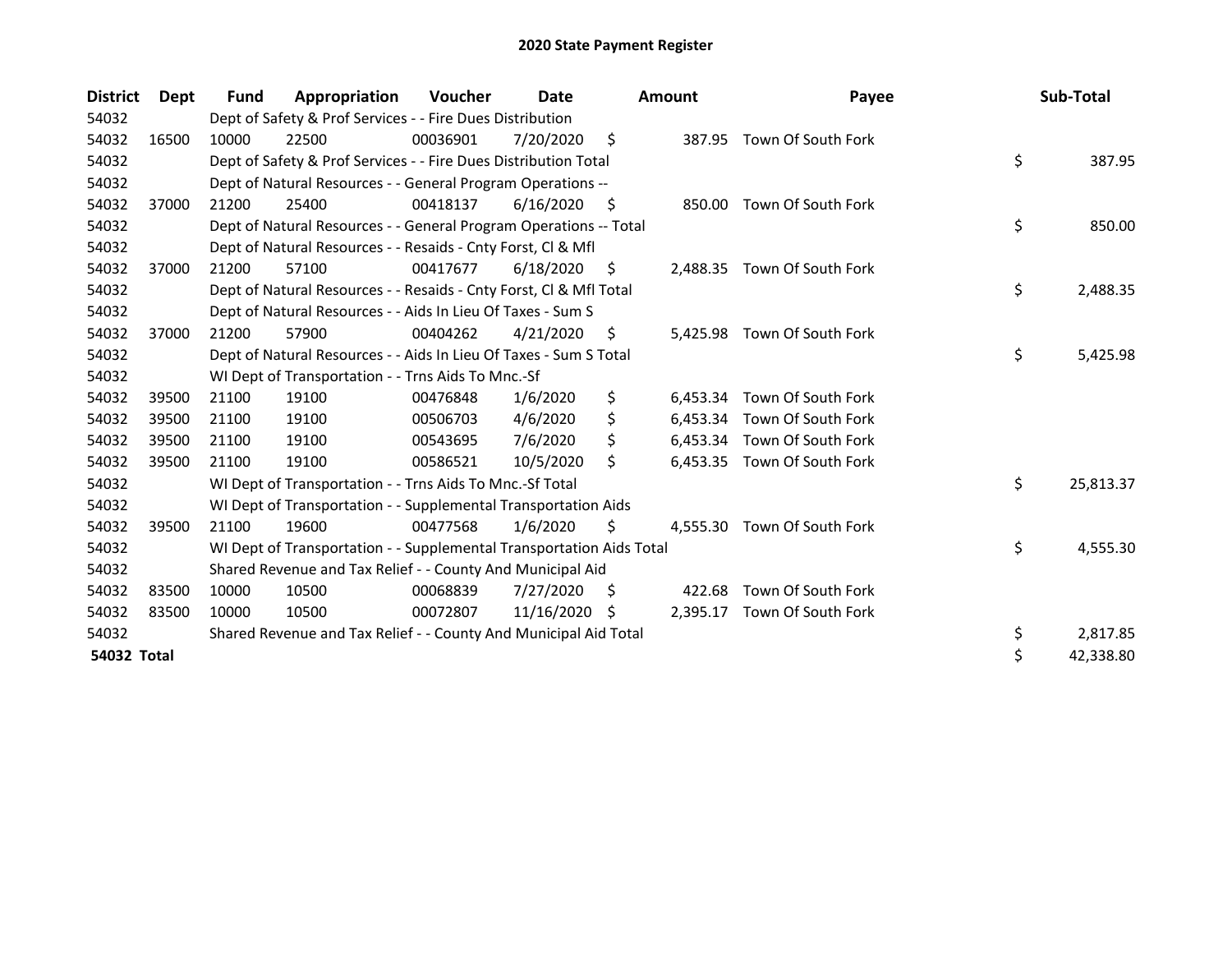| <b>District</b> | <b>Dept</b> | Fund  | Appropriation                                                      | <b>Voucher</b> | Date       |    | <b>Amount</b> | Payee                        | Sub-Total        |
|-----------------|-------------|-------|--------------------------------------------------------------------|----------------|------------|----|---------------|------------------------------|------------------|
| 54034           |             |       | Dept of Safety & Prof Services - - Fire Dues Distribution          |                |            |    |               |                              |                  |
| 54034           | 16500       | 10000 | 22500                                                              | 00036902       | 7/20/2020  | \$ |               | 945.52 Town Of Strickland    |                  |
| 54034           |             |       | Dept of Safety & Prof Services - - Fire Dues Distribution Total    |                |            |    |               |                              | \$<br>945.52     |
| 54034           |             |       | Dept of Natural Resources - - Resaids - Cnty Forst, Cl & Mfl       |                |            |    |               |                              |                  |
| 54034           | 37000       | 21200 | 57100                                                              | 00417678       | 6/18/2020  | \$ |               | 1,596.95 Town Of Strickland  |                  |
| 54034           |             |       | Dept of Natural Resources - - Resaids - Cnty Forst, Cl & Mfl Total |                |            |    |               |                              | \$<br>1,596.95   |
| 54034           |             |       | Dept of Natural Resources - - Aids In Lieu Of Taxes - Sum S        |                |            |    |               |                              |                  |
| 54034           | 37000       | 21200 | 57900                                                              | 00404349       | 4/21/2020  | \$ | 1.85          | Town Of Strickland           |                  |
| 54034           |             |       | Dept of Natural Resources - - Aids In Lieu Of Taxes - Sum S Total  |                |            |    |               |                              | \$<br>1.85       |
| 54034           |             |       | WI Dept of Transportation - - Trns Aids To Mnc.-Sf                 |                |            |    |               |                              |                  |
| 54034           | 39500       | 21100 | 19100                                                              | 00476849       | 1/6/2020   | \$ |               | 17,955.81 Town Of Strickland |                  |
| 54034           | 39500       | 21100 | 19100                                                              | 00506704       | 4/6/2020   | \$ |               | 17,955.81 Town Of Strickland |                  |
| 54034           | 39500       | 21100 | 19100                                                              | 00543696       | 7/6/2020   | \$ |               | 17,955.81 Town Of Strickland |                  |
| 54034           | 39500       | 21100 | 19100                                                              | 00586522       | 10/5/2020  | \$ |               | 17,955.81 Town Of Strickland |                  |
| 54034           |             |       | WI Dept of Transportation - - Trns Aids To Mnc.-Sf Total           |                |            |    |               |                              | \$<br>71,823.24  |
| 54034           |             |       | Elections Commission - - 2018 Hava Election Security               |                |            |    |               |                              |                  |
| 54034           | 51000       | 22000 | 18200                                                              | 00004596       | 9/18/2020  | \$ | 398.00        | Town Of Strickland           |                  |
| 54034           |             |       | Elections Commission - - 2018 Hava Election Security Total         |                |            |    |               |                              | \$<br>398.00     |
| 54034           |             |       | Shared Revenue and Tax Relief - - County And Municipal Aid         |                |            |    |               |                              |                  |
| 54034           | 83500       | 10000 | 10500                                                              | 00068840       | 7/27/2020  | S  |               | 4,139.24 Town Of Strickland  |                  |
| 54034           | 83500       | 10000 | 10500                                                              | 00072808       | 11/16/2020 | .S |               | 23,703.76 Town Of Strickland |                  |
| 54034           |             |       | Shared Revenue and Tax Relief - - County And Municipal Aid Total   |                |            |    |               |                              | \$<br>27,843.00  |
| 54034           |             |       | Shared Revenue and Tax Relief - - Exempt Computer Aid              |                |            |    |               |                              |                  |
| 54034           | 83500       | 10000 | 10900                                                              | 00065914       | 7/27/2020  | \$ | 22.86         | Town Of Strickland           |                  |
| 54034           |             |       | Shared Revenue and Tax Relief - - Exempt Computer Aid Total        |                |            |    |               |                              | \$<br>22.86      |
| 54034           |             |       | Shared Revenue and Tax Relief - - Personal Property Aid            |                |            |    |               |                              |                  |
| 54034           | 83500       | 10000 | 11100                                                              | 00061325       | 5/4/2020   | \$ | 179.84        | Town Of Strickland           |                  |
| 54034           |             |       | Shared Revenue and Tax Relief - - Personal Property Aid Total      |                |            |    |               |                              | \$<br>179.84     |
| 54034 Total     |             |       |                                                                    |                |            |    |               |                              | \$<br>102,811.26 |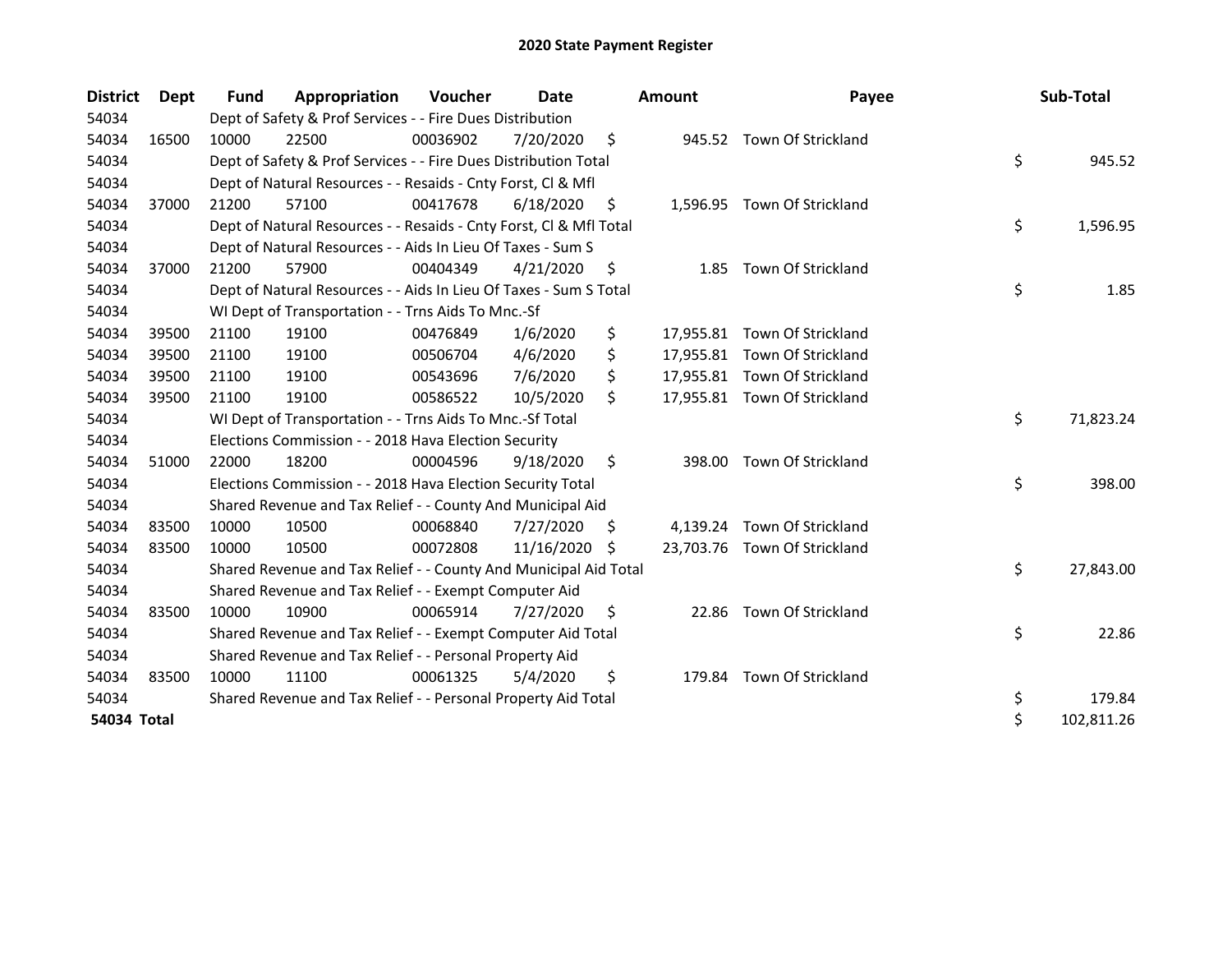| <b>District</b> | Dept  | <b>Fund</b> | Appropriation                                                      | <b>Voucher</b> | Date          |    | <b>Amount</b> | Payee                    | Sub-Total        |
|-----------------|-------|-------------|--------------------------------------------------------------------|----------------|---------------|----|---------------|--------------------------|------------------|
| 54036           |       |             | Dept of Safety & Prof Services - - Fire Dues Distribution          |                |               |    |               |                          |                  |
| 54036           | 16500 | 10000       | 22500                                                              | 00036903       | 7/20/2020     | \$ |               | 1,737.31 Town Of Stubbs  |                  |
| 54036           |       |             | Dept of Safety & Prof Services - - Fire Dues Distribution Total    |                |               |    |               |                          | \$<br>1,737.31   |
| 54036           |       |             | Dept of Natural Resources - - Resaids - Cnty Forst, Cl & Mfl       |                |               |    |               |                          |                  |
| 54036           | 37000 | 21200       | 57100                                                              | 00417679       | 6/18/2020     | \$ | 139.60        | Town Of Stubbs           |                  |
| 54036           |       |             | Dept of Natural Resources - - Resaids - Cnty Forst, CI & Mfl Total |                |               |    |               |                          | \$<br>139.60     |
| 54036           |       |             | WI Dept of Transportation - - Disastr Damag Aid Sf                 |                |               |    |               |                          |                  |
| 54036           | 39500 | 21100       | 17400                                                              | 00609730       | 11/2/2020     | \$ | 3,245.37      | Town Of Stubbs           |                  |
| 54036           |       |             | WI Dept of Transportation - - Disastr Damag Aid Sf Total           |                |               |    |               |                          | \$<br>3,245.37   |
| 54036           |       |             | WI Dept of Transportation - - Trns Aids To Mnc.-Sf                 |                |               |    |               |                          |                  |
| 54036           | 39500 | 21100       | 19100                                                              | 00476850       | 1/6/2020      | \$ | 32,606.91     | Town Of Stubbs           |                  |
| 54036           | 39500 | 21100       | 19100                                                              | 00506705       | 4/6/2020      | \$ |               | 32,606.91 Town Of Stubbs |                  |
| 54036           | 39500 | 21100       | 19100                                                              | 00543697       | 7/6/2020      | \$ |               | 32,606.91 Town Of Stubbs |                  |
| 54036           | 39500 | 21100       | 19100                                                              | 00586523       | 10/5/2020     | \$ |               | 32,606.91 Town Of Stubbs |                  |
| 54036           |       |             | WI Dept of Transportation - - Trns Aids To Mnc.-Sf Total           |                |               |    |               |                          | \$<br>130,427.64 |
| 54036           |       |             | Elections Commission - - 2018 Hava Election Security               |                |               |    |               |                          |                  |
| 54036           | 51000 | 22000       | 18200                                                              | 00004876       | 11/19/2020 \$ |    | 585.00        | Town Of Stubbs           |                  |
| 54036           |       |             | Elections Commission - - 2018 Hava Election Security Total         |                |               |    |               |                          | \$<br>585.00     |
| 54036           |       |             | Shared Revenue and Tax Relief - - County And Municipal Aid         |                |               |    |               |                          |                  |
| 54036           | 83500 | 10000       | 10500                                                              | 00068841       | 7/27/2020     | \$ | 2,279.20      | Town Of Stubbs           |                  |
| 54036           | 83500 | 10000       | 10500                                                              | 00072809       | 11/16/2020    | S  | 12,915.49     | Town Of Stubbs           |                  |
| 54036           |       |             | Shared Revenue and Tax Relief - - County And Municipal Aid Total   |                |               |    |               |                          | \$<br>15,194.69  |
| 54036           |       |             | Shared Revenue and Tax Relief - - Utility Aid                      |                |               |    |               |                          |                  |
| 54036           | 83500 | 10000       | 11000                                                              | 00068841       | 7/27/2020     | \$ | 18.90         | Town Of Stubbs           |                  |
| 54036           | 83500 | 10000       | 11000                                                              | 00072809       | 11/16/2020    | \$ | 109.21        | Town Of Stubbs           |                  |
| 54036           |       |             | Shared Revenue and Tax Relief - - Utility Aid Total                |                |               |    |               |                          | \$<br>128.11     |
| 54036 Total     |       |             |                                                                    |                |               |    |               |                          | \$<br>151,457.72 |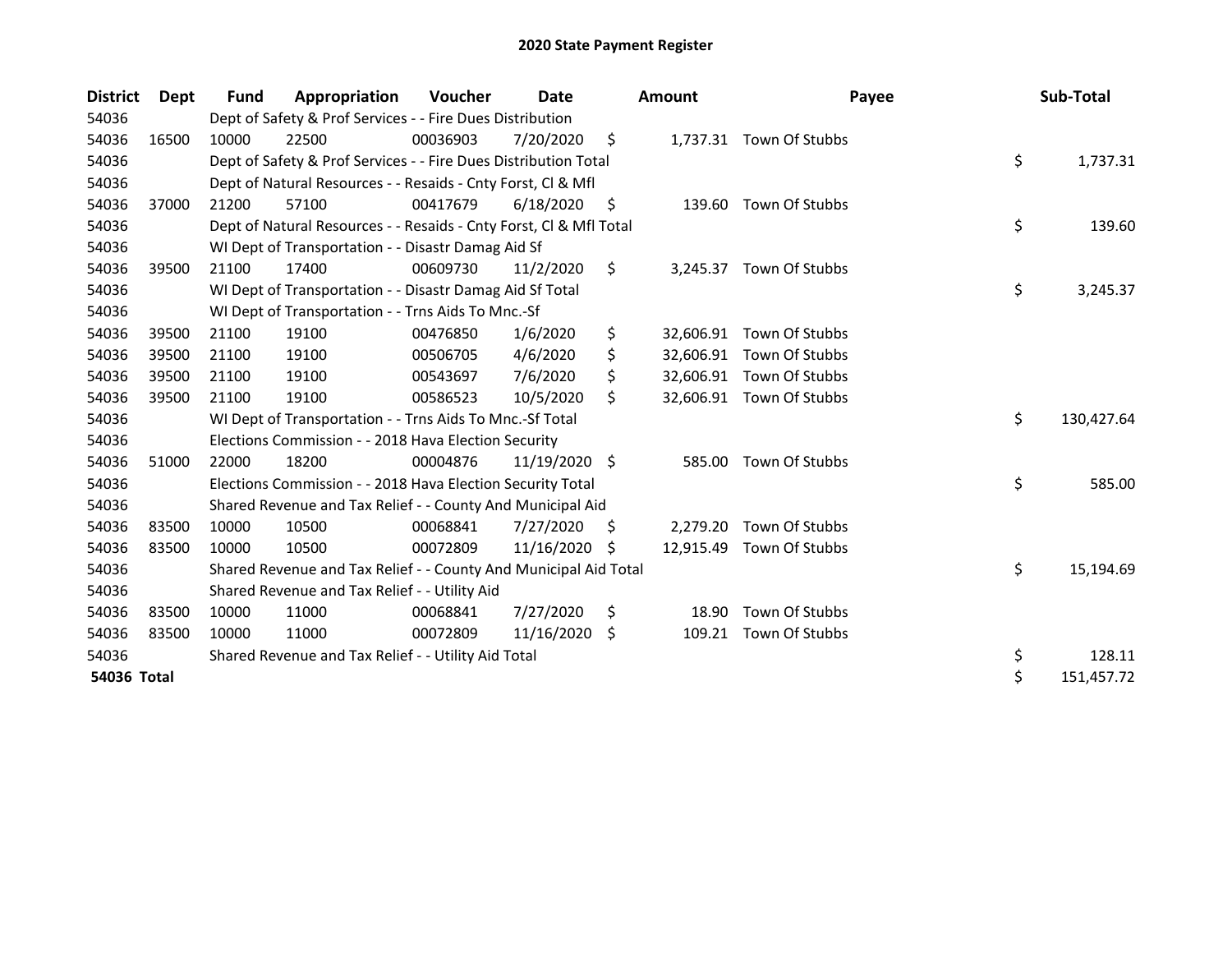| <b>District</b>    | <b>Dept</b> | Fund  | Appropriation                                                        | Voucher  | Date       |    | <b>Amount</b> | Payee               | Sub-Total        |
|--------------------|-------------|-------|----------------------------------------------------------------------|----------|------------|----|---------------|---------------------|------------------|
| 54038              |             |       | Dept of Safety & Prof Services - - Fire Dues Distribution            |          |            |    |               |                     |                  |
| 54038              | 16500       | 10000 | 22500                                                                | 00036904 | 7/20/2020  | \$ | 2,009.48      | Thornapple, Town of |                  |
| 54038              |             |       | Dept of Safety & Prof Services - - Fire Dues Distribution Total      |          |            |    |               |                     | \$<br>2,009.48   |
| 54038              |             |       | Dept of Natural Resources - - Resaids - Cnty Forst, Cl & Mfl         |          |            |    |               |                     |                  |
| 54038              | 37000       | 21200 | 57100                                                                | 00417680 | 6/18/2020  | \$ | 989.55        | Thornapple, Town of |                  |
| 54038              |             |       | Dept of Natural Resources - - Resaids - Cnty Forst, Cl & Mfl Total   |          |            |    |               |                     | \$<br>989.55     |
| 54038              |             |       | WI Dept of Transportation - - Trns Aids To Mnc.-Sf                   |          |            |    |               |                     |                  |
| 54038              | 39500       | 21100 | 19100                                                                | 00476851 | 1/6/2020   | \$ | 34,328.25     | Thornapple, Town of |                  |
| 54038              | 39500       | 21100 | 19100                                                                | 00506706 | 4/6/2020   | \$ | 34,328.25     | Thornapple, Town of |                  |
| 54038              | 39500       | 21100 | 19100                                                                | 00543698 | 7/6/2020   | \$ | 34,328.25     | Thornapple, Town of |                  |
| 54038              | 39500       | 21100 | 19100                                                                | 00586524 | 10/5/2020  | \$ | 34,328.25     | Thornapple, Town of |                  |
| 54038              |             |       | WI Dept of Transportation - - Trns Aids To Mnc.-Sf Total             |          |            |    |               |                     | \$<br>137,313.00 |
| 54038              |             |       | Department of Administration - - Hv Trans Ln Annual Impact Fee       |          |            |    |               |                     |                  |
| 54038              | 50500       | 10000 | 17400                                                                | 00121229 | 5/1/2020   | \$ | 17,662.00     | Thornapple, Town of |                  |
| 54038              |             |       | Department of Administration - - Hv Trans Ln Annual Impact Fee Total |          |            |    |               |                     | \$<br>17,662.00  |
| 54038              |             |       | Shared Revenue and Tax Relief - - County And Municipal Aid           |          |            |    |               |                     |                  |
| 54038              | 83500       | 10000 | 10500                                                                | 00068842 | 7/27/2020  | S. | 3,490.92      | Thornapple, Town of |                  |
| 54038              | 83500       | 10000 | 10500                                                                | 00072810 | 11/16/2020 | S  | 19,781.88     | Thornapple, Town of |                  |
| 54038              |             |       | Shared Revenue and Tax Relief - - County And Municipal Aid Total     |          |            |    |               |                     | \$<br>23,272.80  |
| 54038              |             |       | Shared Revenue and Tax Relief - - Utility Aid                        |          |            |    |               |                     |                  |
| 54038              | 83500       | 10000 | 11000                                                                | 00068842 | 7/27/2020  | \$ | 545.61        | Thornapple, Town of |                  |
| 54038              | 83500       | 10000 | 11000                                                                | 00072810 | 11/16/2020 | \$ | 6,510.91      | Thornapple, Town of |                  |
| 54038              |             |       | Shared Revenue and Tax Relief - - Utility Aid Total                  |          |            |    |               |                     | \$<br>7,056.52   |
| 54038              |             |       | Shared Revenue and Tax Relief - - Personal Property Aid              |          |            |    |               |                     |                  |
| 54038              | 83500       | 10000 | 11100                                                                | 00061326 | 5/4/2020   | \$ | 25.75         | Thornapple, Town of |                  |
| 54038              |             |       | Shared Revenue and Tax Relief - - Personal Property Aid Total        |          |            |    |               |                     | \$<br>25.75      |
| <b>54038 Total</b> |             |       |                                                                      |          |            |    |               |                     | \$<br>188,329.10 |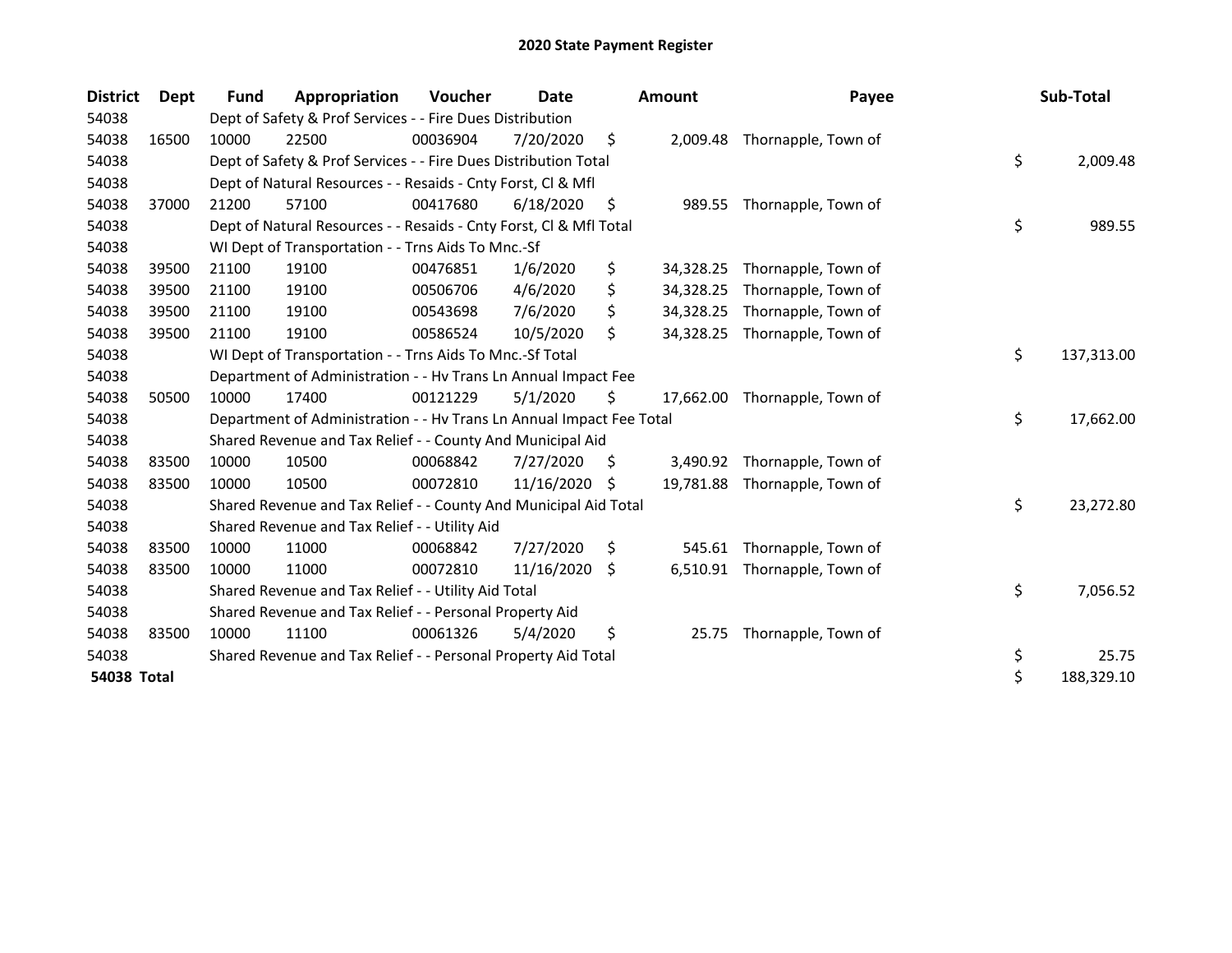| <b>District</b>    | <b>Dept</b> | <b>Fund</b> | Appropriation                                                        | Voucher  | Date       |    | Amount |                         | Payee | Sub-Total        |
|--------------------|-------------|-------------|----------------------------------------------------------------------|----------|------------|----|--------|-------------------------|-------|------------------|
| 54040              |             |             | Dept of Safety & Prof Services - - Fire Dues Distribution            |          |            |    |        |                         |       |                  |
| 54040              | 16500       | 10000       | 22500                                                                | 00036905 | 7/20/2020  | \$ |        | 604.07 True, Town of    |       |                  |
| 54040              |             |             | Dept of Safety & Prof Services - - Fire Dues Distribution Total      |          |            |    |        |                         |       | \$<br>604.07     |
| 54040              |             |             | Dept of Natural Resources - - Resaids - Cnty Forst, CI & Mfl         |          |            |    |        |                         |       |                  |
| 54040              | 37000       | 21200       | 57100                                                                | 00417681 | 6/18/2020  | \$ |        | 420.52 True, Town of    |       |                  |
| 54040              |             |             | Dept of Natural Resources - - Resaids - Cnty Forst, Cl & Mfl Total   |          |            |    |        |                         |       | \$<br>420.52     |
| 54040              |             |             | WI Dept of Transportation - - Trns Aids To Mnc.-Sf                   |          |            |    |        |                         |       |                  |
| 54040              | 39500       | 21100       | 19100                                                                | 00476852 | 1/6/2020   | \$ |        | 12,881.96 True, Town of |       |                  |
| 54040              | 39500       | 21100       | 19100                                                                | 00506707 | 4/6/2020   | \$ |        | 12,881.96 True, Town of |       |                  |
| 54040              | 39500       | 21100       | 19100                                                                | 00543699 | 7/6/2020   | \$ |        | 12,881.96 True, Town of |       |                  |
| 54040              | 39500       | 21100       | 19100                                                                | 00586525 | 10/5/2020  | \$ |        | 12,881.97 True, Town of |       |                  |
| 54040              |             |             | WI Dept of Transportation - - Trns Aids To Mnc.-Sf Total             |          |            |    |        |                         |       | \$<br>51,527.85  |
| 54040              |             |             | WI Dept of Transportation - - Supplemental Transportation Aids       |          |            |    |        |                         |       |                  |
| 54040              | 39500       | 21100       | 19600                                                                | 00477569 | 1/6/2020   | \$ |        | 9,093.15 True, Town of  |       |                  |
| 54040              |             |             | WI Dept of Transportation - - Supplemental Transportation Aids Total |          |            |    |        |                         |       | \$<br>9,093.15   |
| 54040              |             |             | WI Dept of Transportation - - Transpor Safety Ff                     |          |            |    |        |                         |       |                  |
| 54040              | 39500       | 21100       | 58200                                                                | 00510156 | 3/31/2020  | \$ |        | 799.75 True, Town of    |       |                  |
| 54040              | 39500       | 21100       | 58200                                                                | 00520220 | 4/28/2020  | \$ |        | 821.12 True, Town of    |       |                  |
| 54040              |             |             | WI Dept of Transportation - - Transpor Safety Ff Total               |          |            |    |        |                         |       | \$<br>1,620.87   |
| 54040              |             |             | Elections Commission - - 2018 Hava Election Security                 |          |            |    |        |                         |       |                  |
| 54040              | 51000       | 22000       | 18200                                                                | 00003979 | 7/30/2020  | \$ | 390.30 | True, Town of           |       |                  |
| 54040              |             |             | Elections Commission - - 2018 Hava Election Security Total           |          |            |    |        |                         |       | \$<br>390.30     |
| 54040              |             |             | Shared Revenue and Tax Relief - - County And Municipal Aid           |          |            |    |        |                         |       |                  |
| 54040              | 83500       | 10000       | 10500                                                                | 00068843 | 7/27/2020  | S  |        | 7,253.76 True, Town of  |       |                  |
| 54040              | 83500       | 10000       | 10500                                                                | 00072811 | 11/16/2020 | S  |        | 41,104.64 True, Town of |       |                  |
| 54040              |             |             | Shared Revenue and Tax Relief - - County And Municipal Aid Total     |          |            |    |        |                         |       | \$<br>48,358.40  |
| 54040              |             |             | Shared Revenue and Tax Relief - - Personal Property Aid              |          |            |    |        |                         |       |                  |
| 54040              | 83500       | 10000       | 11100                                                                | 00061327 | 5/4/2020   | \$ | 5.06   | True, Town of           |       |                  |
| 54040              |             |             | Shared Revenue and Tax Relief - - Personal Property Aid Total        |          |            |    |        |                         |       | \$<br>5.06       |
| <b>54040 Total</b> |             |             |                                                                      |          |            |    |        |                         |       | \$<br>112,020.22 |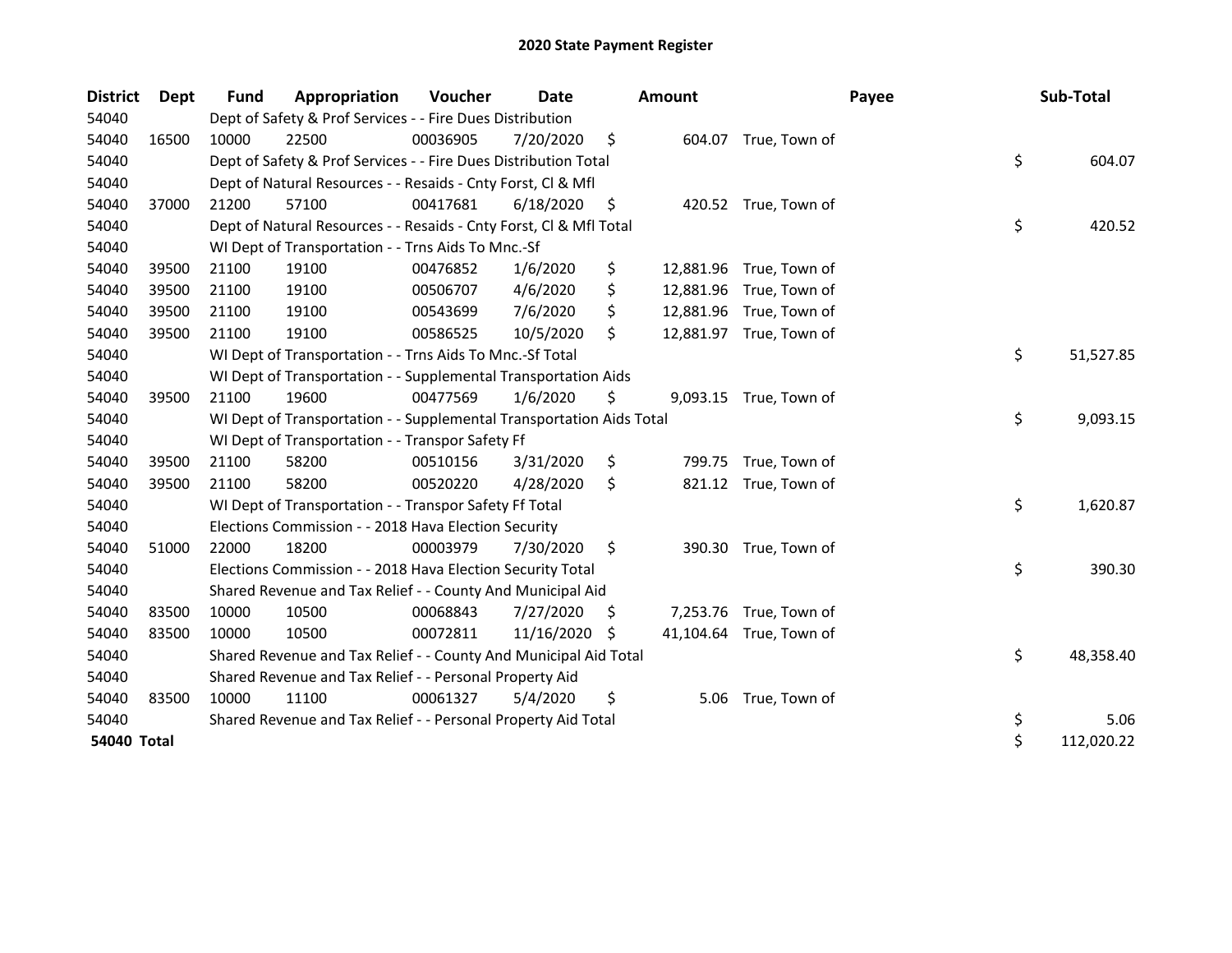| <b>District</b> | Dept  | Fund  | Appropriation                                                        | Voucher  | <b>Date</b>   |     | <b>Amount</b> | Payee                        | Sub-Total       |
|-----------------|-------|-------|----------------------------------------------------------------------|----------|---------------|-----|---------------|------------------------------|-----------------|
| 54042           |       |       | Dept of Safety & Prof Services - - Fire Dues Distribution            |          |               |     |               |                              |                 |
| 54042           | 16500 | 10000 | 22500                                                                | 00036906 | 7/20/2020     | \$  |               | 1,858.05 Town Of Washington  |                 |
| 54042           |       |       | Dept of Safety & Prof Services - - Fire Dues Distribution Total      |          |               |     |               |                              | \$<br>1,858.05  |
| 54042           |       |       | Dept of Natural Resources - - Resaids - Cnty Forst, Cl & Mfl         |          |               |     |               |                              |                 |
| 54042           | 37000 | 21200 | 57100                                                                | 00417682 | 6/18/2020     | \$  |               | 880.28 Town Of Washington    |                 |
| 54042           |       |       | Dept of Natural Resources - - Resaids - Cnty Forst, Cl & Mfl Total   |          |               |     |               |                              | \$<br>880.28    |
| 54042           |       |       | Dept of Natural Resources - - Aids In Lieu Of Taxes - Sum S          |          |               |     |               |                              |                 |
| 54042           | 37000 | 21200 | 57900                                                                | 00403872 | 4/21/2020     | \$  |               | 452.57 Town Of Washington    |                 |
| 54042           |       |       | Dept of Natural Resources - - Aids In Lieu Of Taxes - Sum S Total    |          |               |     |               |                              | \$<br>452.57    |
| 54042           |       |       | WI Dept of Transportation - - Trns Aids To Mnc.-Sf                   |          |               |     |               |                              |                 |
| 54042           | 39500 | 21100 | 19100                                                                | 00476853 | 1/6/2020      | \$  |               | 22,780.49 Town Of Washington |                 |
| 54042           | 39500 | 21100 | 19100                                                                | 00506708 | 4/6/2020      | \$  | 22,780.49     | Town Of Washington           |                 |
| 54042           | 39500 | 21100 | 19100                                                                | 00543700 | 7/6/2020      | \$  | 22,780.49     | Town Of Washington           |                 |
| 54042           | 39500 | 21100 | 19100                                                                | 00586526 | 10/5/2020     | \$  |               | 22,780.51 Town Of Washington |                 |
| 54042           |       |       | WI Dept of Transportation - - Trns Aids To Mnc.-Sf Total             |          |               |     |               |                              | \$<br>91,121.98 |
| 54042           |       |       | WI Dept of Transportation - - Supplemental Transportation Aids       |          |               |     |               |                              |                 |
| 54042           | 39500 | 21100 | 19600                                                                | 00477570 | 1/6/2020      | \$  |               | 16,080.35 Town Of Washington |                 |
| 54042           |       |       | WI Dept of Transportation - - Supplemental Transportation Aids Total |          |               |     |               |                              | \$<br>16,080.35 |
| 54042           |       |       | WI Dept of Transportation - - Loc Rd Imp Prg St Fd                   |          |               |     |               |                              |                 |
| 54042           | 39500 | 21100 | 27800                                                                | 00615863 | 11/16/2020 \$ |     |               | 20,917.72 Town Of Washington |                 |
| 54042           |       |       | WI Dept of Transportation - - Loc Rd Imp Prg St Fd Total             |          |               |     |               |                              | \$<br>20,917.72 |
| 54042           |       |       | Department of Administration - - Federal Aid                         |          |               |     |               |                              |                 |
| 54042           | 50500 | 10000 | 14200                                                                | 00135066 | 12/10/2020 \$ |     |               | 2,928.88 Town Of Washington  |                 |
| 54042           |       |       | Department of Administration - - Federal Aid Total                   |          |               |     |               |                              | \$<br>2,928.88  |
| 54042           |       |       | Elections Commission - - 2018 Hava Election Security                 |          |               |     |               |                              |                 |
| 54042           | 51000 | 22000 | 18200                                                                | 00003985 | 7/30/2020     | \$  |               | 473.90 Town Of Washington    |                 |
| 54042           |       |       | Elections Commission - - 2018 Hava Election Security Total           |          |               |     |               |                              | \$<br>473.90    |
| 54042           |       |       | Shared Revenue and Tax Relief - - County And Municipal Aid           |          |               |     |               |                              |                 |
| 54042           | 83500 | 10000 | 10500                                                                | 00068844 | 7/27/2020     | Ş   |               | 1,266.47 Town Of Washington  |                 |
| 54042           | 83500 | 10000 | 10500                                                                | 00072812 | 11/16/2020    | \$. | 7,176.66      | Town Of Washington           |                 |
| 54042           |       |       | Shared Revenue and Tax Relief - - County And Municipal Aid Total     |          |               |     |               |                              | \$<br>8,443.13  |
| 54042           |       |       | Shared Revenue and Tax Relief - - Exempt Computer Aid                |          |               |     |               |                              |                 |
| 54042           | 83500 | 10000 | 10900                                                                | 00065915 | 7/27/2020     | \$  | 1.03          | Town Of Washington           |                 |
| 54042           |       |       | Shared Revenue and Tax Relief - - Exempt Computer Aid Total          |          |               |     |               |                              | \$<br>1.03      |
| 54042           |       |       | Shared Revenue and Tax Relief - - Personal Property Aid              |          |               |     |               |                              |                 |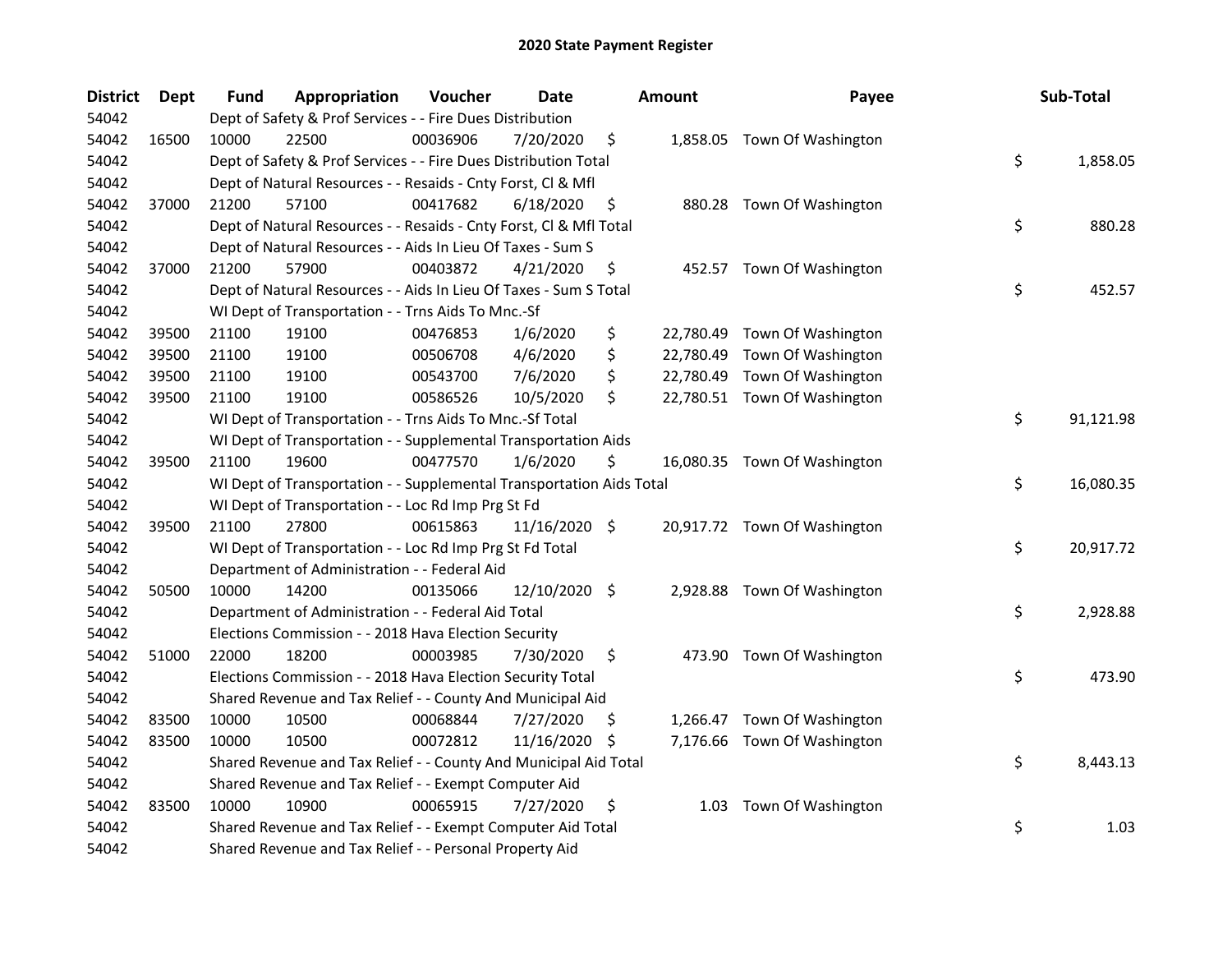| District Dept |       | <b>Fund</b> | Appropriation                                                 | <b>Voucher</b> | Date     | Amount | <b>Pavee</b>            | Sub-Total  |
|---------------|-------|-------------|---------------------------------------------------------------|----------------|----------|--------|-------------------------|------------|
| 54042         | 83500 | 10000       | 11100                                                         | 00061328       | 5/4/2020 |        | 0.34 Town Of Washington |            |
| 54042         |       |             | Shared Revenue and Tax Relief - - Personal Property Aid Total |                |          |        |                         | 0.34       |
| 54042 Total   |       |             |                                                               |                |          |        |                         | 143,158.23 |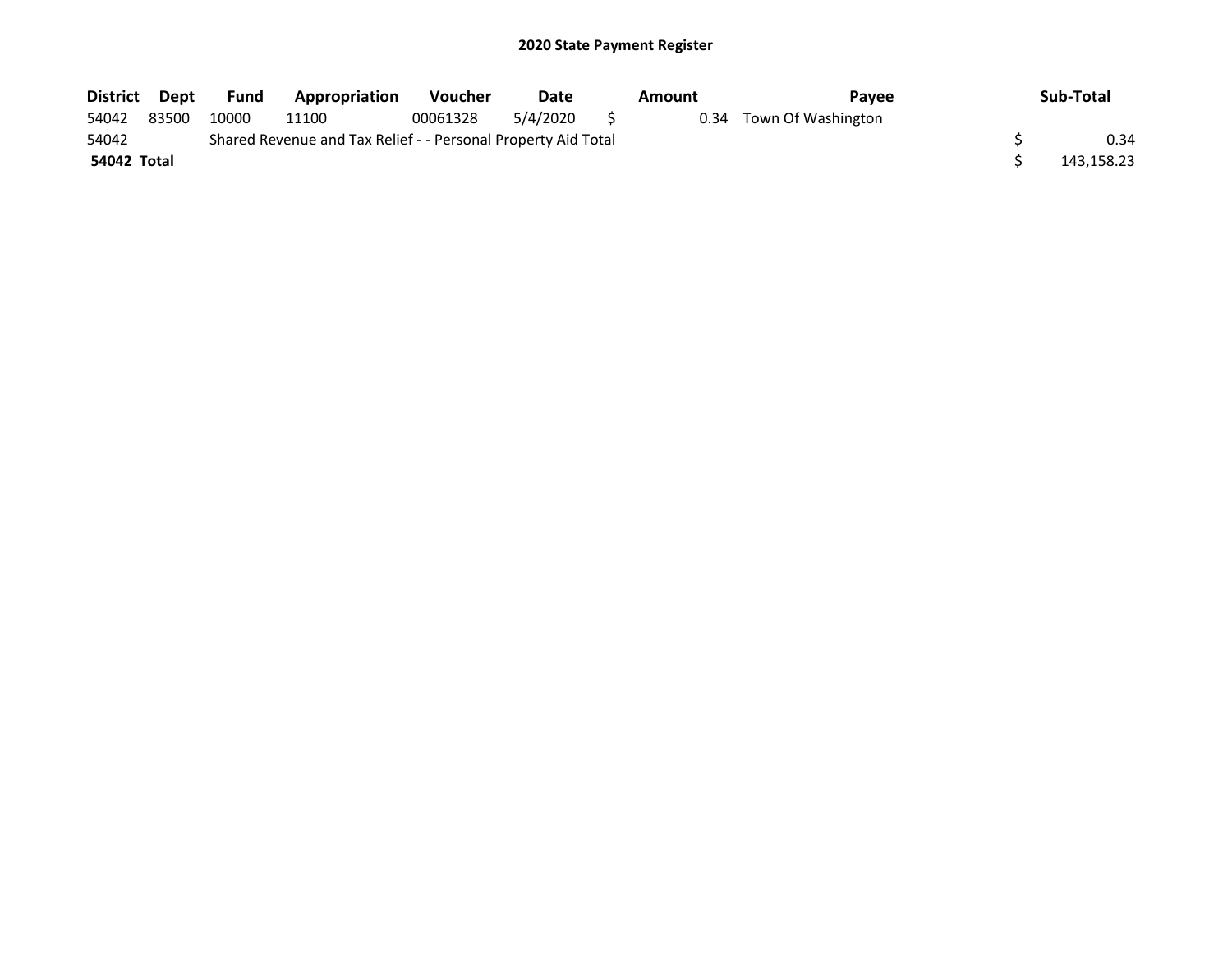| <b>District</b>    | Dept  | Fund  | Appropriation                                                      | <b>Voucher</b> | Date          |     | <b>Amount</b> | Payee                    | Sub-Total       |
|--------------------|-------|-------|--------------------------------------------------------------------|----------------|---------------|-----|---------------|--------------------------|-----------------|
| 54044              |       |       | Dept of Safety & Prof Services - - Fire Dues Distribution          |                |               |     |               |                          |                 |
| 54044              | 16500 | 10000 | 22500                                                              | 00036907       | 7/20/2020     | \$  |               | 182.97 Town Of Wilkinson |                 |
| 54044              |       |       | Dept of Safety & Prof Services - - Fire Dues Distribution Total    |                |               |     |               |                          | \$<br>182.97    |
| 54044              |       |       | Dept of Natural Resources - - Resaids - Cnty Forst, Cl & Mfl       |                |               |     |               |                          |                 |
| 54044              | 37000 | 21200 | 57100                                                              | 00417683       | 6/18/2020     | \$. | 5,740.84      | Town Of Wilkinson        |                 |
| 54044              |       |       | Dept of Natural Resources - - Resaids - Cnty Forst, Cl & Mfl Total |                |               |     |               |                          | \$<br>5,740.84  |
| 54044              |       |       | WI Dept of Transportation - - Trns Aids To Mnc.-Sf                 |                |               |     |               |                          |                 |
| 54044              | 39500 | 21100 | 19100                                                              | 00476854       | 1/6/2020      | \$  | 3,856.59      | Town Of Wilkinson        |                 |
| 54044              | 39500 | 21100 | 19100                                                              | 00506709       | 4/6/2020      | \$  | 3.856.59      | Town Of Wilkinson        |                 |
| 54044              | 39500 | 21100 | 19100                                                              | 00543701       | 7/6/2020      |     | 3,856.59      | Town Of Wilkinson        |                 |
| 54044              | 39500 | 21100 | 19100                                                              | 00586527       | 10/5/2020     | \$  | 3,856.59      | Town Of Wilkinson        |                 |
| 54044              |       |       | WI Dept of Transportation - - Trns Aids To Mnc.-Sf Total           |                |               |     |               |                          | \$<br>15,426.36 |
| 54044              |       |       | WI Dept of Transportation - - Loc Rd Imp Prg St Fd                 |                |               |     |               |                          |                 |
| 54044              | 39500 | 21100 | 27800                                                              | 00625618       | 12/10/2020 \$ |     | 31,066.19     | Town Of Wilkinson        |                 |
| 54044              |       |       | WI Dept of Transportation - - Loc Rd Imp Prg St Fd Total           |                |               |     |               |                          | \$<br>31,066.19 |
| 54044              |       |       | Shared Revenue and Tax Relief - - County And Municipal Aid         |                |               |     |               |                          |                 |
| 54044              | 83500 | 10000 | 10500                                                              | 00068845       | 7/27/2020     | \$  | 206.51        | Town Of Wilkinson        |                 |
| 54044              | 83500 | 10000 | 10500                                                              | 00072813       | 11/16/2020    | .S  | 1,170.25      | Town Of Wilkinson        |                 |
| 54044              |       |       | Shared Revenue and Tax Relief - - County And Municipal Aid Total   |                |               |     |               |                          | \$<br>1,376.76  |
| 54044              |       |       | Shared Revenue and Tax Relief - - Utility Aid                      |                |               |     |               |                          |                 |
| 54044              | 83500 | 10000 | 11000                                                              | 00068845       | 7/27/2020     | \$  | 6.45          | Town Of Wilkinson        |                 |
| 54044              | 83500 | 10000 | 11000                                                              | 00072813       | 11/16/2020    | S.  | 37.34         | Town Of Wilkinson        |                 |
| 54044              |       |       | Shared Revenue and Tax Relief - - Utility Aid Total                |                |               |     |               |                          | \$<br>43.79     |
| <b>54044 Total</b> |       |       |                                                                    |                |               |     |               |                          | 53,836.91       |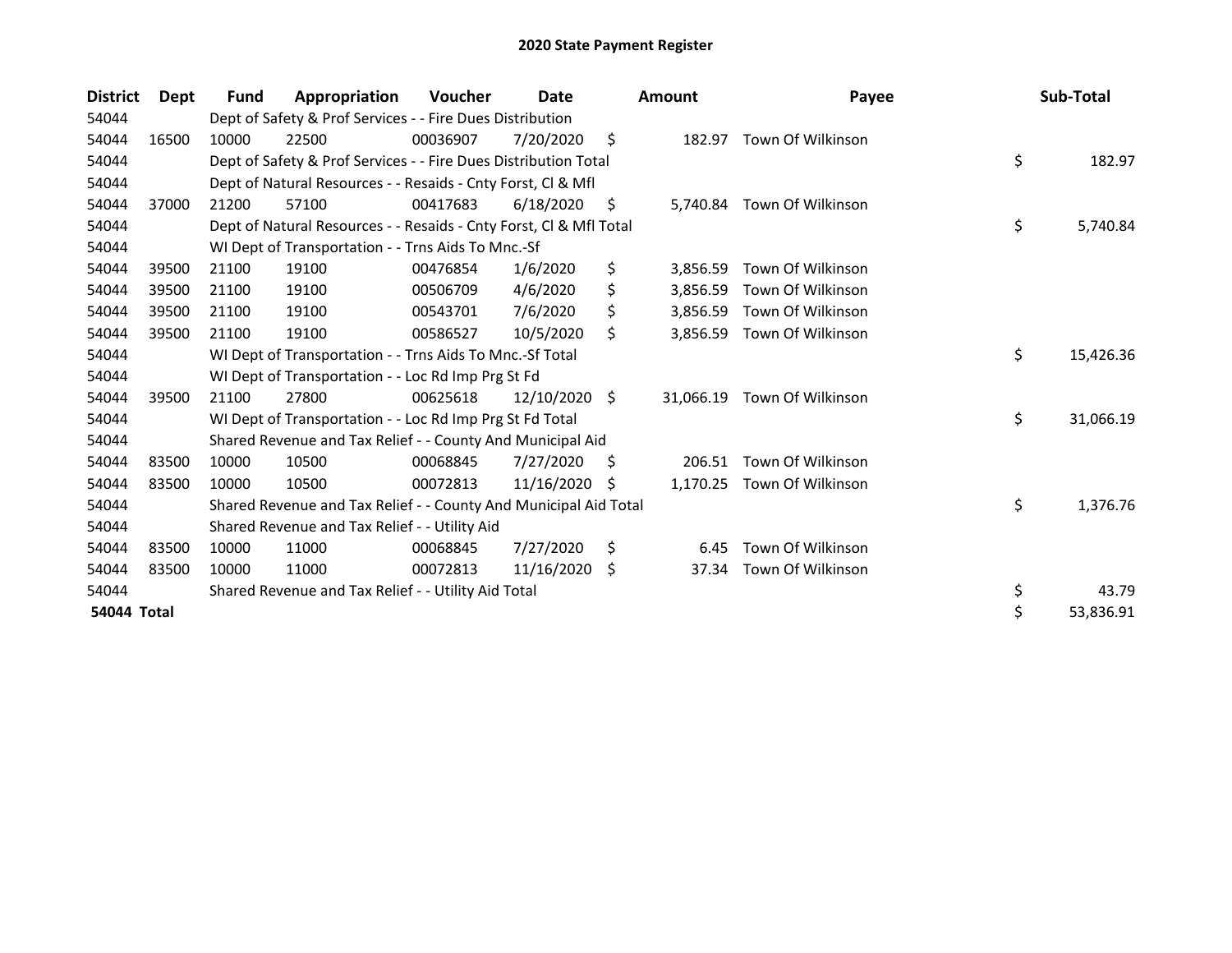| <b>District</b> | <b>Dept</b> | <b>Fund</b> | Appropriation                                                        | Voucher  | Date       |     | <b>Amount</b> | Payee                    | Sub-Total       |
|-----------------|-------------|-------------|----------------------------------------------------------------------|----------|------------|-----|---------------|--------------------------|-----------------|
| 54046           |             |             | Dept of Safety & Prof Services - - Fire Dues Distribution            |          |            |     |               |                          |                 |
| 54046           | 16500       | 10000       | 22500                                                                | 00036908 | 7/20/2020  | \$  |               | 2,338.30 Town Of Willard |                 |
| 54046           |             |             | Dept of Safety & Prof Services - - Fire Dues Distribution Total      |          |            |     |               |                          | \$<br>2,338.30  |
| 54046           |             |             | Dept of Natural Resources - - Resaids - Cnty Forst, Cl & Mfl         |          |            |     |               |                          |                 |
| 54046           | 37000       | 21200       | 57100                                                                | 00417684 | 6/18/2020  | S   |               | 995.18 Town Of Willard   |                 |
| 54046           |             |             | Dept of Natural Resources - - Resaids - Cnty Forst, CI & Mfl Total   |          |            |     |               |                          | \$<br>995.18    |
| 54046           |             |             | WI Dept of Transportation - - Trns Aids To Mnc.-Sf                   |          |            |     |               |                          |                 |
| 54046           | 39500       | 21100       | 19100                                                                | 00476855 | 1/6/2020   | \$  | 16,149.06     | Town Of Willard          |                 |
| 54046           | 39500       | 21100       | 19100                                                                | 00506710 | 4/6/2020   | \$  | 16,149.06     | Town Of Willard          |                 |
| 54046           | 39500       | 21100       | 19100                                                                | 00543702 | 7/6/2020   | \$  | 16,149.06     | Town Of Willard          |                 |
| 54046           | 39500       | 21100       | 19100                                                                | 00586528 | 10/5/2020  | \$  | 16,149.06     | Town Of Willard          |                 |
| 54046           |             |             | WI Dept of Transportation - - Trns Aids To Mnc.-Sf Total             |          |            |     |               |                          | \$<br>64,596.24 |
| 54046           |             |             | Department of Administration - - Hv Trans Ln Annual Impact Fee       |          |            |     |               |                          |                 |
| 54046           | 50500       | 10000       | 17400                                                                | 00121233 | 5/1/2020   | \$  | 895.00        | Town Of Willard          |                 |
| 54046           |             |             | Department of Administration - - Hv Trans Ln Annual Impact Fee Total |          |            |     |               |                          | \$<br>895.00    |
| 54046           |             |             | Shared Revenue and Tax Relief - - County And Municipal Aid           |          |            |     |               |                          |                 |
| 54046           | 83500       | 10000       | 10500                                                                | 00068846 | 7/27/2020  | \$  | 1,499.43      | Town Of Willard          |                 |
| 54046           | 83500       | 10000       | 10500                                                                | 00072814 | 11/16/2020 | S.  | 8,496.75      | Town Of Willard          |                 |
| 54046           |             |             | Shared Revenue and Tax Relief - - County And Municipal Aid Total     |          |            |     |               |                          | \$<br>9,996.18  |
| 54046           |             |             | Shared Revenue and Tax Relief - - Exempt Computer Aid                |          |            |     |               |                          |                 |
| 54046           | 83500       | 10000       | 10900                                                                | 00065916 | 7/27/2020  | \$. | 63.40         | Town Of Willard          |                 |
| 54046           |             |             | Shared Revenue and Tax Relief - - Exempt Computer Aid Total          |          |            |     |               |                          | \$<br>63.40     |
| 54046           |             |             | Shared Revenue and Tax Relief - - Personal Property Aid              |          |            |     |               |                          |                 |
| 54046           | 83500       | 10000       | 11100                                                                | 00061329 | 5/4/2020   | \$  | 124.29        | Town Of Willard          |                 |
| 54046           |             |             | Shared Revenue and Tax Relief - - Personal Property Aid Total        |          |            |     |               |                          | \$<br>124.29    |
| 54046 Total     |             |             |                                                                      |          |            |     |               |                          | \$<br>79,008.59 |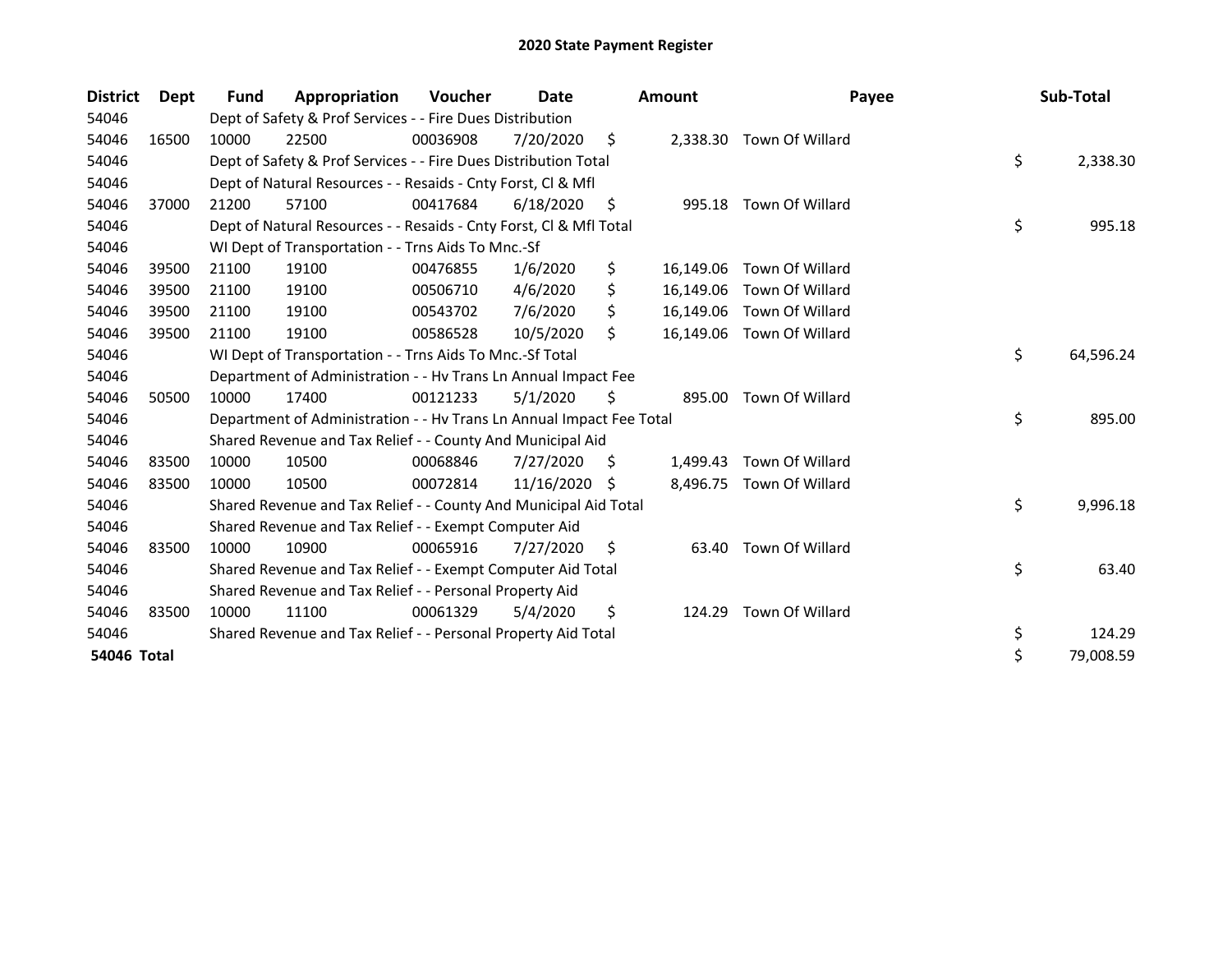| <b>District</b>    | Dept  | Fund  | Appropriation                                                        | <b>Voucher</b> | Date            |    | <b>Amount</b> | Payee                    | Sub-Total       |
|--------------------|-------|-------|----------------------------------------------------------------------|----------------|-----------------|----|---------------|--------------------------|-----------------|
| 54048              |       |       | Dept of Safety & Prof Services - - Fire Dues Distribution            |                |                 |    |               |                          |                 |
| 54048              | 16500 | 10000 | 22500                                                                | 00036909       | 7/20/2020       | \$ | 345.03        | Town Of Wilson           |                 |
| 54048              |       |       | Dept of Safety & Prof Services - - Fire Dues Distribution Total      |                |                 |    |               |                          | \$<br>345.03    |
| 54048              |       |       | Dept of Natural Resources - - Resaids - Cnty Forst, Cl & Mfl         |                |                 |    |               |                          |                 |
| 54048              | 37000 | 21200 | 57100                                                                | 00417685       | 6/18/2020       | S  |               | 5,105.10 Town Of Wilson  |                 |
| 54048              |       |       | Dept of Natural Resources - - Resaids - Cnty Forst, Cl & Mfl Total   |                |                 |    |               |                          | \$<br>5,105.10  |
| 54048              |       |       | WI Dept of Transportation - - Trns Aids To Mnc.-Sf                   |                |                 |    |               |                          |                 |
| 54048              | 39500 | 21100 | 19100                                                                | 00476856       | 1/6/2020        | \$ | 14,826.48     | Town Of Wilson           |                 |
| 54048              | 39500 | 21100 | 19100                                                                | 00506711       | 4/6/2020        | Ś  | 14,826.48     | Town Of Wilson           |                 |
| 54048              | 39500 | 21100 | 19100                                                                | 00543703       | 7/6/2020        | S  | 14,826.48     | Town Of Wilson           |                 |
| 54048              | 39500 | 21100 | 19100                                                                | 00586529       | 10/5/2020       | \$ | 14,826.48     | Town Of Wilson           |                 |
| 54048              |       |       | WI Dept of Transportation - - Trns Aids To Mnc.-Sf Total             |                |                 |    |               |                          | \$<br>59,305.92 |
| 54048              |       |       | WI Dept of Transportation - - Supplemental Transportation Aids       |                |                 |    |               |                          |                 |
| 54048              | 39500 | 21100 | 19600                                                                | 00477571       | 1/6/2020        | \$ | 10,162.76     | Town Of Wilson           |                 |
| 54048              |       |       | WI Dept of Transportation - - Supplemental Transportation Aids Total |                |                 |    |               |                          | \$<br>10,162.76 |
| 54048              |       |       | Department of Administration - - Federal Aid                         |                |                 |    |               |                          |                 |
| 54048              | 50500 | 10000 | 14200                                                                | 00135067       | $12/10/2020$ \$ |    | 3,274.36      | Town Of Wilson           |                 |
| 54048              |       |       | Department of Administration - - Federal Aid Total                   |                |                 |    |               |                          | \$<br>3,274.36  |
| 54048              |       |       | Shared Revenue and Tax Relief - - County And Municipal Aid           |                |                 |    |               |                          |                 |
| 54048              | 83500 | 10000 | 10500                                                                | 00068847       | 7/27/2020       | S  | 3,529.74      | Town Of Wilson           |                 |
| 54048              | 83500 | 10000 | 10500                                                                | 00072815       | 11/16/2020      | S  |               | 20,001.84 Town Of Wilson |                 |
| 54048              |       |       | Shared Revenue and Tax Relief - - County And Municipal Aid Total     |                |                 |    |               |                          | \$<br>23,531.58 |
| <b>54048 Total</b> |       |       |                                                                      |                |                 |    |               |                          | 101,724.75      |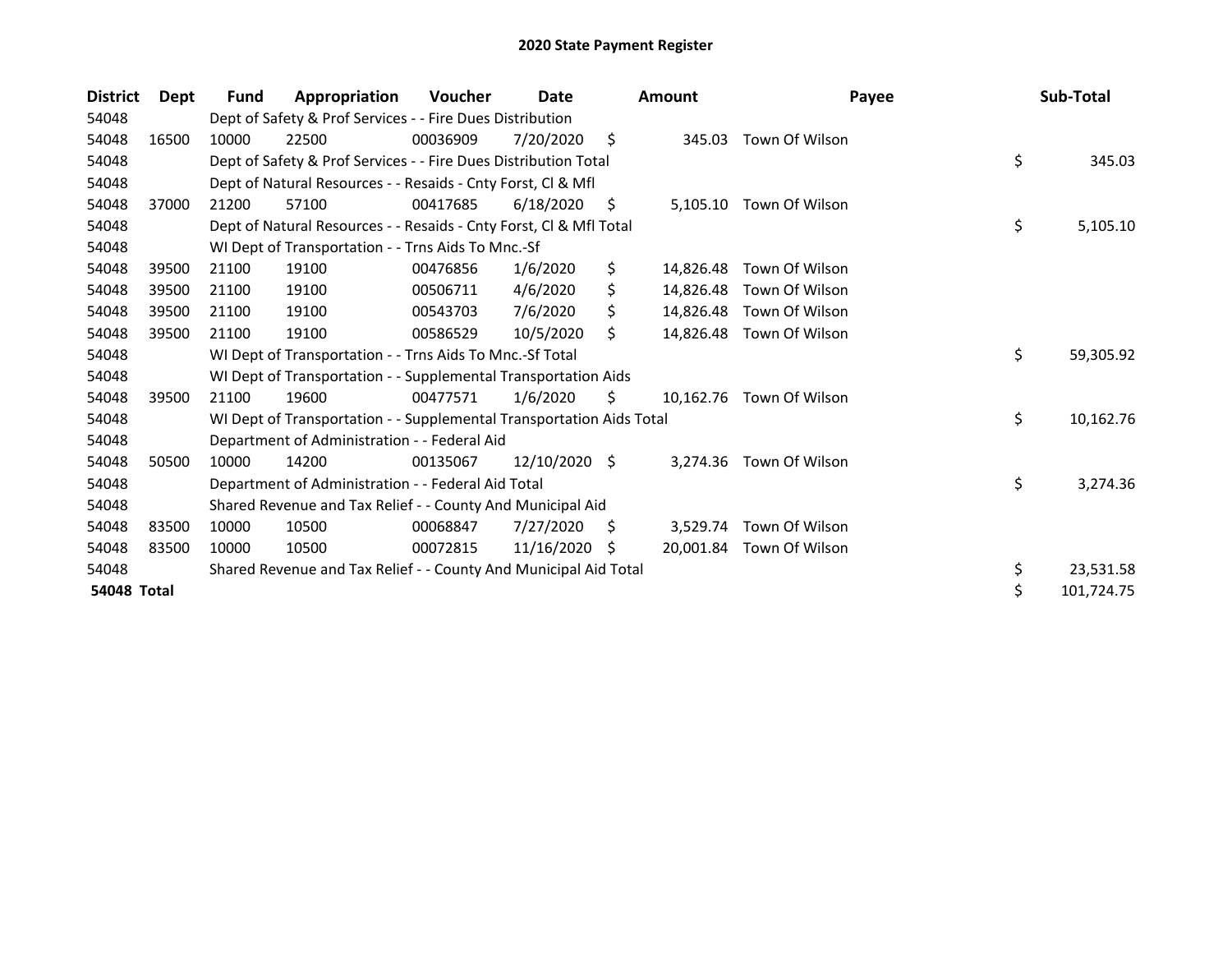| <b>District</b>    | <b>Dept</b> | Fund  | Appropriation                                                    | Voucher  | Date       | <b>Amount</b>    | Payee                      | Sub-Total        |
|--------------------|-------------|-------|------------------------------------------------------------------|----------|------------|------------------|----------------------------|------------------|
| 54106              |             |       | Dept of Safety & Prof Services - - Fire Dues Distribution        |          |            |                  |                            |                  |
| 54106              | 16500       | 10000 | 22500                                                            | 00036910 | 7/20/2020  | \$               | 1,457.35 Village Of Bruce  |                  |
| 54106              |             |       | Dept of Safety & Prof Services - - Fire Dues Distribution Total  |          |            |                  |                            | \$<br>1,457.35   |
| 54106              |             |       | WI Dept of Transportation - - Trns Aids To Mnc.-Sf               |          |            |                  |                            |                  |
| 54106              | 39500       | 21100 | 19100                                                            | 00476857 | 1/6/2020   | \$               | 5,792.63 Village Of Bruce  |                  |
| 54106              | 39500       | 21100 | 19100                                                            | 00506712 | 4/6/2020   | \$<br>5,792.63   | Village Of Bruce           |                  |
| 54106              | 39500       | 21100 | 19100                                                            | 00543704 | 7/6/2020   | \$               | 5,792.63 Village Of Bruce  |                  |
| 54106              | 39500       | 21100 | 19100                                                            | 00586530 | 10/5/2020  | \$               | 5,792.65 Village Of Bruce  |                  |
| 54106              |             |       | WI Dept of Transportation - - Trns Aids To Mnc.-Sf Total         |          |            |                  |                            | \$<br>23,170.54  |
| 54106              |             |       | Department of Administration - - Federal Aid                     |          |            |                  |                            |                  |
| 54106              | 50500       | 10000 | 14200                                                            | 00130157 | 10/2/2020  | \$               | 12,339.00 Village Of Bruce |                  |
| 54106              |             |       | Department of Administration - - Federal Aid Total               |          |            |                  |                            | \$<br>12,339.00  |
| 54106              |             |       | Elections Commission - - 2018 Hava Election Security             |          |            |                  |                            |                  |
| 54106              | 51000       | 22000 | 18200                                                            | 00004188 | 8/14/2020  | \$               | 641.10 Village Of Bruce    |                  |
| 54106              |             |       | Elections Commission - - 2018 Hava Election Security Total       |          |            |                  |                            | \$<br>641.10     |
| 54106              |             |       | Shared Revenue and Tax Relief - - County And Municipal Aid       |          |            |                  |                            |                  |
| 54106              | 83500       | 10000 | 10500                                                            | 00068848 | 7/27/2020  | \$<br>29,888.79  | Village Of Bruce           |                  |
| 54106              | 83500       | 10000 | 10500                                                            | 00072816 | 11/16/2020 | \$<br>169,369.80 | Village Of Bruce           |                  |
| 54106              |             |       | Shared Revenue and Tax Relief - - County And Municipal Aid Total |          |            |                  |                            | \$<br>199,258.59 |
| 54106              |             |       | Shared Revenue and Tax Relief - - Exempt Computer Aid            |          |            |                  |                            |                  |
| 54106              | 83500       | 10000 | 10900                                                            | 00065917 | 7/27/2020  | \$<br>372.05     | Village Of Bruce           |                  |
| 54106              | 83500       | 10000 | 10900                                                            | 00067176 | 7/27/2020  | \$<br>73.39      | Village Of Bruce           |                  |
| 54106              |             |       | Shared Revenue and Tax Relief - - Exempt Computer Aid Total      |          |            |                  |                            | \$<br>445.44     |
| 54106              |             |       | Shared Revenue and Tax Relief - - Utility Aid                    |          |            |                  |                            |                  |
| 54106              | 83500       | 10000 | 11000                                                            | 00068848 | 7/27/2020  | \$<br>42.39      | Village Of Bruce           |                  |
| 54106              | 83500       | 10000 | 11000                                                            | 00072816 | 11/16/2020 | \$               | 244.73 Village Of Bruce    |                  |
| 54106              |             |       | Shared Revenue and Tax Relief - - Utility Aid Total              |          |            |                  |                            | \$<br>287.12     |
| 54106              |             |       | Shared Revenue and Tax Relief - - Personal Property Aid          |          |            |                  |                            |                  |
| 54106              | 83500       | 10000 | 11100                                                            | 00061330 | 5/4/2020   | \$<br>201.59     | Village Of Bruce           |                  |
| 54106              | 83500       | 10000 | 11100                                                            | 00062619 | 5/4/2020   | \$<br>106.29     | Village Of Bruce           |                  |
| 54106              |             |       | Shared Revenue and Tax Relief - - Personal Property Aid Total    |          |            |                  |                            | \$<br>307.88     |
| 54106              |             |       | Shared Revenue and Tax Relief - - Lottery & Gaming Credit        |          |            |                  |                            |                  |
| 54106              | 83500       | 52100 | 36300                                                            | 00055499 | 3/23/2020  | \$               | 1,380.96 Village Of Bruce  |                  |
| 54106              |             |       | Shared Revenue and Tax Relief - - Lottery & Gaming Credit Total  |          |            |                  |                            | \$<br>1,380.96   |
| <b>54106 Total</b> |             |       |                                                                  |          |            |                  |                            | \$<br>239,287.98 |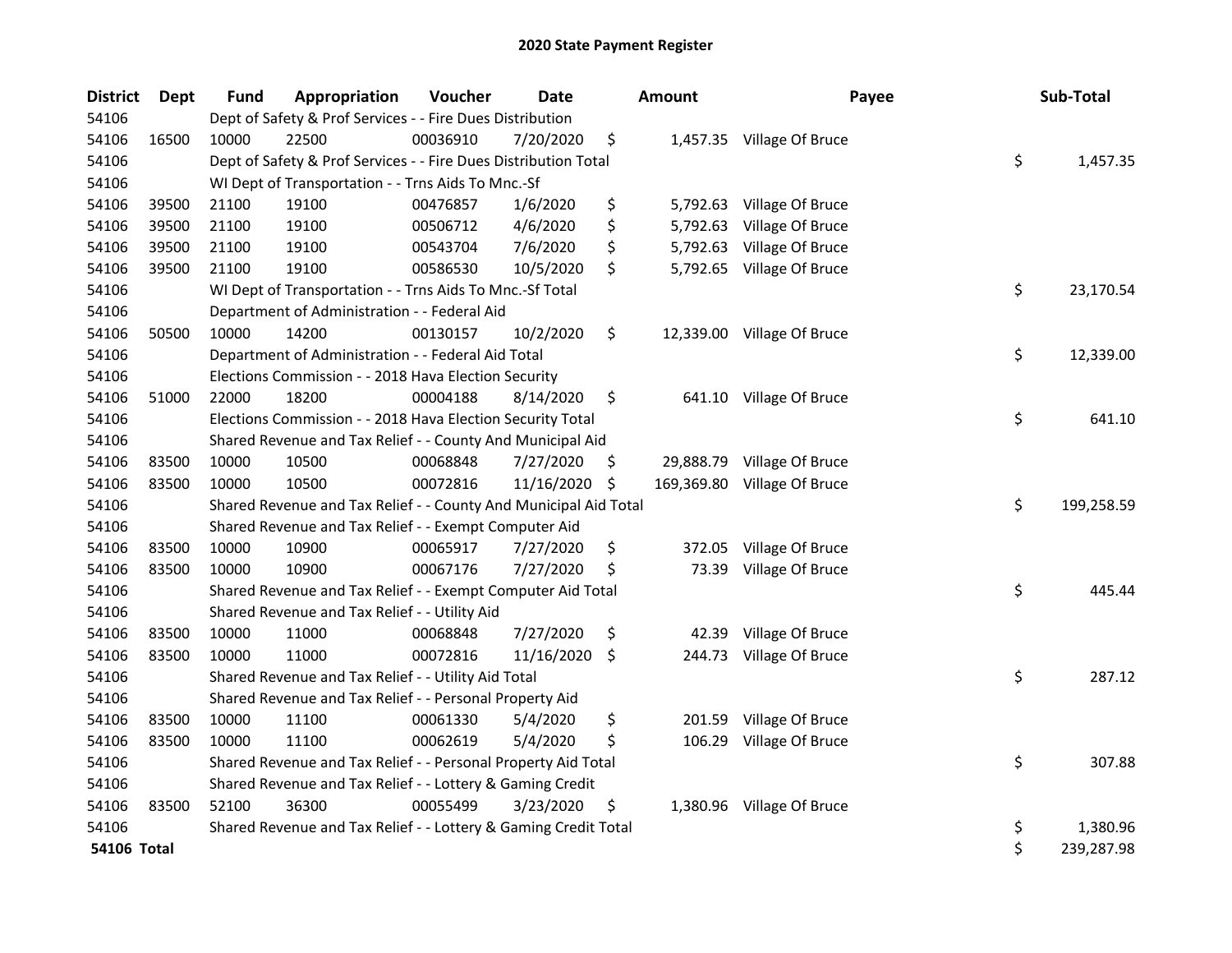| <b>District</b>    | Dept  | Fund  | Appropriation                                                    | Voucher  | Date       |    | <b>Amount</b> | Payee              | Sub-Total       |
|--------------------|-------|-------|------------------------------------------------------------------|----------|------------|----|---------------|--------------------|-----------------|
| 54111              |       |       | Dept of Safety & Prof Services - - Fire Dues Distribution        |          |            |    |               |                    |                 |
| 54111              | 16500 | 10000 | 22500                                                            | 00036911 | 7/20/2020  | \$ | 154.70        | Village Of Conrath |                 |
| 54111              |       |       | Dept of Safety & Prof Services - - Fire Dues Distribution Total  |          |            |    |               |                    | \$<br>154.70    |
| 54111              |       |       | WI Dept of Transportation - - Trns Aids To Mnc.-Sf               |          |            |    |               |                    |                 |
| 54111              | 39500 | 21100 | 19100                                                            | 00476858 | 1/6/2020   | \$ | 542.30        | Village Of Conrath |                 |
| 54111              | 39500 | 21100 | 19100                                                            | 00506713 | 4/6/2020   | \$ | 542.30        | Village Of Conrath |                 |
| 54111              | 39500 | 21100 | 19100                                                            | 00543705 | 7/6/2020   | \$ | 542.30        | Village Of Conrath |                 |
| 54111              | 39500 | 21100 | 19100                                                            | 00586531 | 10/5/2020  | \$ | 542.30        | Village Of Conrath |                 |
| 54111              |       |       | WI Dept of Transportation - - Trns Aids To Mnc.-Sf Total         |          |            |    |               |                    | \$<br>2,169.20  |
| 54111              |       |       | Shared Revenue and Tax Relief - - County And Municipal Aid       |          |            |    |               |                    |                 |
| 54111              | 83500 | 10000 | 10500                                                            | 00068849 | 7/27/2020  | S  | 4,757.96      | Village Of Conrath |                 |
| 54111              | 83500 | 10000 | 10500                                                            | 00072817 | 11/16/2020 | .S | 26,961.80     | Village Of Conrath |                 |
| 54111              |       |       | Shared Revenue and Tax Relief - - County And Municipal Aid Total |          |            |    |               |                    | \$<br>31,719.76 |
| 54111              |       |       | Shared Revenue and Tax Relief - - Exempt Computer Aid            |          |            |    |               |                    |                 |
| 54111              | 83500 | 10000 | 10900                                                            | 00065918 | 7/27/2020  | \$ | 1.03          | Village Of Conrath |                 |
| 54111              |       |       | Shared Revenue and Tax Relief - - Exempt Computer Aid Total      |          |            |    |               |                    | \$<br>1.03      |
| 54111              |       |       | Shared Revenue and Tax Relief - - Personal Property Aid          |          |            |    |               |                    |                 |
| 54111              | 83500 | 10000 | 11100                                                            | 00061331 | 5/4/2020   | \$ | 148.12        | Village Of Conrath |                 |
| 54111              |       |       | Shared Revenue and Tax Relief - - Personal Property Aid Total    |          |            |    |               |                    | \$<br>148.12    |
| <b>54111 Total</b> |       |       |                                                                  |          |            |    |               |                    | \$<br>34,192.81 |
|                    |       |       |                                                                  |          |            |    |               |                    |                 |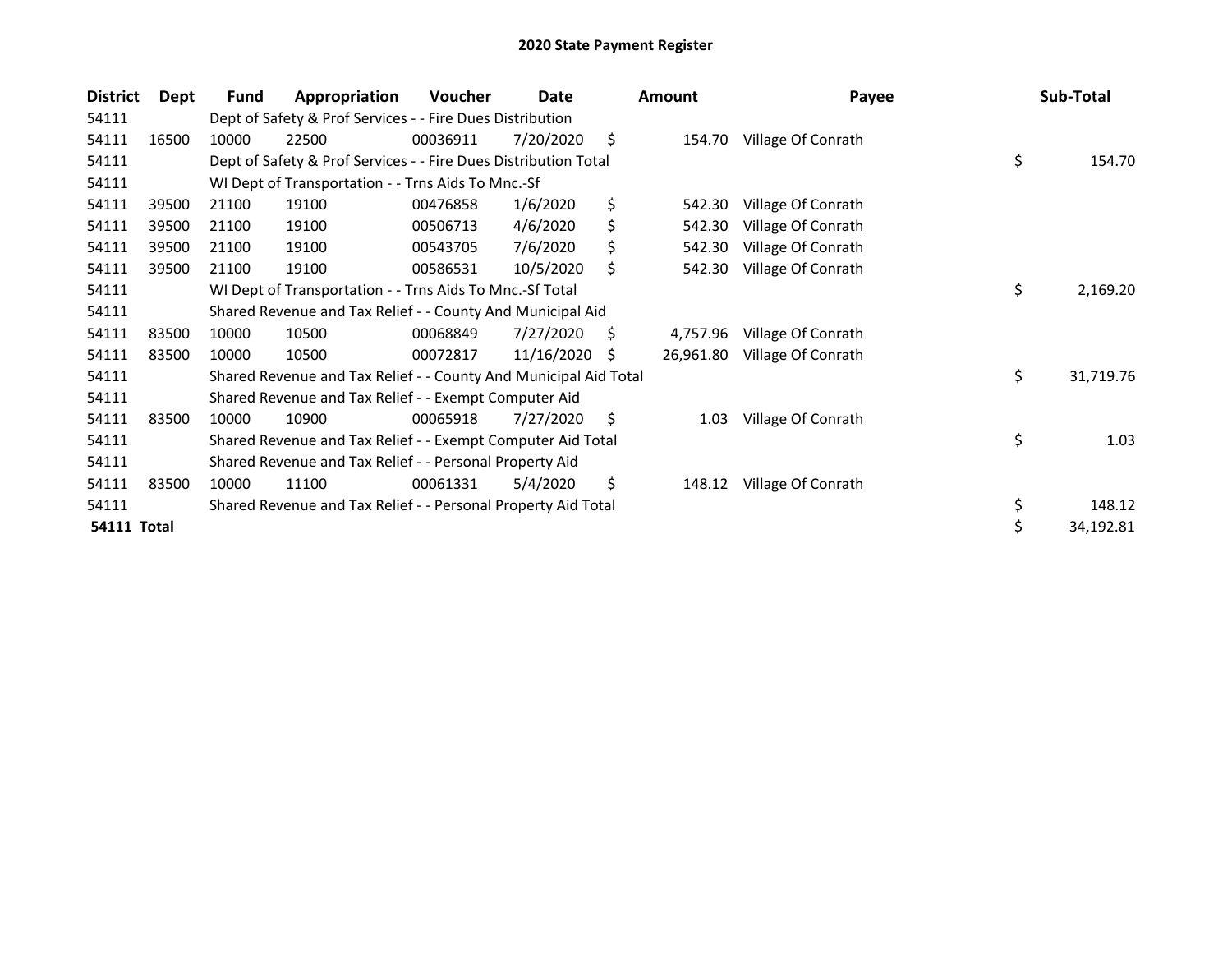| <b>District</b> | Dept  | Fund  | Appropriation                                                    | <b>Voucher</b> | Date       |    | <b>Amount</b> | Payee                 | Sub-Total       |
|-----------------|-------|-------|------------------------------------------------------------------|----------------|------------|----|---------------|-----------------------|-----------------|
| 54131           |       |       | Dept of Safety & Prof Services - - Fire Dues Distribution        |                |            |    |               |                       |                 |
| 54131           | 16500 | 10000 | 22500                                                            | 00036912       | 7/17/2020  | \$ | 266.85        | Village Of Glen Flora |                 |
| 54131           |       |       | Dept of Safety & Prof Services - - Fire Dues Distribution Total  |                |            |    |               |                       | \$<br>266.85    |
| 54131           |       |       | WI Dept of Transportation - - Trns Aids To Mnc.-Sf               |                |            |    |               |                       |                 |
| 54131           | 39500 | 21100 | 19100                                                            | 00476859       | 1/6/2020   | \$ | 2,352.06      | Village Of Glen Flora |                 |
| 54131           | 39500 | 21100 | 19100                                                            | 00506714       | 4/6/2020   | \$ | 2,352.06      | Village Of Glen Flora |                 |
| 54131           | 39500 | 21100 | 19100                                                            | 00543706       | 7/6/2020   | \$ | 2,352.06      | Village Of Glen Flora |                 |
| 54131           | 39500 | 21100 | 19100                                                            | 00586532       | 10/5/2020  | \$ | 2,352.06      | Village Of Glen Flora |                 |
| 54131           |       |       | WI Dept of Transportation - - Trns Aids To Mnc.-Sf Total         |                |            |    |               |                       | \$<br>9,408.24  |
| 54131           |       |       | Shared Revenue and Tax Relief - - County And Municipal Aid       |                |            |    |               |                       |                 |
| 54131           | 83500 | 10000 | 10500                                                            | 00068850       | 7/27/2020  | S  | 5,461.34      | Village Of Glen Flora |                 |
| 54131           | 83500 | 10000 | 10500                                                            | 00072818       | 11/16/2020 | S. | 31,731.77     | Village Of Glen Flora |                 |
| 54131           |       |       | Shared Revenue and Tax Relief - - County And Municipal Aid Total |                |            |    |               |                       | \$<br>37,193.11 |
| 54131           |       |       | Shared Revenue and Tax Relief - - Exempt Computer Aid            |                |            |    |               |                       |                 |
| 54131           | 83500 | 10000 | 10900                                                            | 00065919       | 7/27/2020  | \$ | 20,629.99     | Village Of Glen Flora |                 |
| 54131           |       |       | Shared Revenue and Tax Relief - - Exempt Computer Aid Total      |                |            |    |               |                       | \$<br>20,629.99 |
| 54131           |       |       | Shared Revenue and Tax Relief - - Personal Property Aid          |                |            |    |               |                       |                 |
| 54131           | 83500 | 10000 | 11100                                                            | 00061332       | 5/4/2020   | \$ | 444.92        | Village Of Glen Flora |                 |
| 54131           |       |       | Shared Revenue and Tax Relief - - Personal Property Aid Total    |                |            |    |               |                       | \$<br>444.92    |
| 54131 Total     |       |       |                                                                  |                |            |    |               |                       | \$<br>67,943.11 |
|                 |       |       |                                                                  |                |            |    |               |                       |                 |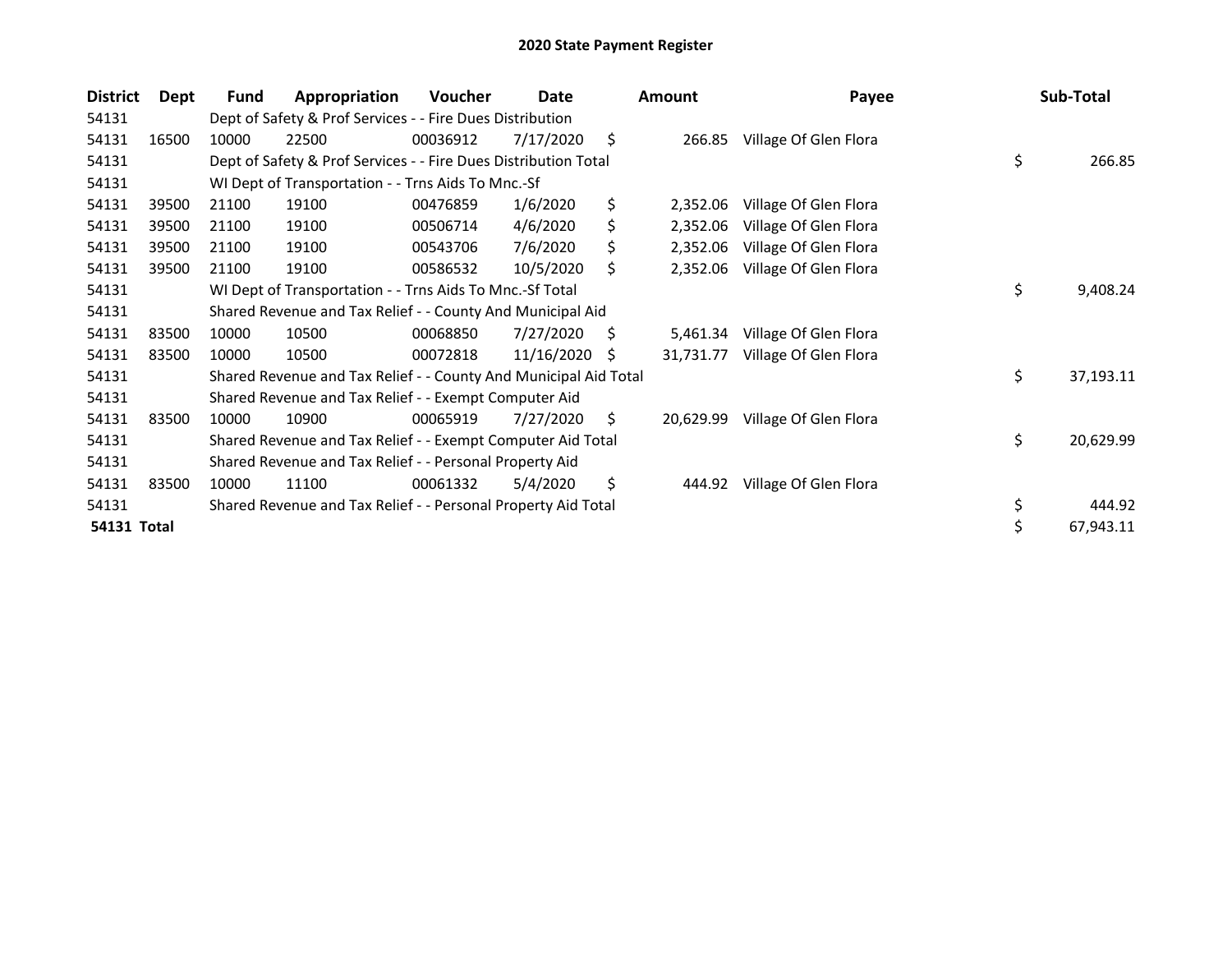| <b>District</b> | Dept  | <b>Fund</b> | Appropriation                                                           | Voucher  | <b>Date</b> |     | <b>Amount</b> | Payee                         | Sub-Total        |
|-----------------|-------|-------------|-------------------------------------------------------------------------|----------|-------------|-----|---------------|-------------------------------|------------------|
| 54136           |       |             | Dept of Safety & Prof Services - - Fire Dues Distribution               |          |             |     |               |                               |                  |
| 54136           | 16500 | 10000       | 22500                                                                   | 00036913 | 7/17/2020   | \$  |               | 666.56 Village Of Hawkins     |                  |
| 54136           |       |             | Dept of Safety & Prof Services - - Fire Dues Distribution Total         |          |             |     |               |                               | \$<br>666.56     |
| 54136           |       |             | Environmental Improvement Prog - - Clean Water Fund Program Finan       |          |             |     |               |                               |                  |
| 54136           | 32000 | 57300       | 16300                                                                   | 00000283 | 2/20/2020   | \$, | 1,356.24      | Village Of Hawkins            |                  |
| 54136           |       |             | Environmental Improvement Prog - - Clean Water Fund Program Finan Total |          |             |     |               |                               | \$<br>1,356.24   |
| 54136           |       |             | Dept of Natural Resources - - Resaids - Cnty Forst, Cl & Mfl            |          |             |     |               |                               |                  |
| 54136           | 37000 | 21200       | 57100                                                                   | 00417686 | 6/18/2020   | \$  | 4.00          | Village Of Hawkins            |                  |
| 54136           |       |             | Dept of Natural Resources - - Resaids - Cnty Forst, CI & Mfl Total      |          |             |     |               |                               | \$<br>4.00       |
| 54136           |       |             | Dept of Natural Resources - - Rec & Resource Aids, Fed                  |          |             |     |               |                               |                  |
| 54136           | 37000 | 21200       | 58300                                                                   | 00403267 | 4/21/2020   | \$  |               | 7,508.05 Village Of Hawkins   |                  |
| 54136           |       |             | Dept of Natural Resources - - Rec & Resource Aids, Fed Total            |          |             |     |               |                               | \$<br>7,508.05   |
| 54136           |       |             | WI Dept of Transportation - - Trns Aids To Mnc.-Sf                      |          |             |     |               |                               |                  |
| 54136           | 39500 | 21100       | 19100                                                                   | 00476860 | 1/6/2020    | \$  | 4,734.78      | Village Of Hawkins            |                  |
| 54136           | 39500 | 21100       | 19100                                                                   | 00506715 | 4/6/2020    | \$  | 4,734.78      | Village Of Hawkins            |                  |
| 54136           | 39500 | 21100       | 19100                                                                   | 00543707 | 7/6/2020    | \$  | 4,734.78      | Village Of Hawkins            |                  |
| 54136           | 39500 | 21100       | 19100                                                                   | 00586533 | 10/5/2020   | \$  |               | 4,734.81 Village Of Hawkins   |                  |
| 54136           |       |             | WI Dept of Transportation - - Trns Aids To Mnc.-Sf Total                |          |             |     |               |                               | \$<br>18,939.15  |
| 54136           |       |             | Department of Administration - - Federal Aid                            |          |             |     |               |                               |                  |
| 54136           | 50500 | 10000       | 14200                                                                   | 00135068 | 12/9/2020   | \$  |               | 4,436.82 Village Of Hawkins   |                  |
| 54136           |       |             | Department of Administration - - Federal Aid Total                      |          |             |     |               |                               | \$<br>4,436.82   |
| 54136           |       |             | Elections Commission - - 2018 Hava Election Security                    |          |             |     |               |                               |                  |
| 54136           | 51000 | 22000       | 18200                                                                   | 00004630 | 9/17/2020   | \$  | 384.80        | Village Of Hawkins            |                  |
| 54136           | 51000 | 22000       | 18200                                                                   | 00004682 | 9/17/2020   | \$  | 500.00        | Village Of Hawkins            |                  |
| 54136           |       |             | Elections Commission - - 2018 Hava Election Security Total              |          |             |     |               |                               | \$<br>884.80     |
| 54136           |       |             | Shared Revenue and Tax Relief - - County And Municipal Aid              |          |             |     |               |                               |                  |
| 54136           | 83500 | 10000       | 10500                                                                   | 00068851 | 7/27/2020   | \$, |               | 24,245.39 Village Of Hawkins  |                  |
| 54136           | 83500 | 10000       | 10500                                                                   | 00072819 | 11/16/2020  | \$  |               | 137,390.52 Village Of Hawkins |                  |
| 54136           |       |             | Shared Revenue and Tax Relief - - County And Municipal Aid Total        |          |             |     |               |                               | \$<br>161,635.91 |
| 54136           |       |             | Shared Revenue and Tax Relief - - Exempt Computer Aid                   |          |             |     |               |                               |                  |
| 54136           | 83500 | 10000       | 10900                                                                   | 00065920 | 7/27/2020   | \$  | 248.38        | Village Of Hawkins            |                  |
| 54136           | 83500 | 10000       | 10900                                                                   | 00067177 | 7/27/2020   | \$  | 111.03        | Village Of Hawkins            |                  |
| 54136           |       |             | Shared Revenue and Tax Relief - - Exempt Computer Aid Total             |          |             |     |               |                               | \$<br>359.41     |
| 54136           |       |             | Shared Revenue and Tax Relief - - Utility Aid                           |          |             |     |               |                               |                  |
| 54136           | 83500 | 10000       | 11000                                                                   | 00068851 | 7/27/2020   | \$  | 34.69         | Village Of Hawkins            |                  |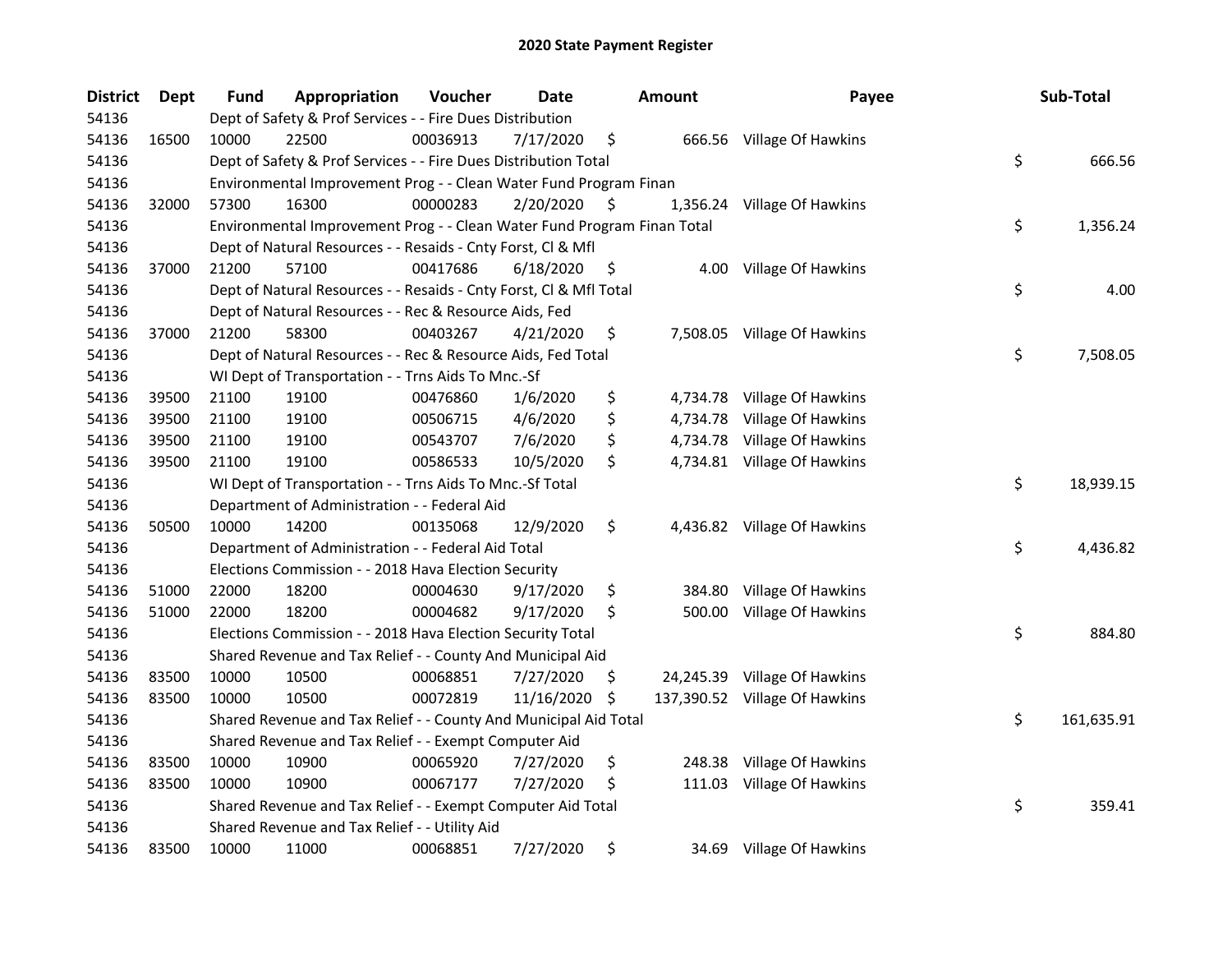| <b>District</b>    | Dept  | <b>Fund</b> | Appropriation                                                   | <b>Voucher</b> | Date       |    | Amount | Payee              | Sub-Total  |
|--------------------|-------|-------------|-----------------------------------------------------------------|----------------|------------|----|--------|--------------------|------------|
| 54136              | 83500 | 10000       | 11000                                                           | 00072819       | 11/16/2020 | -S | 196.89 | Village Of Hawkins |            |
| 54136              |       |             | Shared Revenue and Tax Relief - - Utility Aid Total             |                |            |    |        |                    | 231.58     |
| 54136              |       |             | Shared Revenue and Tax Relief - - Personal Property Aid         |                |            |    |        |                    |            |
| 54136              | 83500 | 10000       | 11100                                                           | 00061333       | 5/4/2020   |    | 61.67  | Village Of Hawkins |            |
| 54136              | 83500 | 10000       | 11100                                                           | 00062620       | 5/4/2020   |    | 24.38  | Village Of Hawkins |            |
| 54136              |       |             | Shared Revenue and Tax Relief - - Personal Property Aid Total   |                |            |    |        |                    | 86.05      |
| 54136              |       |             | Shared Revenue and Tax Relief - - Lottery & Gaming Credit       |                |            |    |        |                    |            |
| 54136              | 83500 | 52100       | 36300                                                           | 00055500       | 3/23/2020  | S  | 405.12 | Village Of Hawkins |            |
| 54136              |       |             | Shared Revenue and Tax Relief - - Lottery & Gaming Credit Total |                |            |    |        |                    | 405.12     |
| <b>54136 Total</b> |       |             |                                                                 |                |            |    |        |                    | 196,513.69 |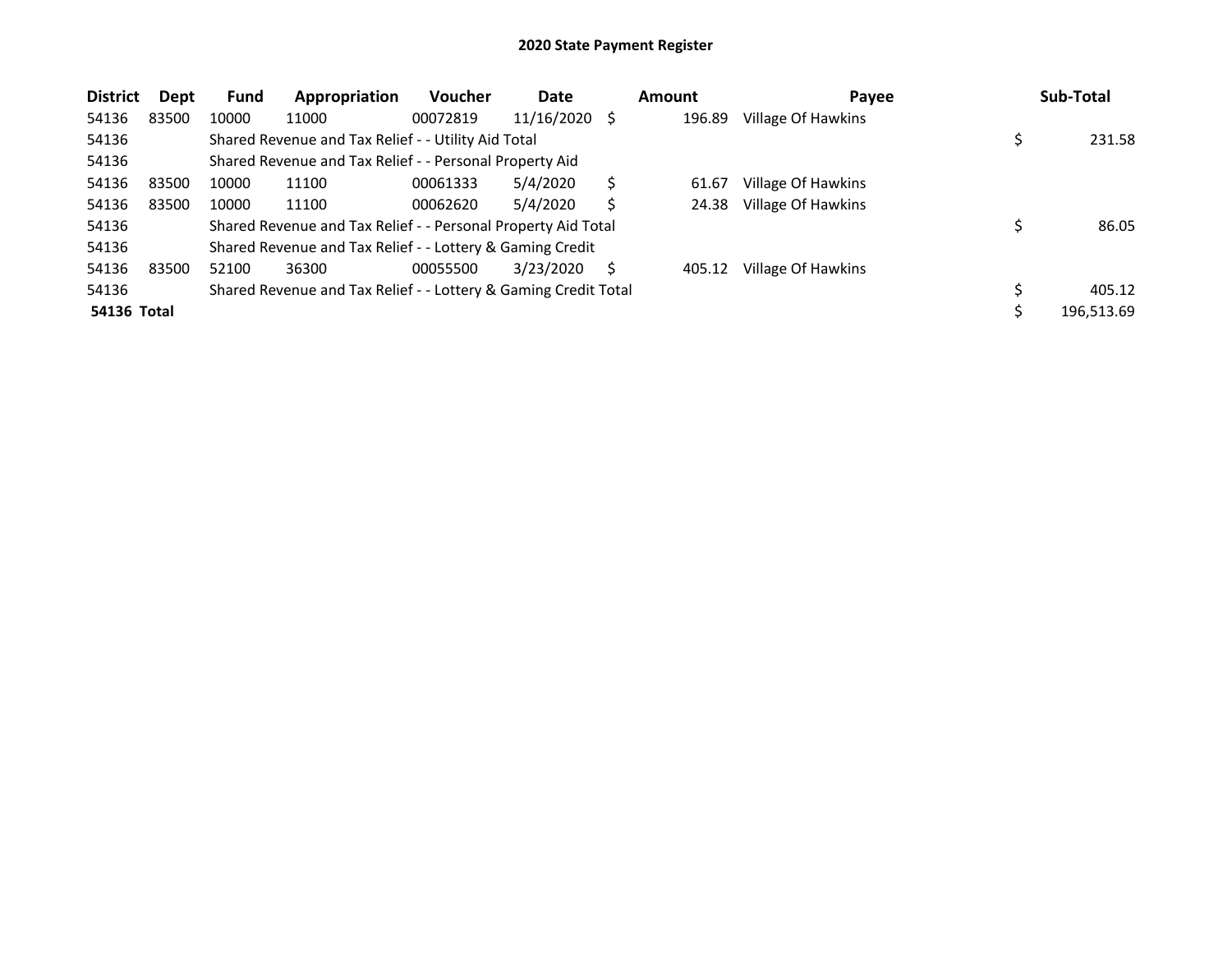| <b>District</b> | Dept  | Fund  | Appropriation                                                      | <b>Voucher</b> | Date       |    | <b>Amount</b> | Payee             | Sub-Total       |
|-----------------|-------|-------|--------------------------------------------------------------------|----------------|------------|----|---------------|-------------------|-----------------|
| 54141           |       |       | Dept of Safety & Prof Services - - Fire Dues Distribution          |                |            |    |               |                   |                 |
| 54141           | 16500 | 10000 | 22500                                                              | 00036914       | 7/20/2020  | \$ | 73.82         | Village Of Ingram |                 |
| 54141           |       |       | Dept of Safety & Prof Services - - Fire Dues Distribution Total    |                |            |    |               |                   | \$<br>73.82     |
| 54141           |       |       | Dept of Natural Resources - - Resaids - Cnty Forst, Cl & Mfl       |                |            |    |               |                   |                 |
| 54141           | 37000 | 21200 | 57100                                                              | 00417687       | 6/18/2020  | S  | 3.60          | Village Of Ingram |                 |
| 54141           |       |       | Dept of Natural Resources - - Resaids - Cnty Forst, CI & Mfl Total |                |            |    |               |                   | \$<br>3.60      |
| 54141           |       |       | WI Dept of Transportation - - Trns Aids To Mnc.-Sf                 |                |            |    |               |                   |                 |
| 54141           | 39500 | 21100 | 19100                                                              | 00476861       | 1/6/2020   | \$ | 2,903.94      | Village Of Ingram |                 |
| 54141           | 39500 | 21100 | 19100                                                              | 00506716       | 4/6/2020   | Ś  | 2,903.94      | Village Of Ingram |                 |
| 54141           | 39500 | 21100 | 19100                                                              | 00543708       | 7/6/2020   | S  | 2,903.94      | Village Of Ingram |                 |
| 54141           | 39500 | 21100 | 19100                                                              | 00586534       | 10/5/2020  | Ś. | 2,903.94      | Village Of Ingram |                 |
| 54141           |       |       | WI Dept of Transportation - - Trns Aids To Mnc.-Sf Total           |                |            |    |               |                   | \$<br>11,615.76 |
| 54141           |       |       | Shared Revenue and Tax Relief - - County And Municipal Aid         |                |            |    |               |                   |                 |
| 54141           | 83500 | 10000 | 10500                                                              | 00068852       | 7/27/2020  | Ś  | 4,798.98      | Village Of Ingram |                 |
| 54141           | 83500 | 10000 | 10500                                                              | 00072820       | 11/16/2020 | S  | 27,194.25     | Village Of Ingram |                 |
| 54141           |       |       | Shared Revenue and Tax Relief - - County And Municipal Aid Total   |                |            |    |               |                   | \$<br>31,993.23 |
| 54141 Total     |       |       |                                                                    |                |            |    |               |                   | \$<br>43,686.41 |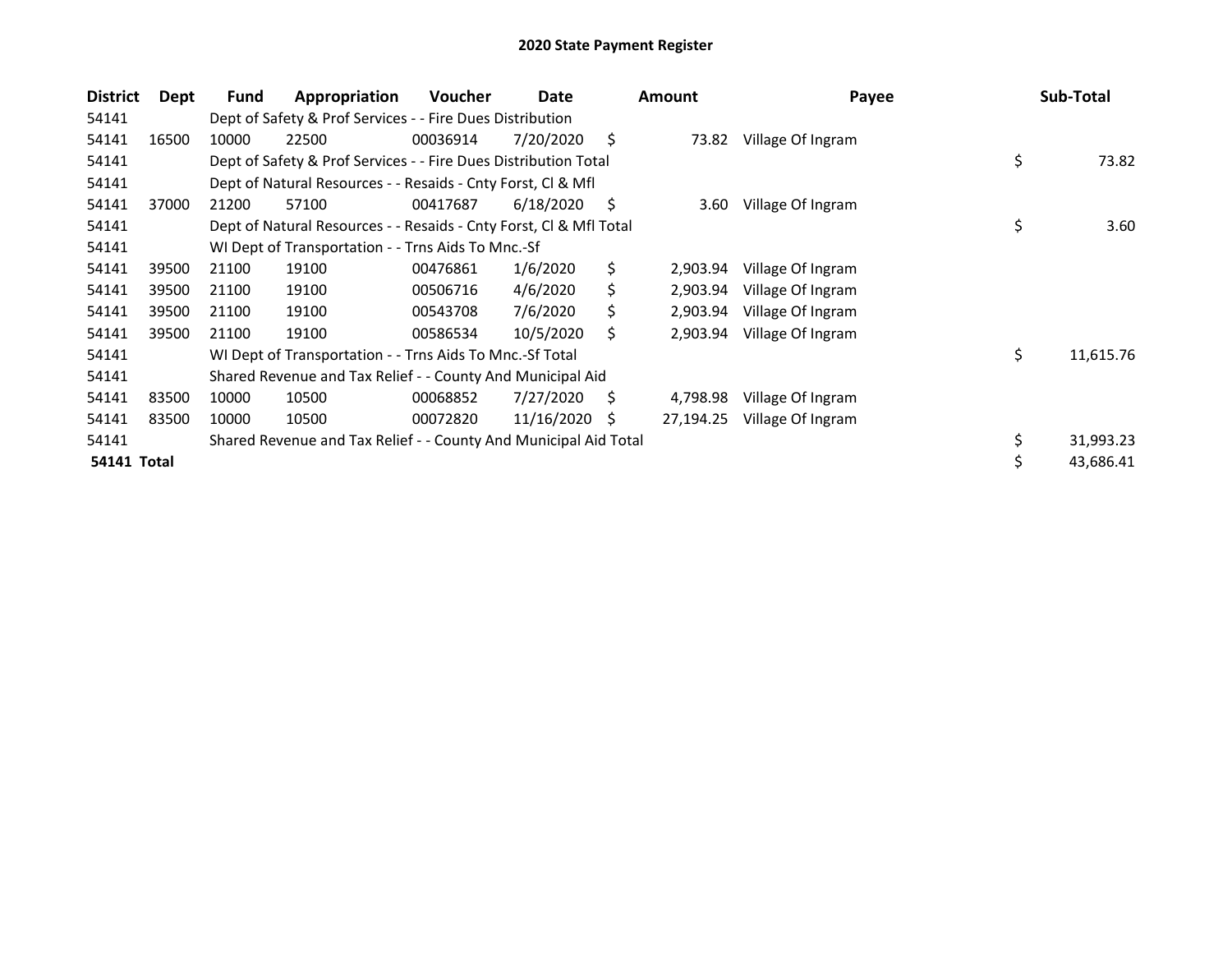| <b>District</b> | Dept  | <b>Fund</b> | Appropriation                                                    | Voucher  | <b>Date</b>   |     | <b>Amount</b> | Payee                       | Sub-Total        |
|-----------------|-------|-------------|------------------------------------------------------------------|----------|---------------|-----|---------------|-----------------------------|------------------|
| 54181           |       |             | Dept of Safety & Prof Services - - Fire Dues Distribution        |          |               |     |               |                             |                  |
| 54181           | 16500 | 10000       | 22500                                                            | 00036915 | 7/20/2020     | \$  | 478.83        | Village Of Sheldon          |                  |
| 54181           |       |             | Dept of Safety & Prof Services - - Fire Dues Distribution Total  |          |               |     |               |                             | \$<br>478.83     |
| 54181           |       |             | WI Dept of Transportation - - Trns Aids To Mnc.-Sf               |          |               |     |               |                             |                  |
| 54181           | 39500 | 21100       | 19100                                                            | 00476862 | 1/6/2020      | \$  | 3,206.16      | Village Of Sheldon          |                  |
| 54181           | 39500 | 21100       | 19100                                                            | 00506717 | 4/6/2020      | \$  | 3,206.16      | Village Of Sheldon          |                  |
| 54181           | 39500 | 21100       | 19100                                                            | 00543709 | 7/6/2020      | \$  | 3,206.16      | Village Of Sheldon          |                  |
| 54181           | 39500 | 21100       | 19100                                                            | 00586535 | 10/5/2020     | \$  | 3,206.16      | Village Of Sheldon          |                  |
| 54181           |       |             | WI Dept of Transportation - - Trns Aids To Mnc.-Sf Total         |          |               |     |               |                             | \$<br>12,824.64  |
| 54181           |       |             | WI Dept of Transportation - - Loc Rd Imp Prg St Fd               |          |               |     |               |                             |                  |
| 54181           | 39500 | 21100       | 27800                                                            | 00626605 | 12/14/2020    | \$  | 7,817.07      | Village Of Sheldon          |                  |
| 54181           | 39500 | 21100       | 27800                                                            | 00626656 | 12/14/2020 \$ |     | 7,433.12      | Village Of Sheldon          |                  |
| 54181           |       |             | WI Dept of Transportation - - Loc Rd Imp Prg St Fd Total         |          |               |     |               |                             | \$<br>15,250.19  |
| 54181           |       |             | Shared Revenue and Tax Relief - - County And Municipal Aid       |          |               |     |               |                             |                  |
| 54181           | 83500 | 10000       | 10500                                                            | 00068853 | 7/27/2020     | \$. | 15,731.43     | Village Of Sheldon          |                  |
| 54181           | 83500 | 10000       | 10500                                                            | 00072821 | 11/16/2020    | -S  | 89,144.74     | Village Of Sheldon          |                  |
| 54181           |       |             | Shared Revenue and Tax Relief - - County And Municipal Aid Total |          |               |     |               |                             | \$<br>104,876.17 |
| 54181           |       |             | Shared Revenue and Tax Relief - - Exempt Computer Aid            |          |               |     |               |                             |                  |
| 54181           | 83500 | 10000       | 10900                                                            | 00065921 | 7/27/2020     | \$  | 237.99        | Village Of Sheldon          |                  |
| 54181           |       |             | Shared Revenue and Tax Relief - - Exempt Computer Aid Total      |          |               |     |               |                             | \$<br>237.99     |
| 54181           |       |             | Shared Revenue and Tax Relief - - Personal Property Aid          |          |               |     |               |                             |                  |
| 54181           | 83500 | 10000       | 11100                                                            | 00061334 | 5/4/2020      | \$  |               | 1,647.91 Village Of Sheldon |                  |
| 54181           |       |             | Shared Revenue and Tax Relief - - Personal Property Aid Total    |          |               |     |               |                             | \$<br>1,647.91   |
| 54181           |       |             | Shared Revenue and Tax Relief - - Lottery & Gaming Credit        |          |               |     |               |                             |                  |
| 54181           | 83500 | 52100       | 36300                                                            | 00055501 | 3/23/2020     | \$  | 31.56         | Village Of Sheldon          |                  |
| 54181           |       |             | Shared Revenue and Tax Relief - - Lottery & Gaming Credit Total  |          |               |     |               |                             | \$<br>31.56      |
| 54181 Total     |       |             |                                                                  |          |               |     |               |                             | \$<br>135,347.29 |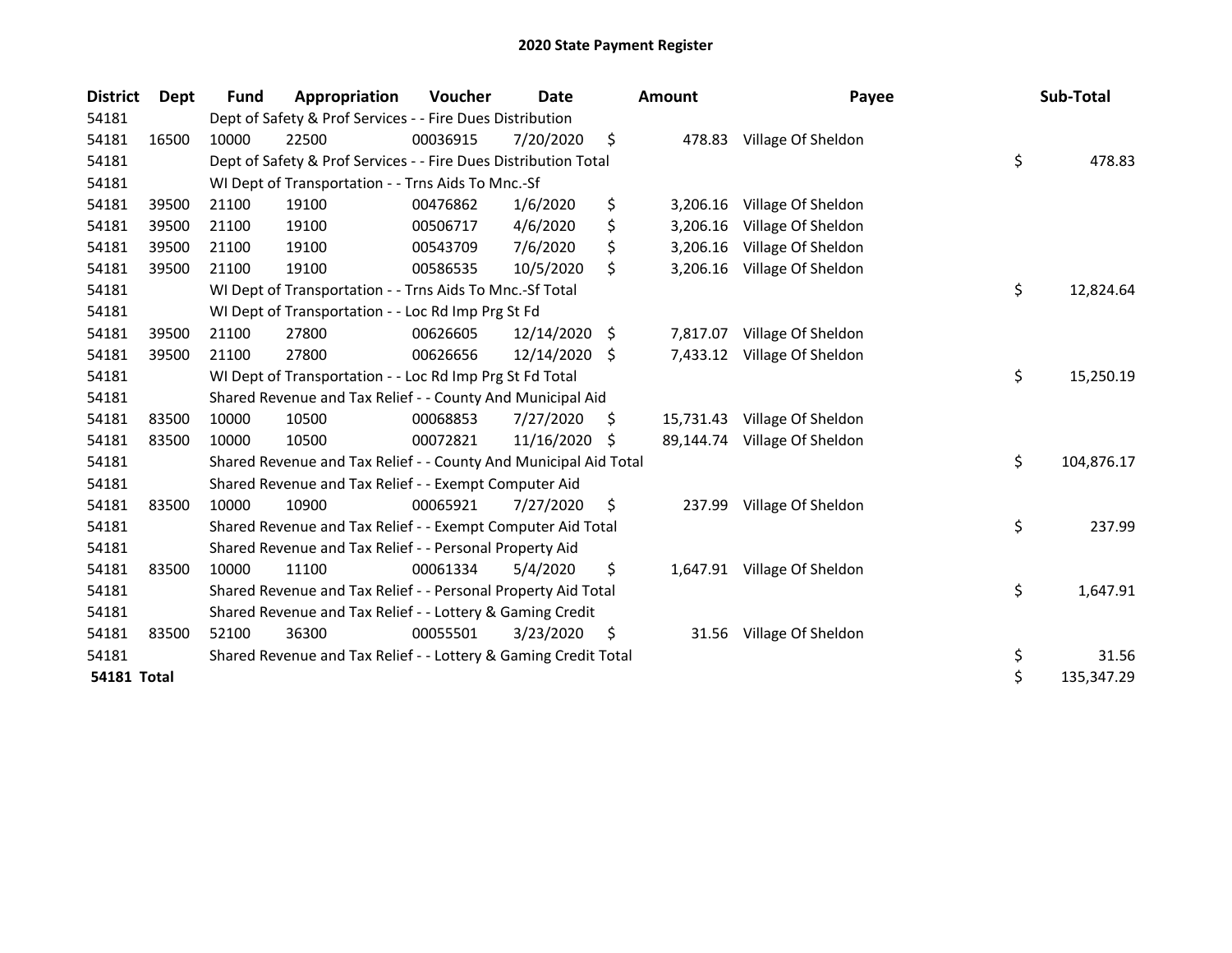| <b>District</b> | Dept  | Fund                                                        | Appropriation                                                    | <b>Voucher</b> | Date       |     | <b>Amount</b> | Payee           |    | Sub-Total |  |
|-----------------|-------|-------------------------------------------------------------|------------------------------------------------------------------|----------------|------------|-----|---------------|-----------------|----|-----------|--|
| 54186           |       | Dept of Safety & Prof Services - - Fire Dues Distribution   |                                                                  |                |            |     |               |                 |    |           |  |
| 54186           | 16500 | 10000                                                       | 22500                                                            | 00036916       | 7/20/2020  | \$  | 204.21        | Village Of Tony |    |           |  |
| 54186           |       |                                                             | Dept of Safety & Prof Services - - Fire Dues Distribution Total  |                |            |     |               |                 | \$ | 204.21    |  |
| 54186           |       |                                                             | WI Dept of Transportation - - Trns Aids To Mnc.-Sf               |                |            |     |               |                 |    |           |  |
| 54186           | 39500 | 21100                                                       | 19100                                                            | 00476863       | 1/6/2020   | \$  | 3,429.54      | Village Of Tony |    |           |  |
| 54186           | 39500 | 21100                                                       | 19100                                                            | 00506718       | 4/6/2020   | \$  | 3,429.54      | Village Of Tony |    |           |  |
| 54186           | 39500 | 21100                                                       | 19100                                                            | 00543710       | 7/6/2020   | \$  | 3,429.54      | Village Of Tony |    |           |  |
| 54186           | 39500 | 21100                                                       | 19100                                                            | 00586536       | 10/5/2020  | \$. | 3,429.54      | Village Of Tony |    |           |  |
| 54186           |       |                                                             | WI Dept of Transportation - - Trns Aids To Mnc.-Sf Total         |                |            |     |               |                 | \$ | 13,718.16 |  |
| 54186           |       |                                                             | Shared Revenue and Tax Relief - - County And Municipal Aid       |                |            |     |               |                 |    |           |  |
| 54186           | 83500 | 10000                                                       | 10500                                                            | 00068854       | 7/27/2020  | S   | 5,629.48      | Village Of Tony |    |           |  |
| 54186           | 83500 | 10000                                                       | 10500                                                            | 00072822       | 11/16/2020 | S   | 31,900.38     | Village Of Tony |    |           |  |
| 54186           |       |                                                             | Shared Revenue and Tax Relief - - County And Municipal Aid Total |                |            |     |               |                 | \$ | 37,529.86 |  |
| 54186           |       |                                                             | Shared Revenue and Tax Relief - - Exempt Computer Aid            |                |            |     |               |                 |    |           |  |
| 54186           | 83500 | 10000                                                       | 10900                                                            | 00065922       | 7/27/2020  | S   | 131.99        | Village Of Tony |    |           |  |
| 54186           |       | Shared Revenue and Tax Relief - - Exempt Computer Aid Total |                                                                  |                |            |     |               |                 |    | 131.99    |  |
| 54186           |       | Shared Revenue and Tax Relief - - Personal Property Aid     |                                                                  |                |            |     |               |                 |    |           |  |
| 54186           | 83500 | 10000                                                       | 11100                                                            | 00061335       | 5/4/2020   | \$  | 373.22        | Village Of Tony |    |           |  |
| 54186           |       |                                                             | Shared Revenue and Tax Relief - - Personal Property Aid Total    |                |            |     |               |                 | \$ | 373.22    |  |
| 54186 Total     |       |                                                             |                                                                  |                |            |     |               |                 | \$ | 51,957.44 |  |
|                 |       |                                                             |                                                                  |                |            |     |               |                 |    |           |  |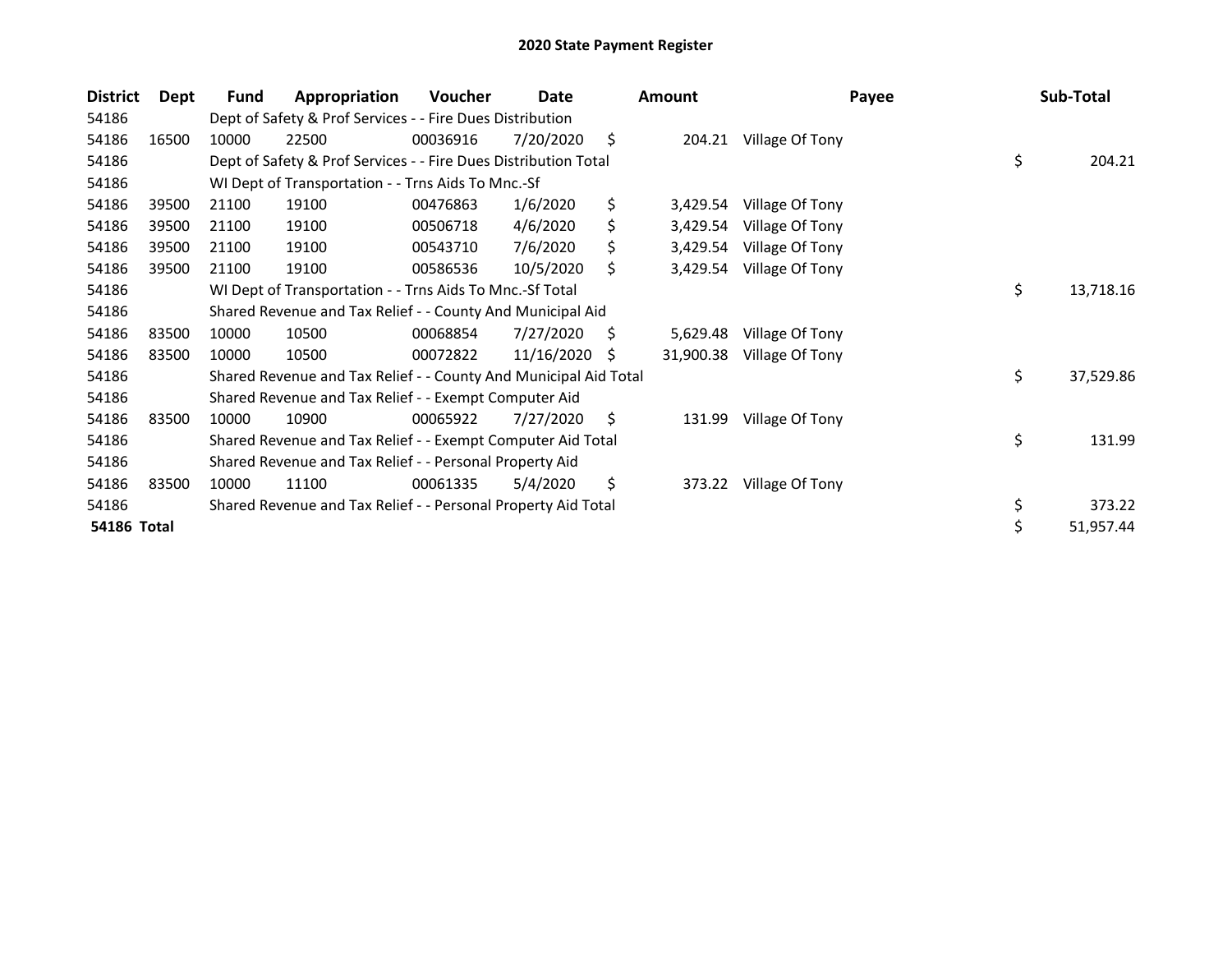| <b>District</b>    | <b>Dept</b> | Fund                                                                  | Appropriation                                                       | Voucher  | <b>Date</b> |    | <b>Amount</b> | Payee                              |    | Sub-Total |
|--------------------|-------------|-----------------------------------------------------------------------|---------------------------------------------------------------------|----------|-------------|----|---------------|------------------------------------|----|-----------|
| 54191              |             | Dept of Safety & Prof Services - - Fire Dues Distribution             |                                                                     |          |             |    |               |                                    |    |           |
| 54191              | 16500       | 10000                                                                 | 22500                                                               | 00036917 | 7/20/2020   | \$ |               | 1,119.35 Weyerhaeuser, Village of  |    |           |
| 54191              |             | \$<br>Dept of Safety & Prof Services - - Fire Dues Distribution Total |                                                                     |          |             |    |               |                                    |    |           |
| 54191              |             | Dept of Natural Resources - - Resaids - Cnty Forst, Cl & Mfl          |                                                                     |          |             |    |               |                                    |    |           |
| 54191              | 37000       | 21200                                                                 | 57100                                                               | 00417688 | 6/18/2020   | \$ | 8.80          | Weyerhaeuser, Village of           |    |           |
| 54191              |             |                                                                       | Dept of Natural Resources - - Resaids - Cnty Forst, Cl & Mfl Total  |          |             |    |               |                                    | \$ | 8.80      |
| 54191              |             |                                                                       | Dept of Natural Resources - - Fin Asst For Responsible Units        |          |             |    |               |                                    |    |           |
| 54191              | 37000       | 27400                                                                 | 67000                                                               | 00413097 | 5/29/2020   | \$ | 566.48        | Weyerhaeuser, Village of           |    |           |
| 54191              |             |                                                                       | Dept of Natural Resources - - Fin Asst For Responsible Units Total  |          |             |    |               |                                    | \$ | 566.48    |
| 54191              |             |                                                                       | WI Dept of Transportation - - Trns Aids To Mnc.-Sf                  |          |             |    |               |                                    |    |           |
| 54191              | 39500       | 21100                                                                 | 19100                                                               | 00476864 | 1/6/2020    | \$ | 4,273.99      | Weyerhaeuser, Village of           |    |           |
| 54191              | 39500       | 21100                                                                 | 19100                                                               | 00506719 | 4/6/2020    | \$ | 4,273.99      | Weyerhaeuser, Village of           |    |           |
| 54191              | 39500       | 21100                                                                 | 19100                                                               | 00543711 | 7/6/2020    | \$ | 4,273.99      | Weyerhaeuser, Village of           |    |           |
| 54191              | 39500       | 21100                                                                 | 19100                                                               | 00586537 | 10/5/2020   | \$ | 4,274.00      | Weyerhaeuser, Village of           |    |           |
| 54191              |             |                                                                       | WI Dept of Transportation - - Trns Aids To Mnc.-Sf Total            |          |             |    |               |                                    | \$ | 17,095.97 |
| 54191              |             |                                                                       | Department of Administration - - Federal Aid                        |          |             |    |               |                                    |    |           |
| 54191              | 50500       | 10000                                                                 | 14200                                                               | 00130158 | 10/2/2020   | \$ | 2,493.06      | Weyerhaeuser, Village of           |    |           |
| 54191              |             |                                                                       | Department of Administration - - Federal Aid Total                  |          |             |    |               |                                    | \$ | 2,493.06  |
| 54191              |             |                                                                       | Shared Revenue and Tax Relief - - County And Municipal Aid          |          |             |    |               |                                    |    |           |
| 54191              | 83500       | 10000                                                                 | 10500                                                               | 00068855 | 7/27/2020   | \$ |               | 11,319.15 Weyerhaeuser, Village of |    |           |
| 54191              | 83500       | 10000                                                                 | 10500                                                               | 00072823 | 11/16/2020  | \$ |               | 64,141.84 Weyerhaeuser, Village of |    |           |
| 54191              |             |                                                                       | Shared Revenue and Tax Relief - - County And Municipal Aid Total    |          |             |    |               |                                    | \$ | 75,460.99 |
| 54191              |             |                                                                       | Shared Revenue and Tax Relief - - Exempt Computer Aid               |          |             |    |               |                                    |    |           |
| 54191              | 83500       | 10000                                                                 | 10900                                                               | 00065923 | 7/27/2020   | \$ | 36.37         | Weyerhaeuser, Village of           |    |           |
| 54191              | 83500       | 10000                                                                 | 10900                                                               | 00067178 | 7/27/2020   | \$ | 134.05        | Weyerhaeuser, Village of           |    |           |
| 54191              |             |                                                                       | Shared Revenue and Tax Relief - - Exempt Computer Aid Total         |          |             |    |               |                                    | \$ | 170.42    |
| 54191              |             |                                                                       | Shared Revenue and Tax Relief - - Personal Property Aid             |          |             |    |               |                                    |    |           |
| 54191              | 83500       | 10000                                                                 | 11100                                                               | 00061336 | 5/4/2020    | \$ | 2,727.62      | Weyerhaeuser, Village of           |    |           |
| 54191              | 83500       | 10000                                                                 | 11100                                                               | 00062621 | 5/4/2020    | \$ |               | 5.61 Weyerhaeuser, Village of      |    |           |
| 54191              |             |                                                                       | Shared Revenue and Tax Relief - - Personal Property Aid Total       |          |             |    |               |                                    | \$ | 2,733.23  |
| 54191              |             | Shared Revenue and Tax Relief - - Payments For Municipal Svcs         |                                                                     |          |             |    |               |                                    |    |           |
| 54191              | 83500       | 10000                                                                 | 50100                                                               | 00054960 | 2/3/2020    | \$ | 40.09         | Weyerhaeuser, Village of           |    |           |
| 54191              |             |                                                                       | Shared Revenue and Tax Relief - - Payments For Municipal Svcs Total |          |             |    |               |                                    | \$ | 40.09     |
| <b>54191 Total</b> |             |                                                                       |                                                                     |          |             |    |               |                                    | \$ | 99,688.39 |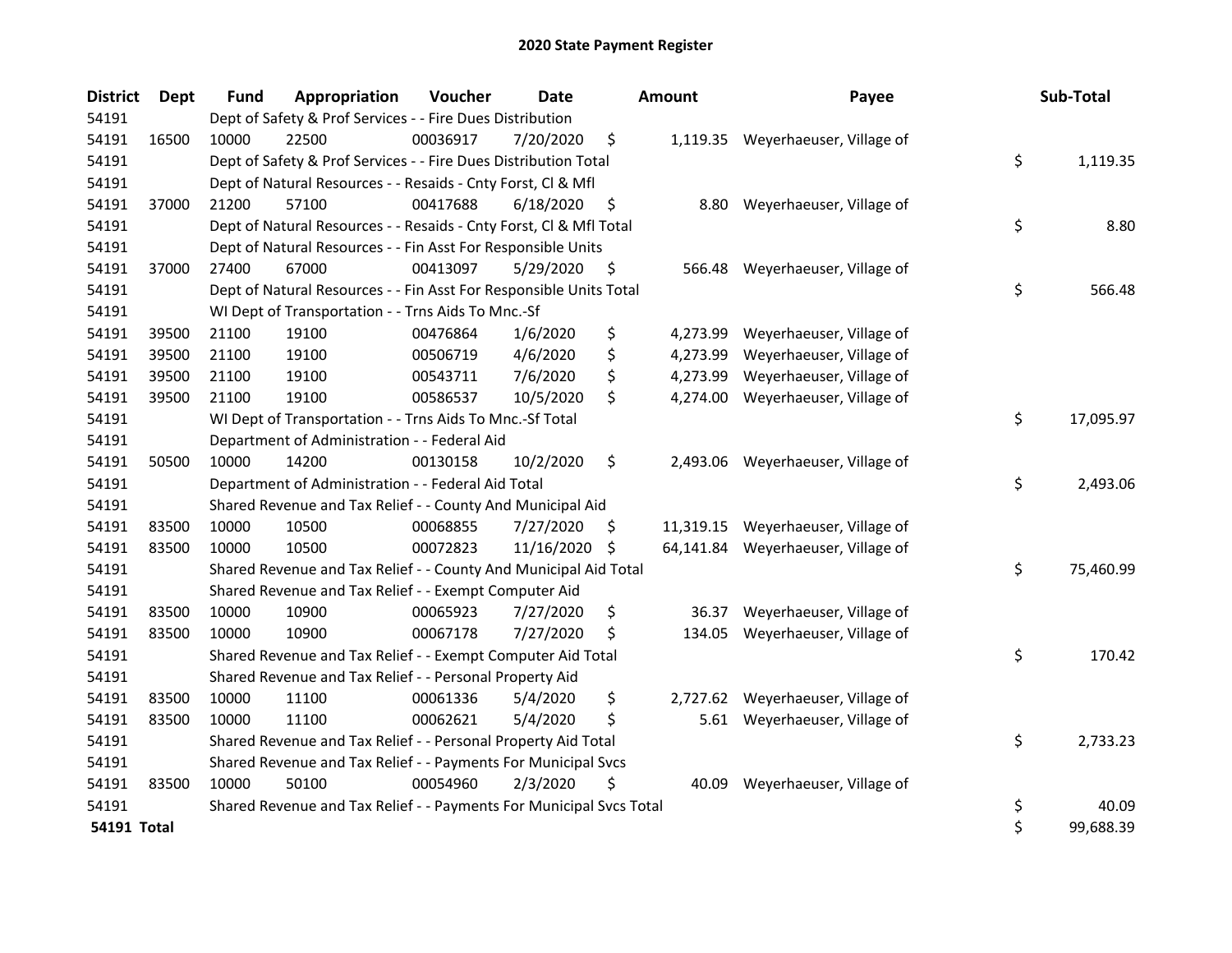| <b>District</b> | Dept  | <b>Fund</b>                                                           | Appropriation                                                        | Voucher  | <b>Date</b> |    | <b>Amount</b> | Payee                         |    | Sub-Total  |
|-----------------|-------|-----------------------------------------------------------------------|----------------------------------------------------------------------|----------|-------------|----|---------------|-------------------------------|----|------------|
| 54246           |       | Dept of Safety & Prof Services - - Fire Dues Distribution             |                                                                      |          |             |    |               |                               |    |            |
| 54246           | 16500 | 10000                                                                 | 22500                                                                | 00036918 | 7/17/2020   | \$ |               | 7,072.50 Ladysmith, City of   |    |            |
| 54246           |       | \$<br>Dept of Safety & Prof Services - - Fire Dues Distribution Total |                                                                      |          |             |    |               |                               |    | 7,072.50   |
| 54246           |       | Dept of Natural Resources - - General Program Operations --           |                                                                      |          |             |    |               |                               |    |            |
| 54246           | 37000 | 21200                                                                 | 25400                                                                | 00381665 | 1/10/2020   | \$ | 5.00          | Ladysmith, City of            |    |            |
| 54246           |       |                                                                       | Dept of Natural Resources - - General Program Operations -- Total    |          |             |    |               |                               | \$ | 5.00       |
| 54246           |       |                                                                       | Dept of Natural Resources - - Rec & Resource Aids, Fed               |          |             |    |               |                               |    |            |
| 54246           | 37000 | 21200                                                                 | 58300                                                                | 00391924 | 3/3/2020    | \$ |               | 2,382.64 Ladysmith, City of   |    |            |
| 54246           |       |                                                                       | Dept of Natural Resources - - Rec & Resource Aids, Fed Total         |          |             |    |               |                               | \$ | 2,382.64   |
| 54246           |       |                                                                       | WI Dept of Transportation - - Conn Hwy Aids St Fds                   |          |             |    |               |                               |    |            |
| 54246           | 39500 | 21100                                                                 | 16200                                                                | 00477434 | 1/6/2020    | \$ | 5,841.57      | Ladysmith, City of            |    |            |
| 54246           | 39500 | 21100                                                                 | 16200                                                                | 00507289 | 4/6/2020    | \$ | 5,841.57      | Ladysmith, City of            |    |            |
| 54246           | 39500 | 21100                                                                 | 16200                                                                | 00544281 | 7/6/2020    | \$ | 5,841.57      | Ladysmith, City of            |    |            |
| 54246           | 39500 | 21100                                                                 | 16200                                                                | 00587107 | 10/5/2020   | \$ | 5,841.57      | Ladysmith, City of            |    |            |
| 54246           |       |                                                                       | WI Dept of Transportation - - Conn Hwy Aids St Fds Total             |          |             |    |               |                               | \$ | 23,366.28  |
| 54246           |       |                                                                       | WI Dept of Transportation - - Trns Aids To Mnc.-Sf                   |          |             |    |               |                               |    |            |
| 54246           | 39500 | 21100                                                                 | 19100                                                                | 00476865 | 1/6/2020    | \$ | 66,022.65     | Ladysmith, City of            |    |            |
| 54246           | 39500 | 21100                                                                 | 19100                                                                | 00506720 | 4/6/2020    | \$ | 66,022.65     | Ladysmith, City of            |    |            |
| 54246           | 39500 | 21100                                                                 | 19100                                                                | 00543712 | 7/6/2020    | \$ | 66,022.65     | Ladysmith, City of            |    |            |
| 54246           | 39500 | 21100                                                                 | 19100                                                                | 00586538 | 10/5/2020   | \$ | 66,022.65     | Ladysmith, City of            |    |            |
| 54246           |       |                                                                       | WI Dept of Transportation - - Trns Aids To Mnc.-Sf Total             |          |             |    |               |                               | \$ | 264,090.60 |
| 54246           |       |                                                                       | Department of Corrections - - General Operations                     |          |             |    |               |                               |    |            |
| 54246           | 41000 | 10000                                                                 | 18500                                                                | 00340572 | 3/6/2020    | \$ | 46.00         | Ladysmith, City of            |    |            |
| 54246           |       |                                                                       | Department of Corrections - - General Operations Total               |          |             |    |               |                               | \$ | 46.00      |
| 54246           |       |                                                                       | Department of Justice - - Law Enforcement Train, Local               |          |             |    |               |                               |    |            |
| 54246           | 45500 | 10000                                                                 | 23100                                                                | 00091337 | 12/3/2020   | \$ | 960.00        | Ladysmith, City of            |    |            |
| 54246           |       |                                                                       | Department of Justice - - Law Enforcement Train, Local Total         |          |             |    |               |                               | \$ | 960.00     |
| 54246           |       |                                                                       | Department of Administration - - Federal Aid                         |          |             |    |               |                               |    |            |
| 54246           | 50500 | 10000                                                                 | 14200                                                                | 00135059 | 12/9/2020   | \$ |               | 7,495.06 Ladysmith, City of   |    |            |
| 54246           |       |                                                                       | Department of Administration - - Federal Aid Total                   |          |             |    |               |                               | \$ | 7,495.06   |
| 54246           |       | Department of Administration - - Federal Aid, Local Assistance        |                                                                      |          |             |    |               |                               |    |            |
| 54246           | 50500 | 10000                                                                 | 74300                                                                | 00133852 | 12/7/2020   | \$ | 32,054.42     | Ladysmith, City of            |    |            |
| 54246           |       |                                                                       | Department of Administration - - Federal Aid, Local Assistance Total |          |             |    |               |                               | \$ | 32,054.42  |
| 54246           |       |                                                                       | Shared Revenue and Tax Relief - - County And Municipal Aid           |          |             |    |               |                               |    |            |
| 54246           | 83500 | 10000                                                                 | 10500                                                                | 00068856 | 7/27/2020   | \$ |               | 182,769.73 Ladysmith, City of |    |            |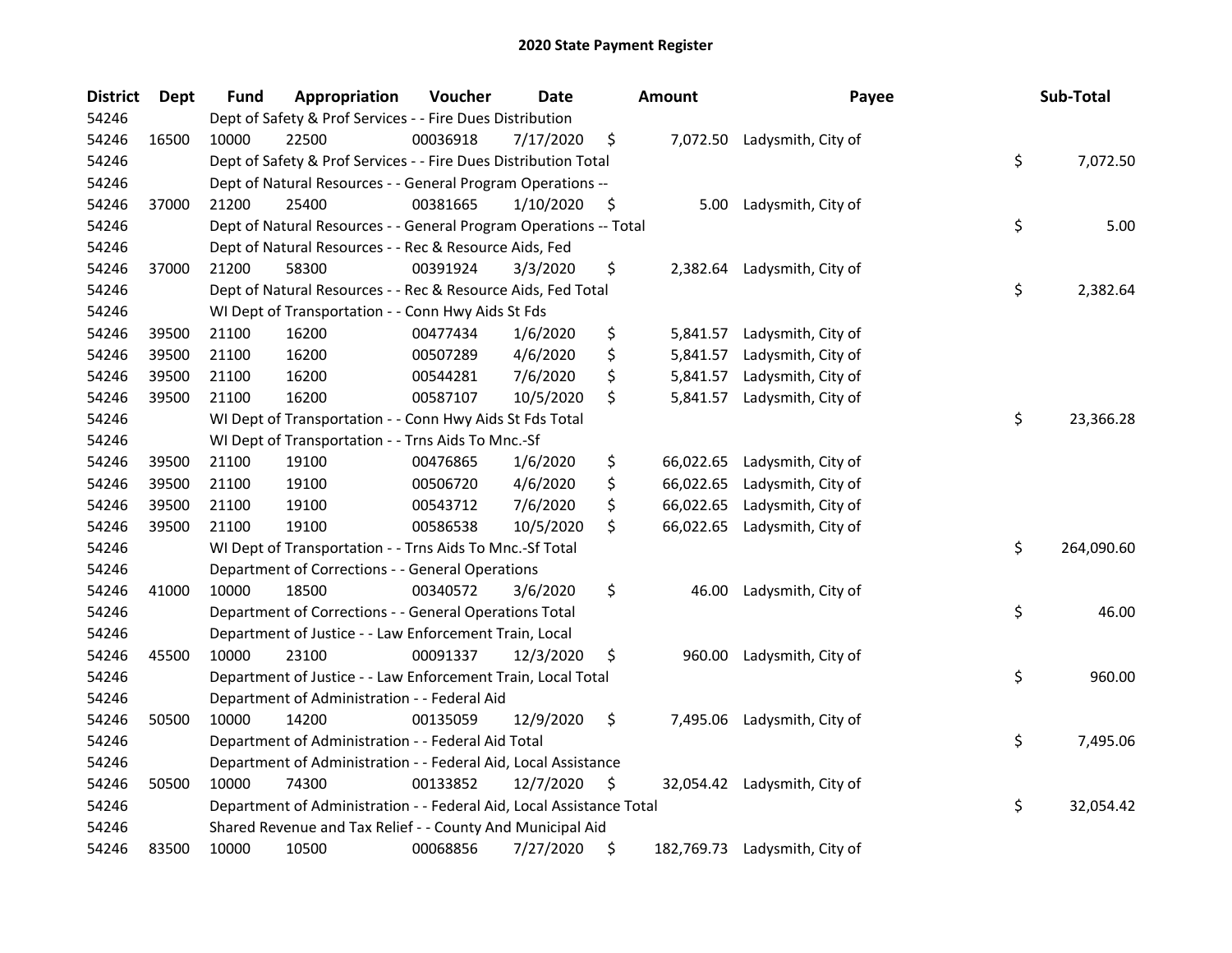| <b>District</b> | Dept  | Fund                                                       | Appropriation                                                    | <b>Voucher</b> | Date            |     | <b>Amount</b> | Payee              |     | Sub-Total    |
|-----------------|-------|------------------------------------------------------------|------------------------------------------------------------------|----------------|-----------------|-----|---------------|--------------------|-----|--------------|
| 54246           | 83500 | 10000                                                      | 10500                                                            | 00072824       | 11/16/2020      | \$. | 1,035,695.14  | Ladysmith, City of |     |              |
| 54246           |       |                                                            | Shared Revenue and Tax Relief - - County And Municipal Aid Total |                |                 |     |               |                    | \$. | 1,218,464.87 |
| 54246           |       | Shared Revenue and Tax Relief - - Exempt Computer Aid      |                                                                  |                |                 |     |               |                    |     |              |
| 54246           | 83500 | 10000                                                      | 10900                                                            | 00065924       | 7/27/2020       | Ś.  | 9,094.53      | Ladysmith, City of |     |              |
| 54246           | 83500 | 10000                                                      | 10900                                                            | 00067179       | 7/27/2020       | S   | 11,228.84     | Ladysmith, City of |     |              |
| 54246           |       |                                                            | Shared Revenue and Tax Relief - - Exempt Computer Aid Total      |                |                 |     |               |                    | \$  | 20,323.37    |
| 54246           |       |                                                            | Shared Revenue and Tax Relief - - Utility Aid                    |                |                 |     |               |                    |     |              |
| 54246           | 83500 | 10000                                                      | 11000                                                            | 00068856       | 7/27/2020       | S.  | 3,697.22      | Ladysmith, City of |     |              |
| 54246           | 83500 | 10000                                                      | 11000                                                            | 00072824       | $11/16/2020$ \$ |     | 35,533.87     | Ladysmith, City of |     |              |
| 54246           |       |                                                            | Shared Revenue and Tax Relief - - Utility Aid Total              |                |                 |     |               |                    | \$  | 39,231.09    |
| 54246           |       |                                                            | Shared Revenue and Tax Relief - - Personal Property Aid          |                |                 |     |               |                    |     |              |
| 54246           | 83500 | 10000                                                      | 11100                                                            | 00061337       | 5/4/2020        | Ŝ.  | 19,164.42     | Ladysmith, City of |     |              |
| 54246           | 83500 | 10000                                                      | 11100                                                            | 00062622       | 5/4/2020        | \$  | 3,614.70      | Ladysmith, City of |     |              |
| 54246           |       |                                                            | Shared Revenue and Tax Relief - - Personal Property Aid Total    |                |                 |     |               |                    | \$  | 22,779.12    |
| 54246           |       | Miscellaneous Appropriations - - Terminal Tax Distribution |                                                                  |                |                 |     |               |                    |     |              |
| 54246           | 85500 | 21100                                                      | 46100                                                            | 00001320       | $12/10/2020$ \$ |     | 99.64         | Ladysmith, City of |     |              |
| 54246           |       |                                                            | Miscellaneous Appropriations - - Terminal Tax Distribution Total |                |                 |     |               |                    | \$  | 99.64        |
| 54246 Total     |       |                                                            |                                                                  |                |                 |     |               |                    | \$  | 1,638,370.59 |